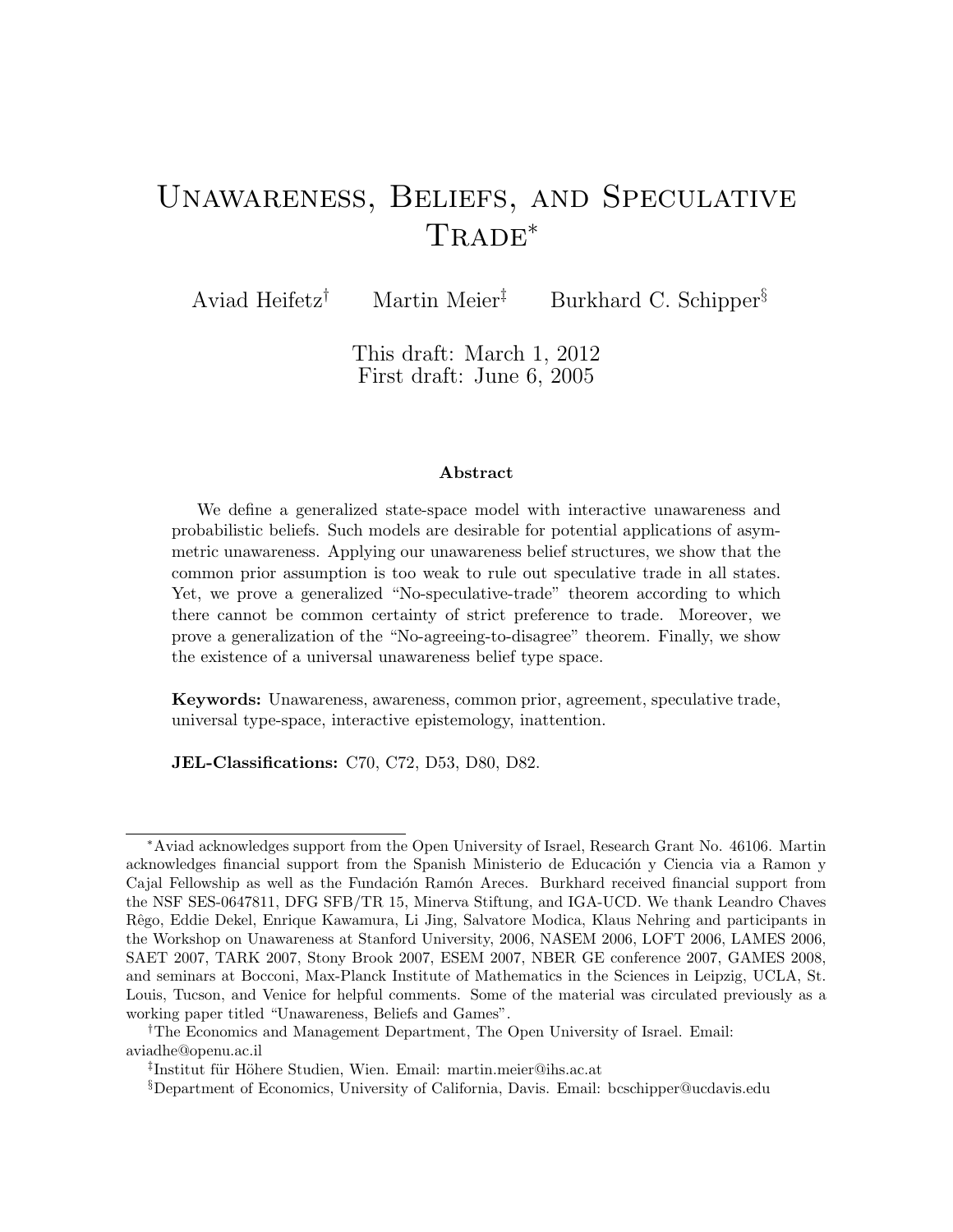## 1 Introduction

Unawareness is probably the most common and most important kind of ignorance. Business people invest most of their time not in updating prior beliefs and crossing out states of the world that they previously assumed to be possible. Rather, their efforts are mostly aimed at exploring unmapped terrain, trying to figure out business opportunities that they could not even have spelled out before. More broadly, every book we read, every new acquaintance we make, expands our horizon and our language, by fusing it with the horizons of those we encounter, turning the world more intelligible and more meaningful to us than it was before (Gadamer, 1960).

With this in mind, we should not be surprised that the standard state-spaces aimed at modeling knowledge or certainty are not adequate for capturing unawareness (Dekel, Lipman, and Rustichini, 1998). Indeed, more elaborate models are needed (Fagin and Halpern, 1988, Modica and Rustichini, 1994, 1999, Halpern, 2001). In all of these models, the horizon of propositions the individual has in her disposition to talk about the world is always a genuine part of the description of the state of affairs.

Things become even more intricate when several players are involved. Each player may not only have different languages, but may also form a belief on the extent to which other players are aware of the issues that she herself has in mind. Even more complex, the player may be uncertain as to the sub-language that each other player attributes to her or to others; and so on.

Heifetz, Meier, and Schipper (2006) showed how an unawareness structure consisting of a lattice of spaces is adequate for modeling mutual unawareness. Every space in the lattice captures one particular horizon of meanings or propositions. Higher spaces capture wider horizons, in which states correspond to situations described by a richer vocabulary. The join of several spaces – the lowest space at least as high as every one of them – corresponds to the fusion of the horizons of meanings expressible in these spaces.

In a companion work (Heifetz, Meier, and Schipper, 2008), we showed the precise sense in which such unawareness structures are adequate and general enough for modeling mutual unawareness. We put forward an axiom system, which extends to the multi-player case a variant of the axiom system of Modica and Rustichini (1999). We then showed how the collections of all maximally-consistent sets of formulas in our system form a canonical unawareness structure.<sup>1</sup> In a parallel work, Halpern and Rêgo (2008) devised

<sup>&</sup>lt;sup>1</sup>Each space in the lattice of this canonical unawareness structure consists of the maximally consistent sets of formulas in a sub-language generated by a subset of the atomic propositions.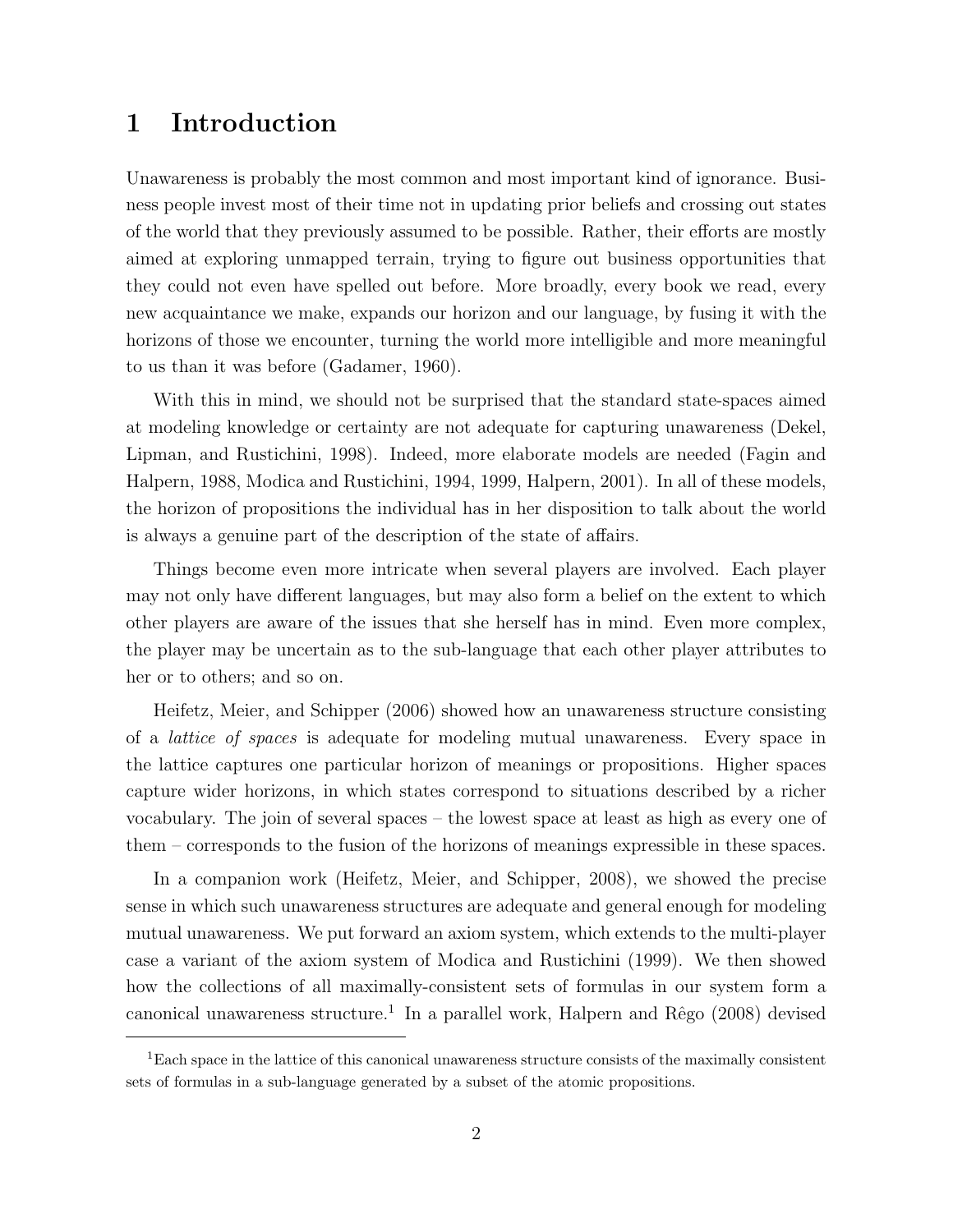another sound and complete axiomatization for our class of unawareness structures.<sup>2</sup>

In this paper we extend unawareness structures so as to encompass probabilistic beliefs (Section 2) rather than knowledge or ignorance. The definition of types (Definition 1), and the way beliefs relate across different spaces of the lattice, is a non-trivial modification of the coherence conditions for knowledge operators in unawareness structures, as formulated in Heifetz, Meier, and Schipper (2006). We show that we obtain all properties of unawareness suggested in the literature.

Having structures with both unawareness and probabilistic beliefs raises the question about the differences between probability zero events and events that an agent is unaware of. In Appendix B, we show how to "flatten" an unawareness belief structure by taking the union of all spaces and assigning zero probability to all states of which the individual is unaware. Since the "flattened" type space is a standard type space, the Dekel-Lipman-Rustichini (1998) critique applies and the epistemic notion of unawareness becomes trivial. At an epistemic level, unawareness has very different properties than probability zero belief. For instance, one property that is satisfied by unawareness is symmetry (see Proposition 5). An agent is unaware of an event if and only if she is unaware of its negation. Clearly, such a property cannot be satisfied by probability zero belief because if an agent assigns probability zero to an event, then she must assign probability one to its complement. Schipper (2012) shows that this feature captures also behavioral differences between unawareness and probability zero belief. Let's say a decision maker chooses among different contracts for buying a firm. The seconds contract may differ from a first contract only in a consequence for an event  $E$  that is disadvantageous to the buyer. If the decision maker is indifferent between both contracts, then this is consistent with  $E$  being Savage null. Yet, if the decision maker is also indifferent between the first and a third contract that differs from the first only in assigning this disadvantageous consequence to the negation of the event  $E$  instead the event  $E$  itself, then this behavior is inconsistent with the negation of the event  $E$  or the event  $E$  itself being Savage null. The decision maker behaves as if both the event  $E$  and its negation are Savage null, which is impossible but consistent with unawareness of the  $E$  and of its negation. Thus, when the primitives of a decision model are fixed, unawareness has behavioral implications distinct

<sup>2</sup>The precise connection between Fagin and Halpern (1988), Modica and Rustichini (1999), Halpern  $(2001)$ , and Heifetz, Meier, and Schipper  $(2006)$  is understood from Halpern and Rêgo  $(2008)$  and Heifetz, Meier, and Schipper (2008). The connection between Heifetz, Meier, and Schipper (2006, 2008) and Galanis (2011a) is explored in Galanis (2011b). The connection between Li (2009) and Fagin and Halpern (1988) is explored in Heinsalu (2011a). The connections with the models of Ewerhart (2001) and Feinberg (2009) are yet to be explored.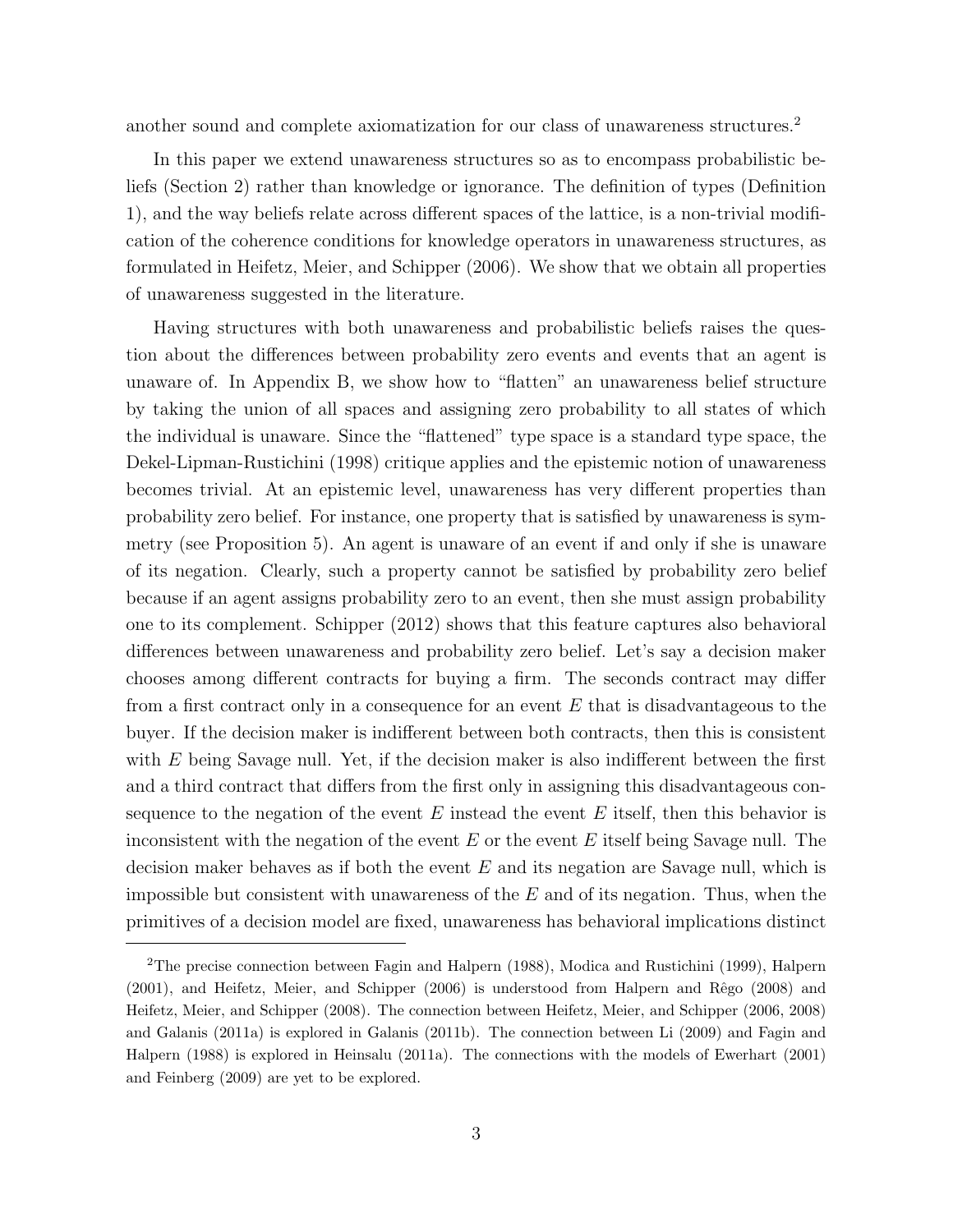from zero probability.

In Section 3, we present as an economic application of unawareness belief structures an analysis of speculative trade under unawareness. We start by defining the notion of a common prior in unawareness belief structures. Conceptually, a prior of a player is a convex combination of (the beliefs of) her types (see e.g. Samet, 1998). If the priors of the different players coincide, we have a common prior. A prior of a player induces a prior on each particular space in the lattice, and if the prior is common to the players, the induced prior on each particular space is common as well.

What are the implications of the existence of a common prior? First, we extend an example from Heifetz, Meier, and Schipper (2006) and show that speculative trade is compatible with the existence of a common prior (Section 1.1). This need not be surprising if one views unawareness as a particular kind of "delusion", since we know that with deluded beliefs, speculative trade is possible even with a common prior (Geanakoplos, 1989). Nevertheless, we show that a positive common prior is not compatible with common certainty of *strict preference* to carry out speculative trade. That is, even though types with limited awareness are, in a particular sense, deluded, a common prior precludes the possibility of common certainty of the event that based on private information players are willing to engage in a zero-sum bet with strictly positive subjective gains to everybody. This is so because unaware types are "deluded" only concerning aspects of the world outside their vocabulary, while a common prior captures a prior agreement on the likelihood of whatever the players do have a common vocabulary. An implication of this generalized "No-speculative-trade" theorem is that arbitrary small transaction fees (like a Tobin tax) rule out speculative trade under unawareness. We complement this result by generalizing Aumann's (1976) "No-Agreeing-to-disagree" result to unawareness belief structures.

In Section 4 we return to the foundations of unawareness belief structures. Unawareness belief structures capture unawareness and beliefs, beliefs about beliefs (including beliefs about unawareness), beliefs about that etc. in a parsimonious way familiar from standard type spaces. That is, hierarchies of beliefs are captured implicitly by states and type mappings. A construction of unawareness belief structures from explicit hierarchies of beliefs is complicated by the multiple awareness levels involved. A player with a certain awareness level may believe that another player has a lower awareness level and believes that the first player has yet a lower awareness level etc. In Section 4, we present such a hierarchical construction and show the existence of a universal unawareness type space that contains all belief hierarchies. Heinsalu (2011b) independently proves the existence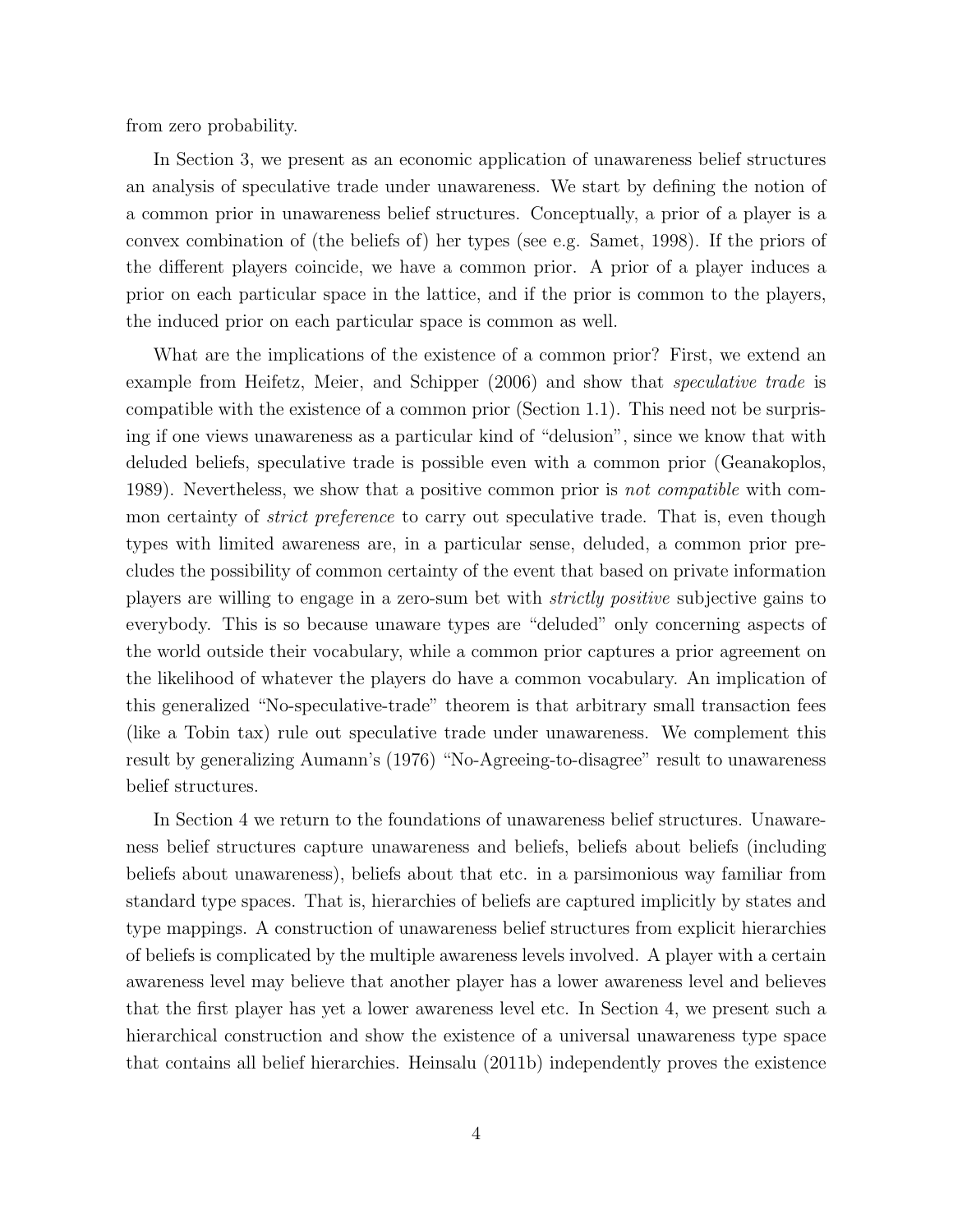of a universal unawareness type space for the measurable case. Our approach differs from his in that we present an explicit construction of hierarchies of beliefs and thus a proof that is constructive.

In Section 2 we present our interactive unawareness belief structure. In Section 3 we apply unawareness belief structures to study speculative trade under unawareness, prove a "No-speculative-trade" theorem, and discuss the common prior assumption. In Section 4, we present an explicit construction of hierarchies of beliefs and show the existence of a universal unawareness type space. Finally, in Section 5 we conclude with a discussion of the related literature. Some further properties of our unawareness belief structures are relegated to an appendix. Proofs are relegated to an appendix as well.

#### 1.1 Introductory Example - Speculation under Unawareness

The purpose of the following example is threefold: First, it shall motivate the study of unawareness and speculation under unawareness. Second, it should illustrate informally some features of our model. Third, it is a counter example to the standard "Nospeculative-trade" theorems in the context of unawareness.

Consider a probabilistic version of the speculative trade example of Heifetz, Meier, and Schipper  $(2006)$ . There is an owner,  $o$ , of a firm and a potential buyer,  $b$ , whose awareness differ. The owner is aware that there may be a costly lawsuit  $|l|$  involving the firm, but she is unaware of a potential novelty  $[n]$  enhancing the value of the firm. In contrast, the buyer is aware that there might be an innovation, but he is unaware of the lawsuit. Both are aware that the firm may face high sales  $|s|$  or not in future.

Both agents can only reason and form beliefs about contingencies of which they are aware of respectively. The information structure is given in Figure 1. There are four state-spaces of different expressive power. The description of each state is printed above the state. While the upmost space,  $S_{\{nls\}}$ , contains all contingencies, the space  $S_{\{ls\}}$ misses the novelty,  $S_{\{ns\}}$  misses the law suit, and  $S_{\{s\}}$  is capable of expressing only events pertaining to the sales. At any state in the upmost space  $S_{\{nls\}}$ , the buyer's belief has full support on the lower space  $S_{\{ns\}}$  (as given by the solid ellipse and lines) and the seller's belief has full support on  $S_{\{ls\}}$  (dashed ellipse and lines). Thus the buyer forms beliefs about sales and the novelty but is unaware of the law suit, and the seller forms beliefs about sales and the law suit but is unaware of the novelty. At any state in  $S_{\{ns\}}$  the seller's belief has full support on the lower space  $S_{\{s\}}$ . That is, the buyer is certain that the seller is unaware of the novelty. Analogously, the seller is certain that the buyer is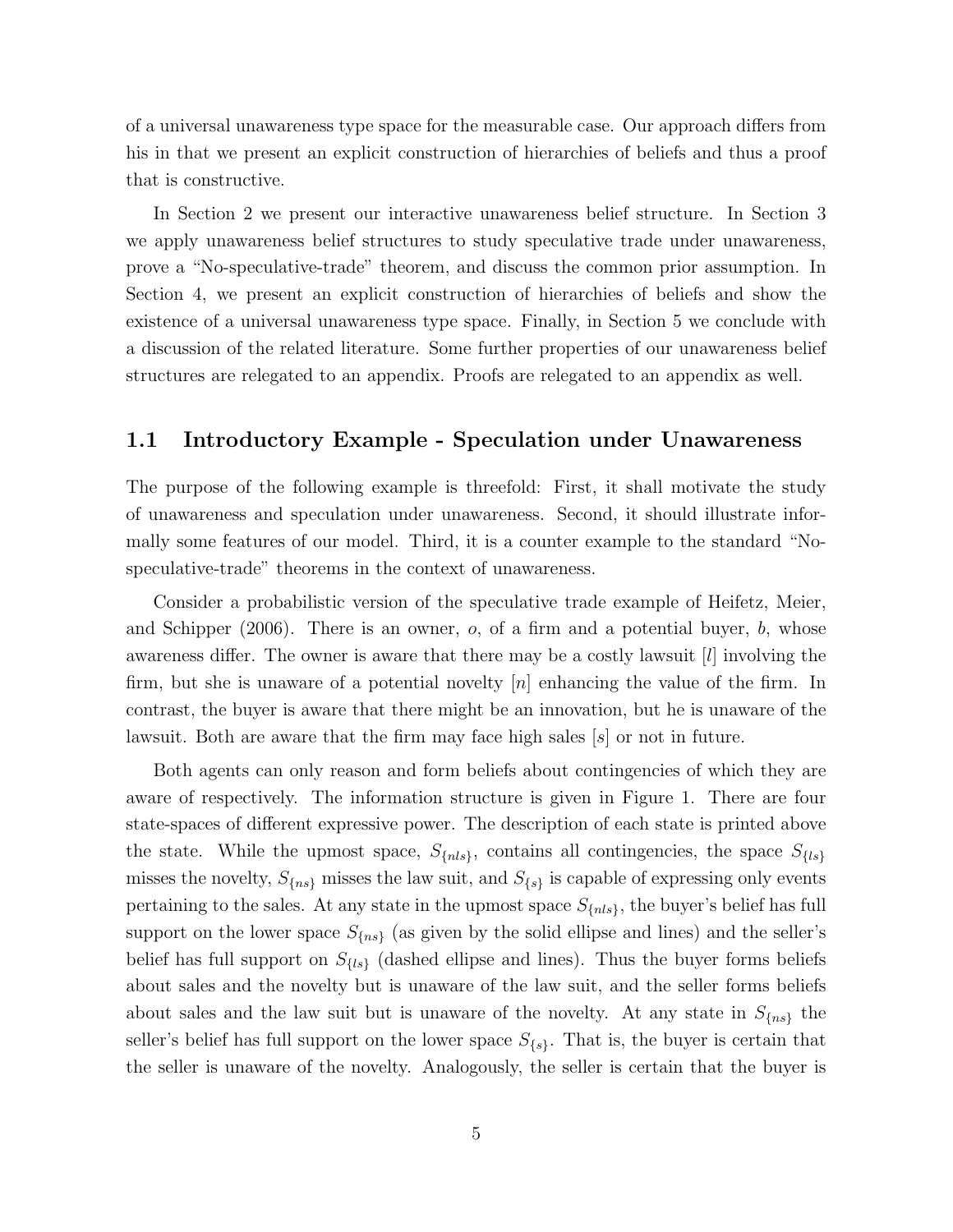

Figure 1: Information Structure in the Speculative Trade Example

unaware of the law suit since at any state in  $S_{\{ls\}}$  the belief of the buyer has full support on the space  $S_{\{s\}}$ . Figure 1 provides an example of an unawareness structure developed in this paper. The probability distribution given in each space illustrates an example of a common prior in unawareness structures, that is, a projective system of probability measures whose posteriors are the players' beliefs. I.e., the prior on a lower space is the marginal of the prior in the upmost space. The beliefs of both agents are consistent with the common prior.

Suppose that the status quo value of the firm with high sales  $(s)$  is 100 dollars, but only 80 dollars with low sales  $(\neg s)$ . If the potential innovation  $(n)$  obtains, this would add 20 dollars to the value of the firm, whereas the potential lawsuit  $(l)$  would cost the firm 20 dollars. According to the beliefs at state (*nls*) (and any other state in the upmost state-space), the buyer's expected value of the firm is 100, whereas the seller's expected value of the firm is 80 dollars. However, the buyer (resp. seller) is certain that the seller's (resp. buyer's) expected value is 90 dollars.

We assume that both players are rational in the sense of maximizing their respective payoff given their belief and awareness. The buyer (resp. seller) prefers to buy (resp. sell) at price x if his (resp. her) expected value of the firm is at least (resp. at most) x. The buyer (resp. seller) strictly prefers to buy (resp. sell) at price x if his (resp. her)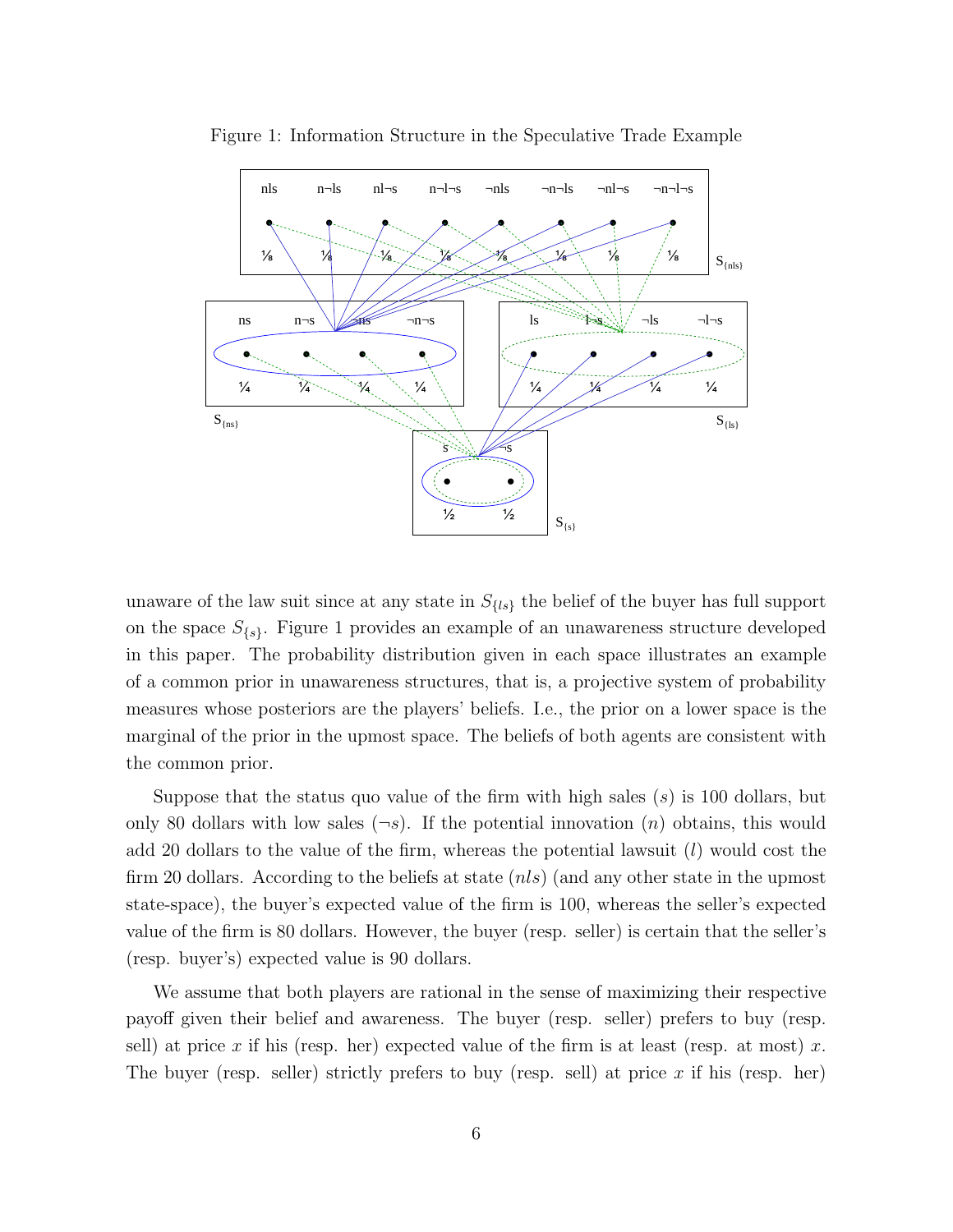expected value of the firm is strictly above (resp. strictly below)  $x$ .

Note that despite the fact that both agents' beliefs are consistent with the common prior, at state (nls) and at the price 90 dollars, there is common certainty of willingness to trade, but each player strictly prefers to trade. This is impossible in standard statespace structures with a common prior. In standard "No-speculative-trade" theorems, if there is common certainty of willingness to trade, then agents are necessarily indifferent to trade (Milgrom and Stokey, 1982).

Despite this counterexample to the "No-speculative-trade" theorems, we can prove in Section 3 a generalized "No-speculative-trade" theorem according to which, if there is a common prior, then there cannot be *common certainty of strict preference to trade*. In the above example we have common certainty of willingness to trade and strict preference to trade but there is no common certainty of strict preference to trade.

## 2 Model

#### 2.1 State-Spaces

Let  $S = {S_{\alpha}}_{\alpha \in A}$  be a complete lattice of disjoint *state-spaces*, with the partial order  $\succeq$  on S. A complete lattice is a lattice such that each subset has a least upper bound (i.e., supremum) and a greatest lower bound (i.e., infimum). If  $S_\alpha$  and  $S_\beta$  are such that  $S_{\alpha} \succeq S_{\beta}$  we say that " $S_{\alpha}$  is more expressive than  $S_{\beta}$  – states of  $S_{\alpha}$  describe situations with a richer vocabulary than states of  $S_\beta$ ".<sup>3</sup> Denote by  $\Omega = \bigcup_{\alpha \in A} S_\alpha$  the union of these spaces. Each  $S \in \mathcal{S}$  is a measurable space, with a  $\sigma$ -field  $\mathcal{F}_S$ .

Spaces in the lattice can be more or less "rich" in terms of facts that may or may not obtain in them. The partial order relates to the "richness" of spaces. The upmost space of the lattice may be interpreted as the "objective" state-space. Its states encompass full descriptions.

### 2.2 Projections

For every S and S' such that  $S' \succeq S$ , there is a measurable surjective projection  $r_S^{S'}$  $^{{\cal S}'}_{{\cal S}}$  :  $S' \longrightarrow S$ , where  $r_S^S$  is the identity. (" $r_S^{S'}$  $S'_{S}(\omega)$  is the restriction of the description  $\omega$  to the

<sup>3</sup>Here and in what follows, phrases within quotation marks hint at intended interpretations, but we emphasize that these interpretations are not part of the definition of the set-theoretic structure.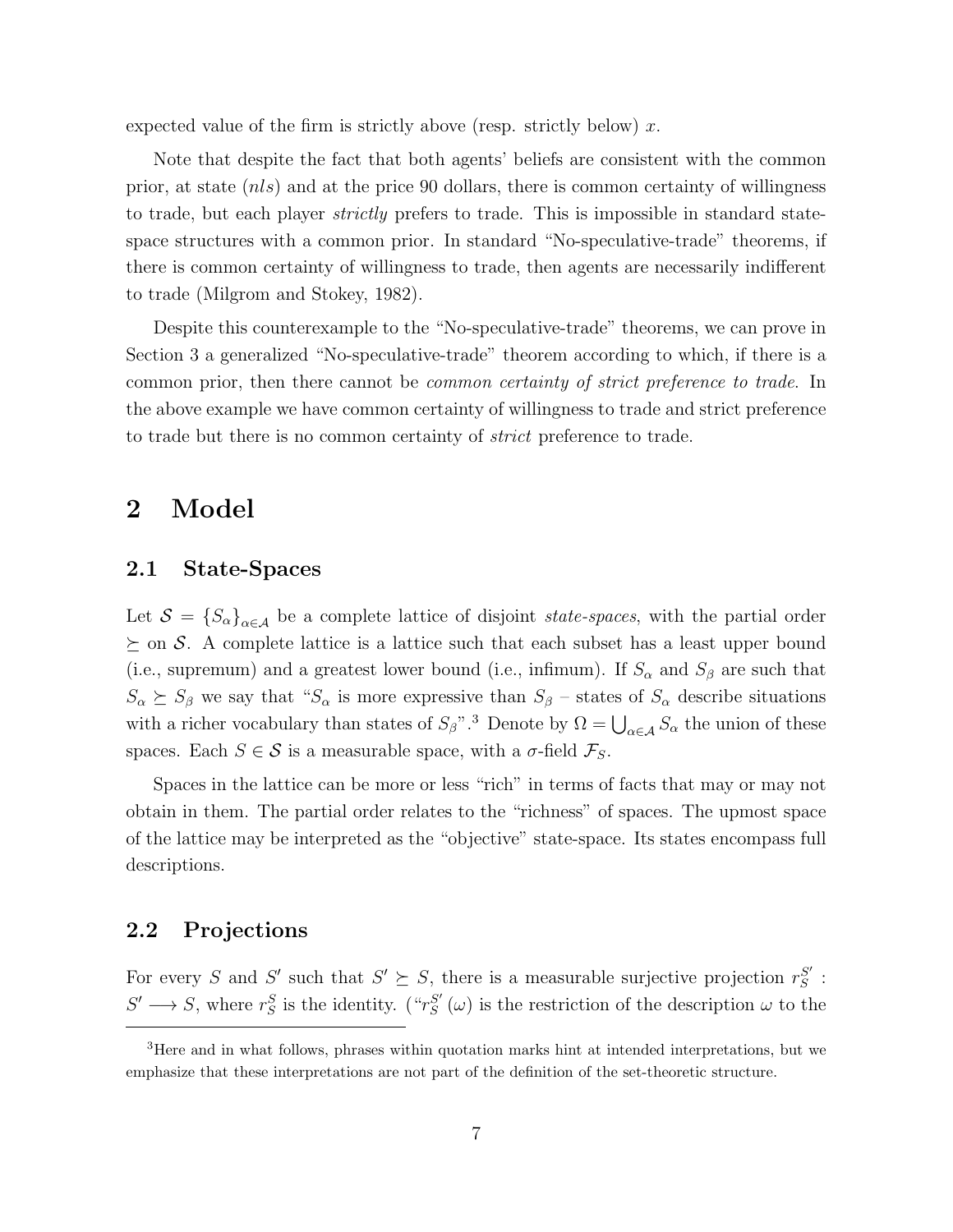more limited vocabulary of  $S$ .") Note that the cardinality of  $S$  is smaller than or equal to the cardinality of S'. We require the projections to commute: If  $S'' \succeq S' \succeq S$  then  $r_S^{S''}=r_S^{S'}$  $S'_{S} \circ r_{S'}^{S''}$ . If  $\omega \in S'$ , denote  $\omega_{S} = r_{S}^{S'}$  $S'_{S}(\omega)$ . If  $D \subseteq S'$ , denote  $D_{S} = {\omega_{S} : \omega \in D}$ .

Projections "translate" states from "more expressive" spaces to states in "less expressive" spaces by "erasing" facts that can not be expressed in a lower space.

#### 2.3 Events

Denote  $g(S) = \{S' : S' \succeq S\}$ . For  $D \subseteq S$ , denote  $D^{\uparrow} = \bigcup_{S' \in g(S)} (r_S^{S'})$  $S'\choose S$ <sup>-1</sup>(D). ("All the extensions of descriptions in  $D$  to at least as expressive vocabularies.")

An event is a pair  $(E, S)$ , where  $E = D^{\dagger}$  with  $D \subseteq S$ , where  $S \in \mathcal{S}$ . D is called the base and S the base-space of  $(E, S)$ , denoted by  $S(E)$ . If  $E \neq \emptyset$ , then S is uniquely determined by E and, abusing notation, we write E for  $(E, S)$ . Otherwise, we write  $\emptyset^S$ for  $(\emptyset, S)$ . Note that not every subset of  $\Omega$  is an event.

Some fact may obtain in a subset of a space. Then this fact should be also "expressible" in "more expressive" spaces. Therefore the event contains not only the particular subset but also its inverse images in "more expressive" spaces.

To illustrate the definition of event, consider Figure 1. The event "high sales",  $\{s\}^{\uparrow}$ , contains the state s in space  $S_{\{s\}}$ , states ns and  $\neg ns$  in space  $S_{\{ns\}}$ , states ls and  $\neg ls$  in space  $S_{\{ls\}}$  as well as states  $nls$ ,  $n\neg ls$ ,  $\neg nls$ , and  $\neg n\neg ls$  in space  $S_{\{nls\}}$ .

Let  $\Sigma$  be the set of *measurable events* of  $\Omega$ , i.e.,  $D^{\uparrow}$  such that  $D \in \mathcal{F}_S$ , for some statespace  $S \in \mathcal{S}$ . Note that unless  $\mathcal{S}$  is a singleton,  $\Sigma$  is not an algebra because it contains distinct  $\emptyset^S$  for all  $S \in \mathcal{S}$ . The event  $\emptyset^S$  should be interpreted as a "logical contradiction" phrased with the expressive power available in  $S$ ". It is quite natural to have distinct vacuous events since contradictions can be phrased with differing expressive powers.

### 2.4 Negation

If  $(D^{\uparrow}, S)$  is an event where  $D \subseteq S$ , the negation  $\neg(D^{\uparrow}, S)$  of  $(D^{\uparrow}, S)$  is defined by  $\neg(D^{\dagger}, S) := ((S \setminus D)^{\dagger}, S)$ . Note, that by this definition, the negation of a (measurable) event is a (measurable) event. Abusing notation, we write  $\neg D^{\dagger} := \neg (D^{\dagger}, S)$ . Note that by our notational convention, we have  $\neg S^{\uparrow} = \emptyset^S$  and  $\neg \emptyset^S = S^{\uparrow}$ , for each space  $S \in \mathcal{S}$ .  $\neg D^{\uparrow}$  is typically a proper subset of the complement  $\Omega \setminus D^{\uparrow}$ . That is,  $(S \setminus D)^{\uparrow} \subsetneq \Omega \setminus D^{\uparrow}$ .

Intuitively, there may be states in which the description of an event  $D^{\uparrow}$  is both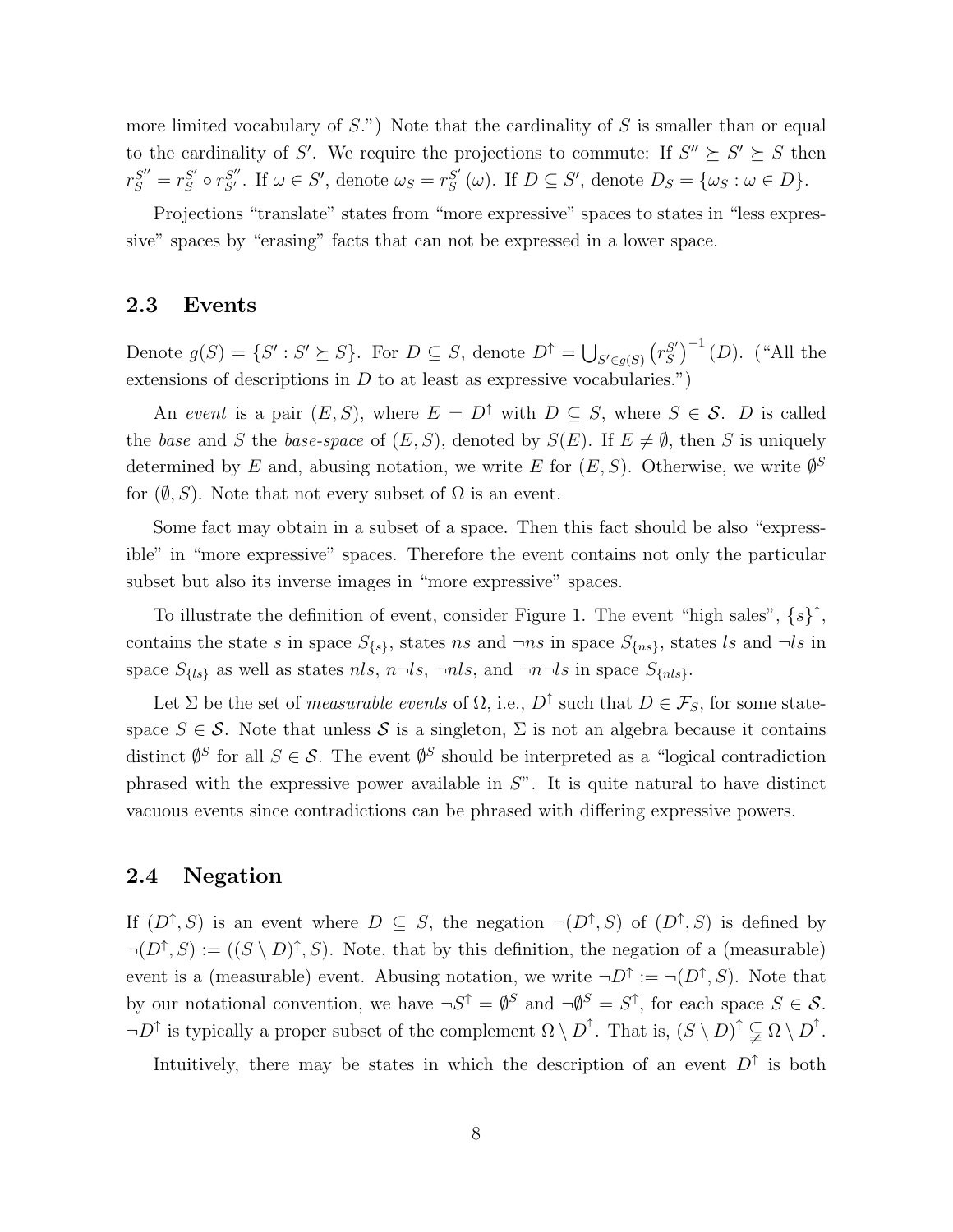expressible and valid – these are the states in  $D^{\uparrow}$ ; there may be states in which its description is expressible but invalid – these are the states in  $\neg D^{\uparrow}$ ; and there may be states in which neither its description nor its negation are expressible – these are the states in

$$
\Omega\setminus\left(D^{\uparrow}\cup\neg D^{\uparrow}\right)=\Omega\setminus S\left(D^{\uparrow}\right)^{\uparrow}.
$$

Thus our structure is not a standard state-space model in the sense of Dekel, Lipman, and Rustichini (1998).

### 2.5 Conjunction and Disjunction

If  $\big\{ \big(D_\lambda^\uparrow$  $\left\{\zeta, S_{\lambda}\right\}\right\}_{\lambda \in I}$  is a collection of events (with  $D_{\lambda} \subseteq S_{\lambda}$ , for  $\lambda \in L$ ), their conjunc- $\lambda \in L$ tion  $\bigwedge_{\lambda \in L} \left( D^\uparrow_\lambda \right)$  $(\bigwedge^{\uparrow}, S_{\lambda})$  is defined by  $\bigwedge_{\lambda \in L} \left(D_{\lambda}^{\uparrow}\right)$  $\left(\bigcap_{\lambda\in L}D^\uparrow_\lambda\right)\;:=\;\Bigl(\left(\bigcap_{\lambda\in L}D^\uparrow_\lambda\right)$  $\left(\begin{matrix} \uparrow \\ \lambda \end{matrix}\right)$ , sup $\lambda \in L S_{\lambda}$ . Note, that since S is a complete lattice,  $\sup_{\lambda \in L} S_{\lambda}$  exists. If  $S = \sup_{\lambda \in L} S_{\lambda}$ , then we have  $\left(\bigcap_{\lambda\in L}D^\uparrow_\lambda\right)$  $\begin{pmatrix} \uparrow \\ \downarrow \end{pmatrix} = \left( \bigcap_{\lambda \in L} \left( \left( r_{S_{\lambda}}^{S} \right)^{-1} (D_{\lambda}) \right) \right)^{\uparrow}$ . Again, abusing notation, we write  $\bigwedge_{\lambda \in L} D_{\lambda}^{\uparrow}$  $\frac{1}{\lambda} :=$  $\bigcap_{\lambda \in L} D_{\lambda}^{\uparrow}$  (we will therefore use the conjunction symbol  $\wedge$  and the intersection symbol  $\cap$ ↑ interchangeably).

Intuitively, to take the intersection of events  $(D_{\lambda}^{\uparrow})$  $\{\lambda, S_{\lambda}\}_{\lambda \in L}$ , we express them "most economically in the smallest language" in which they are all expressible  $S = \sup_{\lambda \in L} S_{\lambda}$ , take the intersection, and then the union of inverse images obtaining the event  $\left(\bigcap_{\lambda\in L}((r^{S}_{S_{\lambda}})^{-1}(D_{\lambda}))\right)^{\uparrow}$ that is based in S.

We define the relation  $\subseteq$  between events  $(E, S)$  and  $(F, S')$ , by  $(E, S) \subseteq (F, S')$  if and only if  $E \subseteq F$  as sets and  $S' \preceq S$ . If  $E \neq \emptyset$ , we have that  $(E, S) \subseteq (F, S')$  if and only if  $E \subseteq F$  as sets. Note however that for  $E = \emptyset^S$  we have  $(E, S) \subseteq (F, S')$  if and only if  $S' \preceq S$ . Hence we can write  $E \subseteq F$  instead of  $(E, S) \subseteq (F, S')$  as long as we keep in mind that in the case of  $E = \emptyset^S$  we have  $\emptyset^S \subseteq F$  if and only if  $S \succeq S(F)$ . It follows from these definitions that for events E and F,  $E \subseteq F$  is equivalent to  $\neg F \subseteq \neg E$  only when E and F have the same base, i.e.,  $S(E) = S(F)$ .

Intuitively, to say "E implies  $F$ " we must be able to express  $F$  in the "language" used to express E. Hence, it must be that  $S(F) \preceq S(E)$ . The inclusion is then just  $E \cap S(E) \subseteq F \cap S(E).$ 

The disjunction of  $\left\{D^{\uparrow}_{\lambda}\right\}$  $\left\{ \begin{array}{c} \uparrow \\ \downarrow \end{array} \right\}$  $\lambda \in L$  is defined by the de Morgan law  $\bigvee_{\lambda \in L} D^\uparrow_\lambda = \neg \left( \bigwedge_{\lambda \in L} \neg \left( D^\uparrow_\lambda \right) \right)$  $\binom{\uparrow}{\lambda}$ . Typically  $\bigvee_{\lambda \in L} D_{\lambda}^{\uparrow} \subsetneq \bigcup_{\lambda \in L} D_{\lambda}^{\uparrow}$  $\hat{\lambda}$ , and if all  $D_{\lambda}$  are nonempty we have that  $\bigvee_{\lambda \in L} D_{\lambda}^{\uparrow} =$  $\bigcup_{\lambda \in L} D^\uparrow_\lambda$  $\hat{\lambda}$  holds if and only if all the  $D^{\uparrow}_{\lambda}$  $\lambda$  have the same base-space. Note, that by these definitions, the conjunction and disjunction of (at most countably many measurable)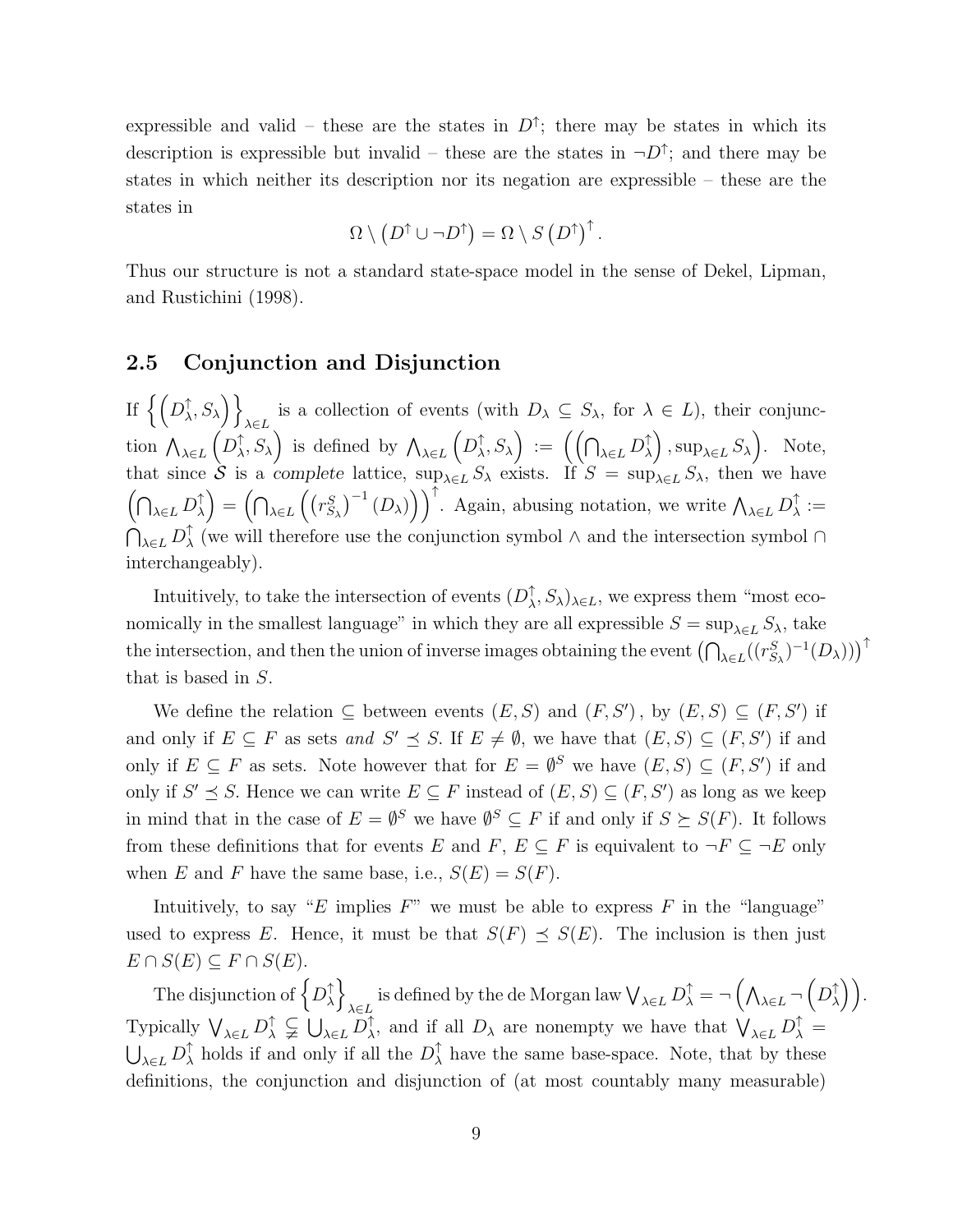



events is a (measurable) event.

Apart from the measurability conditions, the event-structure outlined so far is analogous to Heifetz, Meier, and Schipper (2006, 2008). An example is shown in Figure 2. It depicts a lattice with four spaces and projections. The event that  $p$  obtains is indicated by the dotted areas, whereas the grey areas illustrate the event that not p obtains.  $S_p \cup S_q$ is for instance not an event in our structure.

## 2.6 Probability Measures

Here and in what follows, the term 'events' always refers to measurable events in  $\Sigma$  unless otherwise stated.

Let  $\Delta(S)$  be the set of probability measures on  $(S, \mathcal{F}_S)$ . We consider this set itself as a measurable space endowed with the  $\sigma$ -field  $\mathcal{F}_{\Delta(S)}$  generated by the sets  $\{\mu \in \Delta(S) : \mu(D) \geq p\},\$ where  $D \in \mathcal{F}_S$  and  $p \in [0, 1]$ .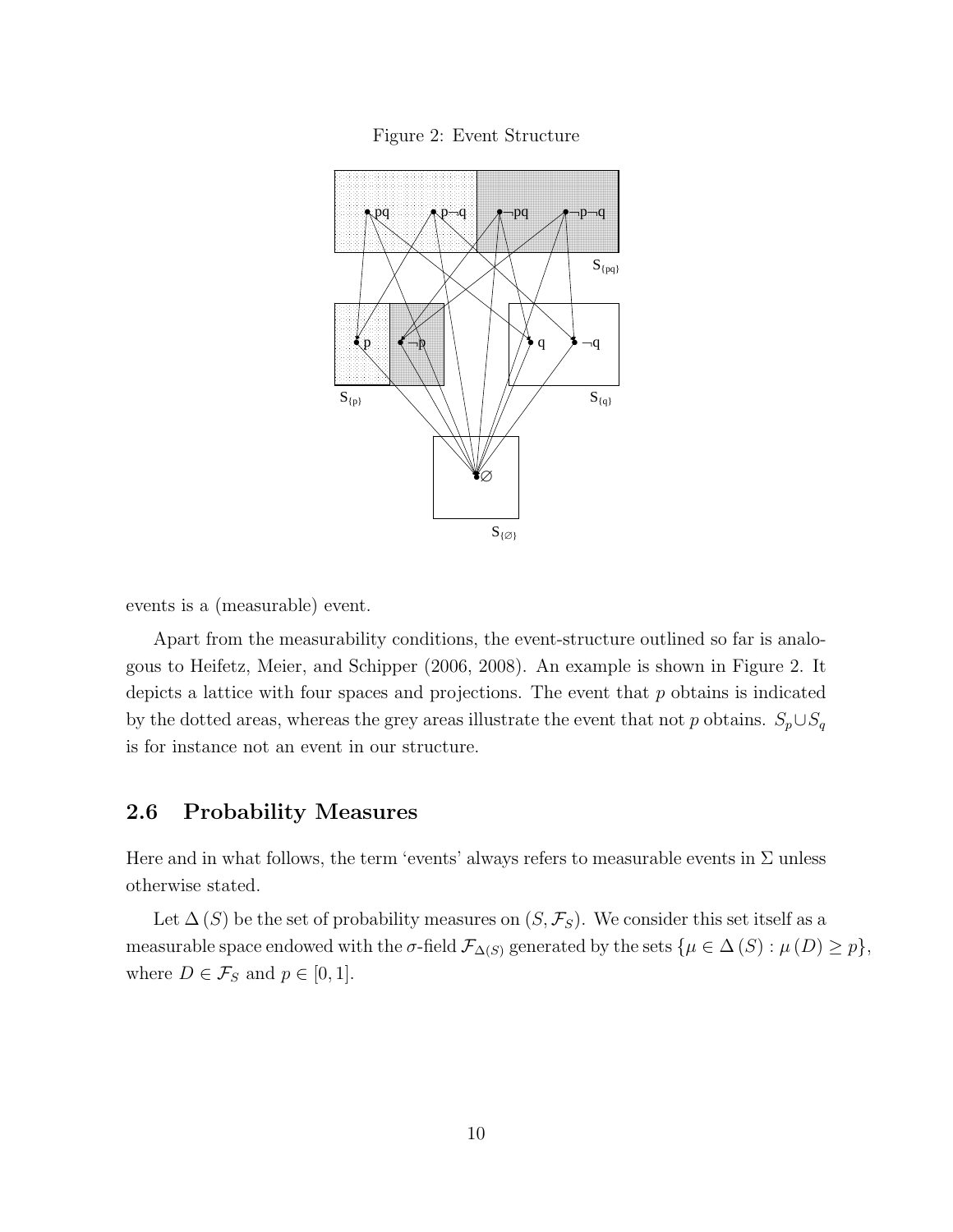#### 2.7 Marginals

For a probability measure  $\mu \in \Delta(S')$ , the marginal  $\mu_{|S}$  of  $\mu$  on  $S \preceq S'$  is defined by

$$
\mu_{|S}\left(D\right) := \mu\left(\left(r_S^{S'}\right)^{-1}\left(D\right)\right), \quad D \in \mathcal{F}_S.
$$

Let  $S_{\mu}$  be the space on which  $\mu$  is a probability measure. Whenever  $S_{\mu} \succeq S(E)$  then we abuse notation slightly and write

$$
\mu(E) = \mu(E \cap S_{\mu}).
$$

If  $S(E) \npreceq S_\mu$ , then we say that  $\mu(E)$  is undefined.

#### 2.8 Types

I is the nonempty set of individuals. For every individual, each state gives rise to a probabilistic belief over states in some space.

**Definition 1** For each individual  $i \in I$  there is a type mapping  $t_i : \Omega \longrightarrow \bigcup_{\alpha \in A} \Delta(S_\alpha)$ , which is measurable in the sense that for every  $S \in \mathcal{S}$  and  $Q \in \mathcal{F}_{\Delta(S)}$  we have  $t_i^{-1}$  $i^{-1}(Q) \cap S \in$  $\mathcal{F}_S$ . We require the type mapping  $t_i$  to satisfy the following properties.<sup>4</sup>

- (0) Confinement: If  $\omega \in S'$  then  $t_i(\omega) \in \Delta(S)$  for some  $S \preceq S'$ .
- (1) If  $S'' \succeq S' \succeq S$ ,  $\omega \in S''$ , and  $t_i(\omega) \in \Delta(S)$  then  $t_i(\omega_{S'}) = t_i(\omega)$ .
- (2) If  $S'' \succeq S' \succeq S$ ,  $\omega \in S''$ , and  $t_i(\omega) \in \Delta(S')$  then  $t_i(\omega_S) = t_i(\omega)_{|S}$ .
- (3) If  $S'' \succeq S' \succeq S$ ,  $\omega \in S''$ , and  $t_i(\omega_{S'}) \in \Delta(S)$  then  $S_{t_i(\omega)} \succeq S$ .

 $t_i(\omega)$  represents individual i's belief at state  $\omega$ . Properties (0) to (3) guarantee the consistent fit of beliefs and awareness at different state-spaces. Confinement means that at any given state  $\omega \in \Omega$  an individual's belief is concentrated on states that are all described with the same "vocabulary" - the "vocabulary" available to the individual at  $\omega$ . This "vocabulary" may be less expressive than the "vocabulary" used to describe statements in the state  $\omega$ ."

<sup>&</sup>lt;sup>4</sup>Recall that  $S_{\mu}$  is the space on which  $\mu$  is a probability measure. Thus,  $S_{t_i(\omega)}$  is the space on which  $t_i(\omega)$  is a probability measure.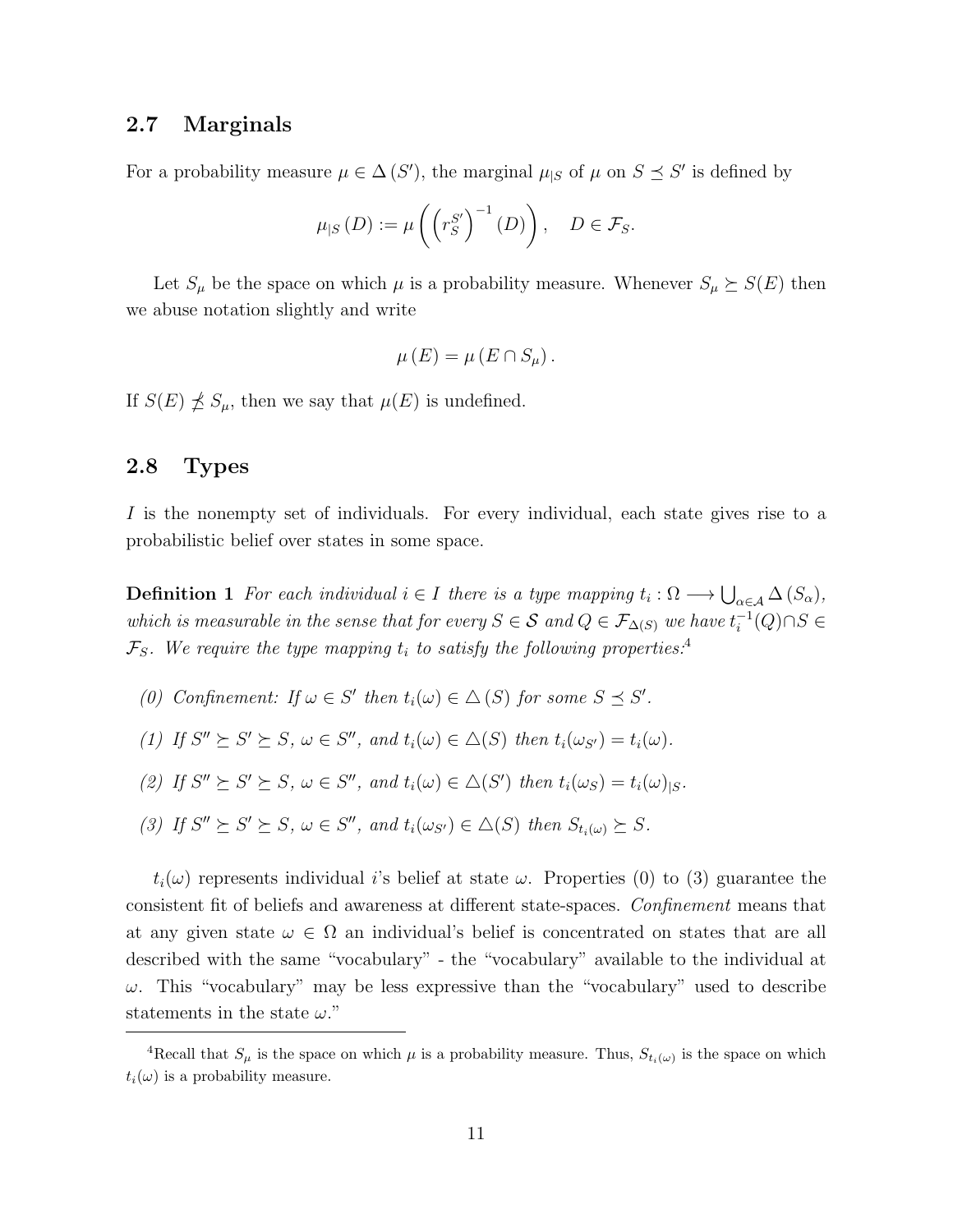Properties (1) to (3) compare the types of an individual in a state  $\omega \in S'$  and its projection to  $\omega_s$ , for some  $S \preceq S'$ . Property (1) and (2) mean that at the projected state  $\omega_S$  the individual believes everything she believes at  $\omega$  given that she is aware of it at  $\omega$ <sub>S</sub>. Property (3) means that at  $\omega$  an individual cannot be unaware of an event that she is aware of at the projected state  $\omega_{S'}$ .

**Remark 1** Property  $(1)$  of the type mappings in Definition 1 is implied by the Properties  $(0), (2), \text{ and } (3).$ 

 $Define<sup>5</sup>$ 

$$
Ben_i(\omega) := \left\{ \omega' \in \Omega : t_i(\omega')_{|S_{t_i(\omega)}} = t_i(\omega) \right\}.
$$

This is the set of states at which individual i's type or the marginal thereof coincides with her type at  $\omega$ . Such sets are events in our structure:

**Remark 2** For any  $\omega \in \Omega$ , Ben<sub>i</sub>( $\omega$ ) is an  $S_{t_i(\omega)}$ -based event, which is not necessarily measurable.<sup>6</sup> We have  $Ben_i(\omega) = {\{\omega' \in S_{t_i(\omega)} : t_i(\omega') = t_i(\omega)\}}^{\uparrow} = {Ben_i(\omega) \cap S_{t_i(\omega)}\}}^{\uparrow}.$ 

Recall that by definition  $t_i(\omega)(E) = t_i(\omega)(E \cap S_{t_i(\omega)})$ . Moreover, recall that with event we mean measurable event in our event structure unless otherwise stated; both facts will be used throughout the paper.

Assumption 1 If  $Ben_i(\omega) \subseteq E$ , for an event E, then  $t_i(\omega)(E) = 1$ .

This assumption implies introspection (Property (va)) in Proposition 4 in the appendix. Note, that if  $Ben_i(\omega)$  is measurable, then Assumption 1 is equivalent to  $t_i(\omega)(Ben_i(\omega)) =$ 1.

**Definition 2** We denote by  $S = \langle S, (r_{S_s}^{S_s}) \rangle$  $S_{\beta}$  $\setminus$  $S_{\beta \preceq S_{\alpha}}$ ,  $(t_i)_{i \in I}$  $\setminus$ an interactive unawareness belief structure.

For some of our results, we will consider the finite case. A *finite* unawareness belief structure is an unawareness belief structure, where S is finite, each  $S \in \mathcal{S}$  is finite, and for all  $S \in \mathcal{S}, \mathcal{F}_S$  is the set of all subsets of S.

<sup>&</sup>lt;sup>5</sup>The name "Ben" is chosen analogously to the "ken" in knowledge structures, see Samet (1990, p. 193).

<sup>&</sup>lt;sup>6</sup>Even in a standard type-space, if the  $\sigma$ -algebra is not countably generated, then the set of states where a player is of a certain type might not be measurable.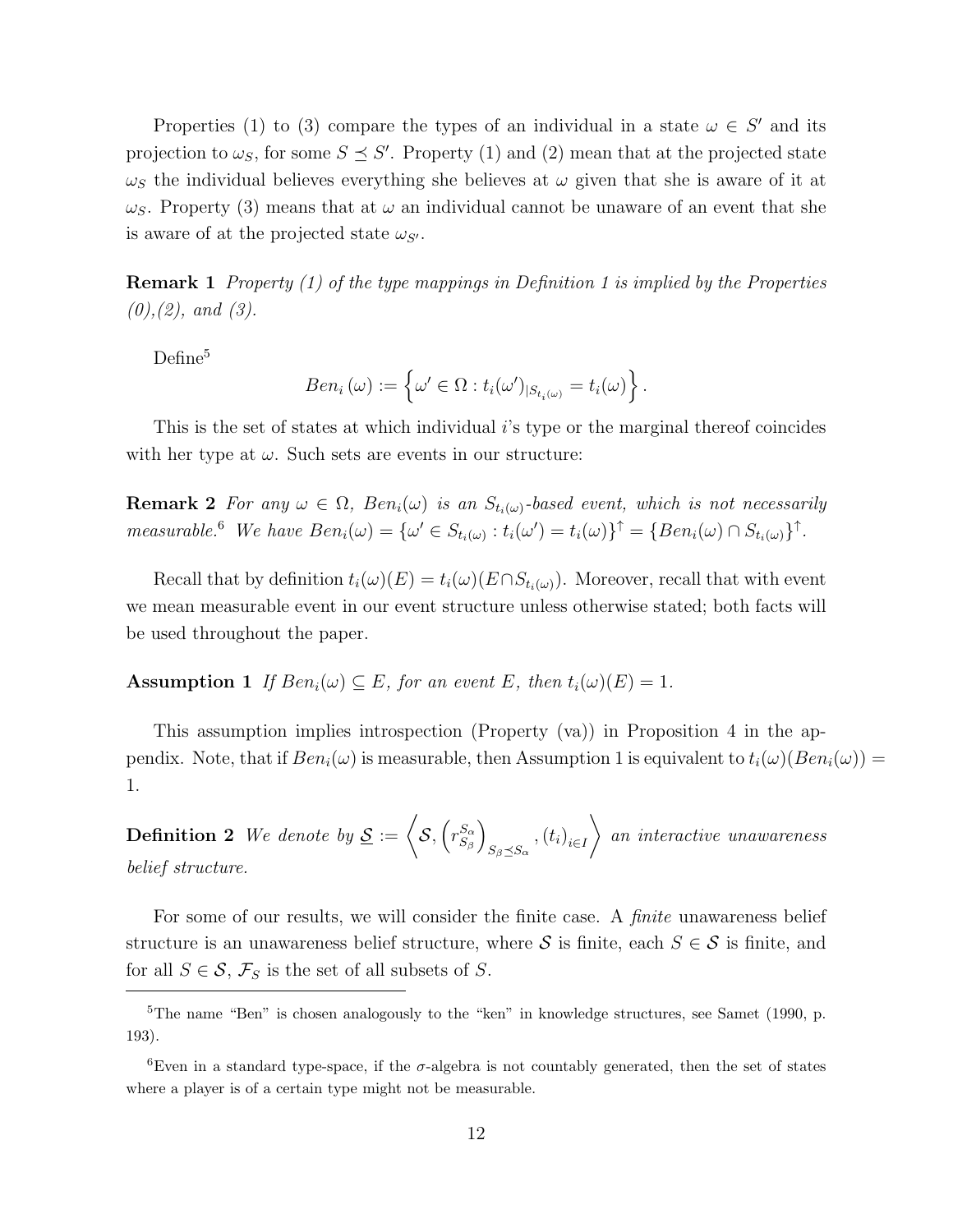#### 2.9 Awareness and Unawareness

The definition of awareness is analogous to the definition in unawareness knowledge structures (see Remark 6 in Heifetz, Meier, and Schipper, 2008).

**Definition 3** For  $i \in I$  and an event E, define the awareness operator

$$
A_{i}(E) := \{ \omega \in \Omega : t_{i}(\omega) \in \Delta(S), S \succeq S(E) \}
$$

if there is a state  $\omega$  such that  $t_i(\omega) \in \Delta(S)$  with  $S \succeq S(E)$ , and by

$$
A_i(E) := \emptyset^{S(E)}
$$

otherwise.

An individual is aware of an event if and only if his type is concentrated on a space in which the event is "expressible." That is, individual  $i$  being aware of  $E$  means that he "understands what  $E$  is".

**Proposition 1** If E is an event then  $A_i(E)$  is an  $S(E)$ -based event.

This proposition shows that the set of states in which an individual is aware of an event is indeed an event in our structure. Moreover, in the nonempty case note that  $A_i(E) = \{ \omega \in S(E) : S_{t_i(\omega)} = S(E) \}^{\dagger} = \{ A_i(E) \cap S(E) \}^{\dagger}$ . The awareness operator is convenient to work with since the event  $A_i(E)$  has the same base-space as the event E.

Unawareness is naturally defined as the negation of awareness:

**Definition 4** For  $i \in I$  and an event E, the unawareness operator is defined by

$$
U_i(E) = \neg A_i(E).
$$

Note that the definition of our negation and Proposition 1 imply that if  $E$  is an event, then  $U_i(E)$  is an  $S(E)$ -based event.

Note further that Definition 3 and 4 apply also to events that are not necessarily measurable.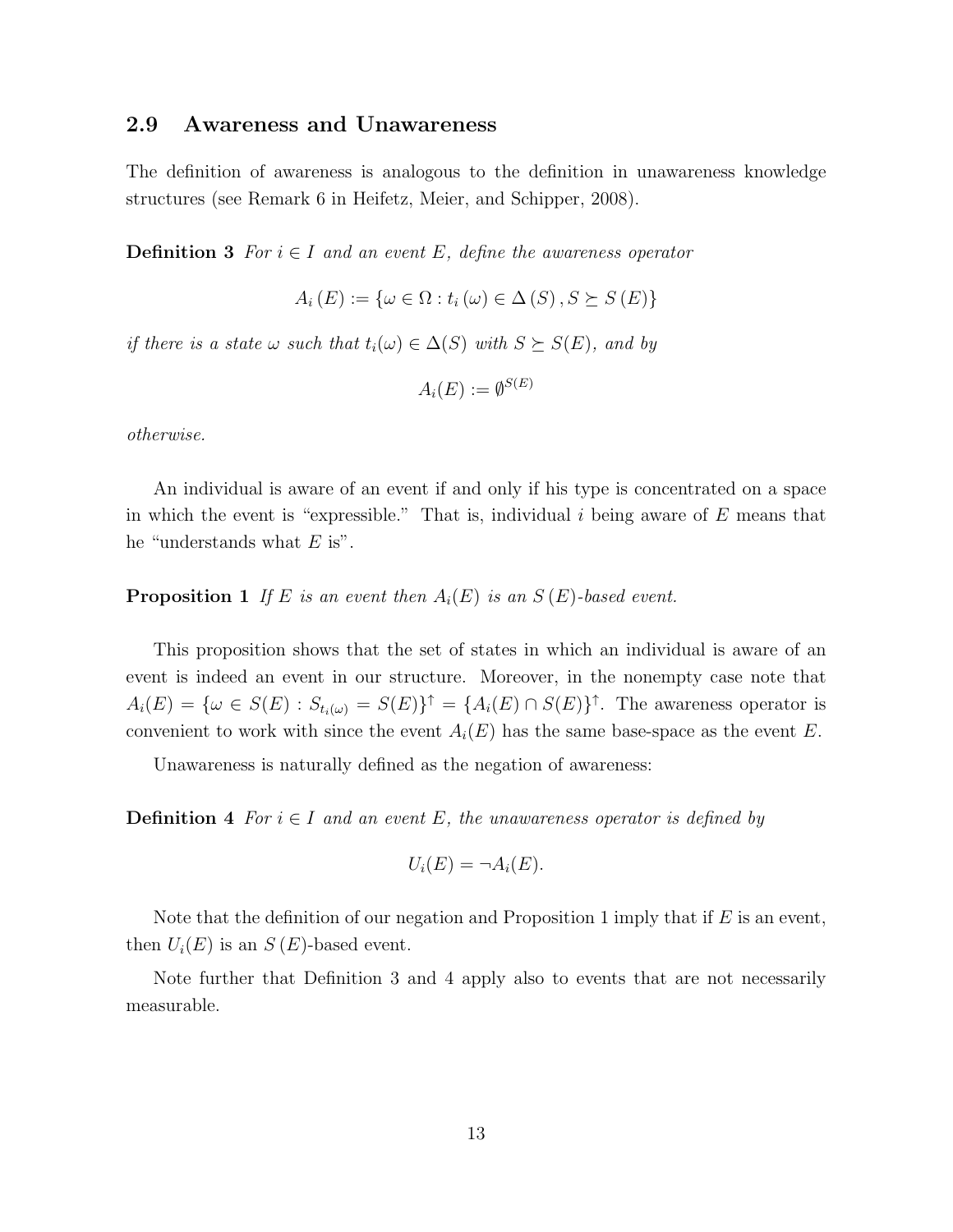#### 2.10 Belief

The p-belief-operator is defined as usual (see for instance Monderer and Samet, 1989):

**Definition 5** For  $i \in I$ ,  $p \in [0,1]$  and an event E, the p-belief operator is defined by

$$
B_i^p(E) := \{ \omega \in \Omega : t_i(\omega)(E) \ge p \},
$$

if there is a state  $\omega$  such that  $t_i(\omega)(E) \geq p$ , and by

$$
B_i^p(E) := \emptyset^{S(E)}
$$

otherwise.

**Proposition 2** If E is an event then  $B_i^p$  $i(E)$  is an  $S(E)$ -based event.

This proposition shows that the set of states in which an individual believes an event with probability at least  $p$  is an event in our structure that has the same base-space as the event  $E$ .

Note that  $B_i^p$  $i(E) = {\omega \in S(E) : t_i(\omega)(E) \ge p}^{\uparrow}$ . That is, for every operator on events, everything can be expressed in the base space and then the union of inverse images can be taken.

We make note of the particular case  $p = 1$  that we call certainty.

The p-belief operator has the standard properties stated in Proposition 4 in Appendix A.

#### 2.11 Properties of Awareness and Belief

Dekel, Lipman, and Rustichini (1998) showed that in a standard state-space unawareness must be trivial, even if the belief operator satisfies only very weak properties. In contrast, we show in Proposition 5 in the appendix that we obtain all properties of unawareness suggested in the literature. One noteworthy property is symmetry,  $A_i(E) = A_i(\neg E)$ . It means that an individual  $i$  is aware of an event  $E$  if and only if he is aware of the negation of E. This property makes clear that awareness is qualitatively very different from the notion of probabilistic belief.

Although we model awareness of events, symmetry suggests that we model a notion of awareness of issues or questions. Let an issue or question (E.g., "is the stock market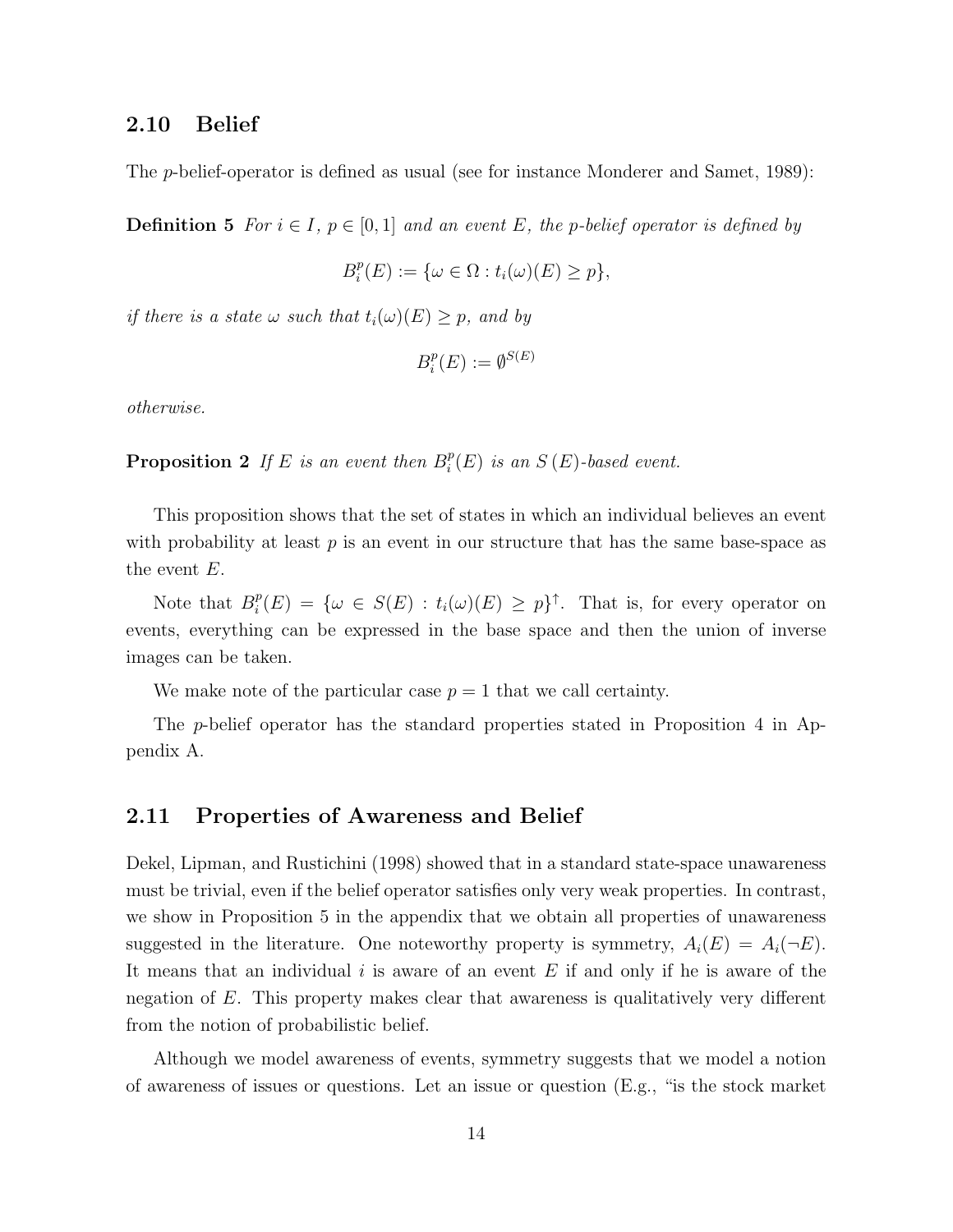crashing?") be such that it can be answered in the affirmative ("The stock market is crashing.") or the negative ("The stock market is not crashing."). By symmetry, an individual is aware of an event if and only if she is aware of its negation. Thus we model the awareness of questions and issues rather than just single events. In fact, another noteworthy property called weak necessitation,  $A_i(E) = B_i^1(S(E)^{\uparrow})$ , means that an individual is aware of an event  $E$  if and only if she is aware of any event that can be "expressed" in the base-space of  $E$ .

Interactive beliefs are defined as usual (e.g. Monderer and Samet, 1989). From now on, we assume that the set of individuals  $I$  is at most countable.

**Definition 6** The mutual p-belief operator on events is defined by

$$
B^p(E) = \bigcap_{i \in I} B_i^p(E).
$$

The common certainty operator on events is defined by

$$
CB^{1}(E) = \bigcap_{n=1}^{\infty} (B^{1})^{n}(E).
$$

We say that an event E is common certainty at  $\omega \in \Omega$  if  $\omega \in CB^1(E)$ .

That is, the mutual p-belief of an event E is the event in which everybody p-believes the event  $E$ . Common certainty of  $E$  is the event that everybody is certain of the event  $E$ , and everybody is certain that everybody is certain of the event  $E$ , everybody is certain of that, ... ad infinitum. Common certainty is the generalization of common knowledge to the probabilistic notion of certainty. Note that Proposition 2 and the definition of the conjunction of events imply that  $B^p(E)$  and  $CB^1(E)$  are  $S(E)$ -based events, for any measurable event E.

To illustrate beliefs about beliefs we return to the introductory example. What does it mean for instance that the buyer is certain that the seller's expected value for the firm is 90 dollars? Note that at any state  $\omega \in S_{\{s\}}$  the seller's type mapping is  $t_s(\omega)(\{s\}) =$  $t_s(\omega)(\{-s\}) = \frac{1}{2}$ . Since the value of the firm is 100 dollars in state s while it is just 80 dollars in state  $\neg s$ , the seller's expected value of the firm is 90 dollars at any state in  $S_{\{s\}}$ . This holds also for all states in  $S_{\{ns\}}$  since at any of those states the seller's type coincides with his type at states in  $S_{\{s\}}$ . Since at any state  $\omega \in S_{\{nls\}}$  the buyer's type  $t_b(\omega)$  is a probability measure on  $S_{\{ns\}}$ , the buyer is certain at  $\omega$  that the seller's expected value of the firm is 90 dollars.

Analogously to mutual belief and common belief, we define mutual awareness and common awareness: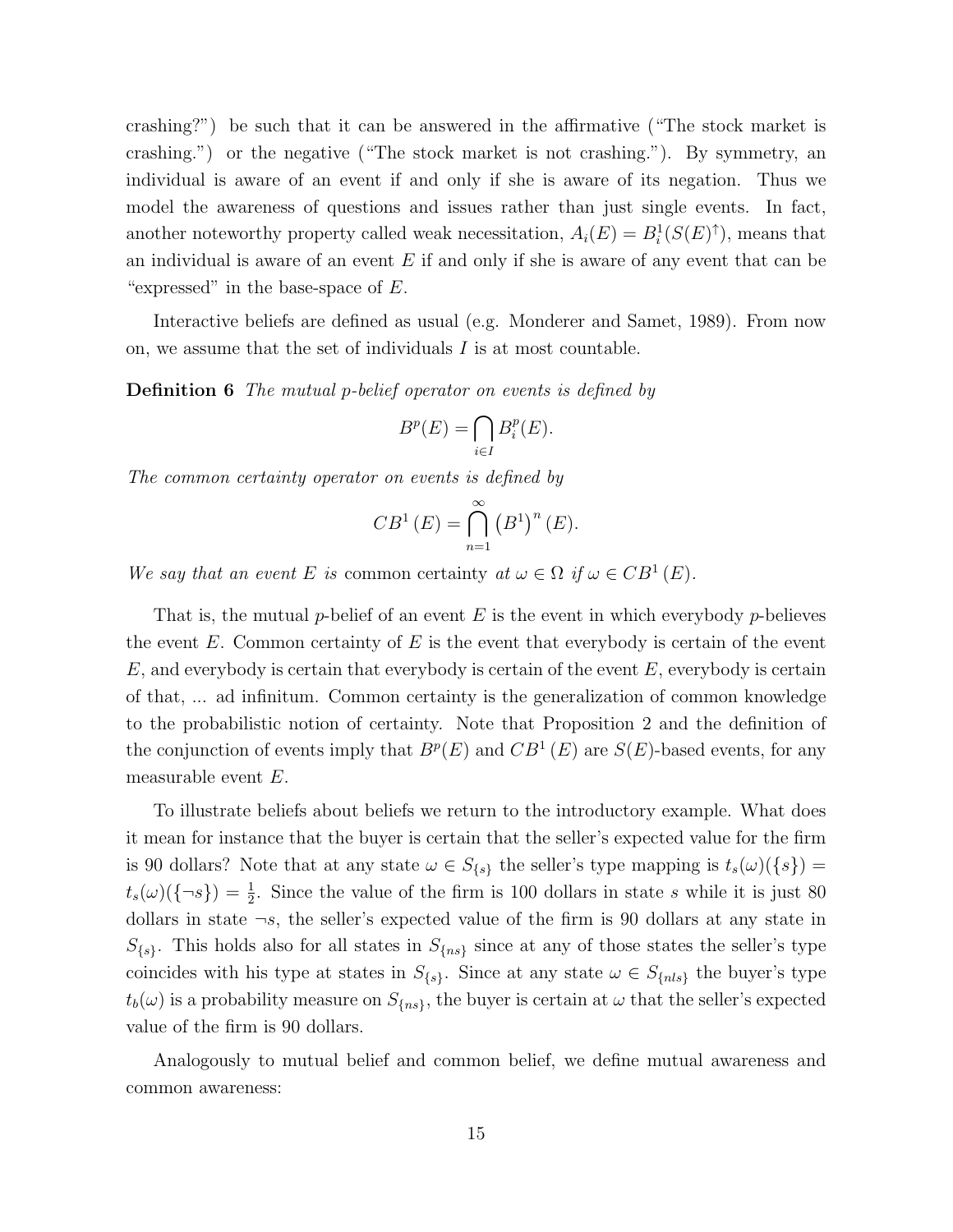**Definition 7** The mutual awareness operator on events is defined by

$$
A(E) = \bigcap_{i \in I} A_i(E),
$$

and the common awareness operator on events is defined by

$$
CA(E) = \bigcap_{n=1}^{\infty} (A)^n (E).
$$

Mutual awareness of an event  $E$  is the event that everybody is aware of  $E$ . Common awareness of an event  $E$  is the event that everybody is aware of  $E$ , everybody is aware that everybody is aware of  $E$ , everybody is aware of that  $\ldots$  ad infinitum.

In Propositions 6 and 7 in the appendix, we state several properties of belief and awareness in the multiperson context. One noteworthy property is  $A_i(E) = A_i A_j(E)$ . If individual  $i$  is aware of an event  $E$ , then she can also conceive that some other individual j is aware of the event  $E$ . Another property is that mutual awareness coincides with common awareness,  $A(E) = CA(E)$ . That is, if everybody is aware of an event, then everybody can conceive that everybody is aware of the event, everybody is aware of that, etc. Finally, it is noteworthy that common certainty implies common awareness,  $CB^1(E) \subseteq CA(E)$ . This property will be used repeatedly in the next section.

## 3 Common Prior, Agreement, and Speculation

In this section, we define a common prior and explore the implications. In Section 1.1, we showed by example that the common prior assumption is too weak to rule out speculative trade under unawareness. With unawareness, it is possible to have common certainty of willingness to trade but everybody has a strict preference to trade. Yet, we are able to prove a "No-speculative-trade" theorem according to which there cannot be common certainty of strict preference to trade under unawareness. In the same vein, we prove a "No-Agreeing-to-Disagree" theorem.

#### 3.1 Priors and Common Priors

In a standard type-space S, a *prior*  $P_i^S$  of player i is a convex combination of the beliefs of i's types in S (Samet, 1998). That is, for every event  $E \in \mathcal{F}_S$ ,

$$
P_i^S(E) = \int_S t_i(\cdot) (E) dP_i^S(\cdot).
$$
 (1)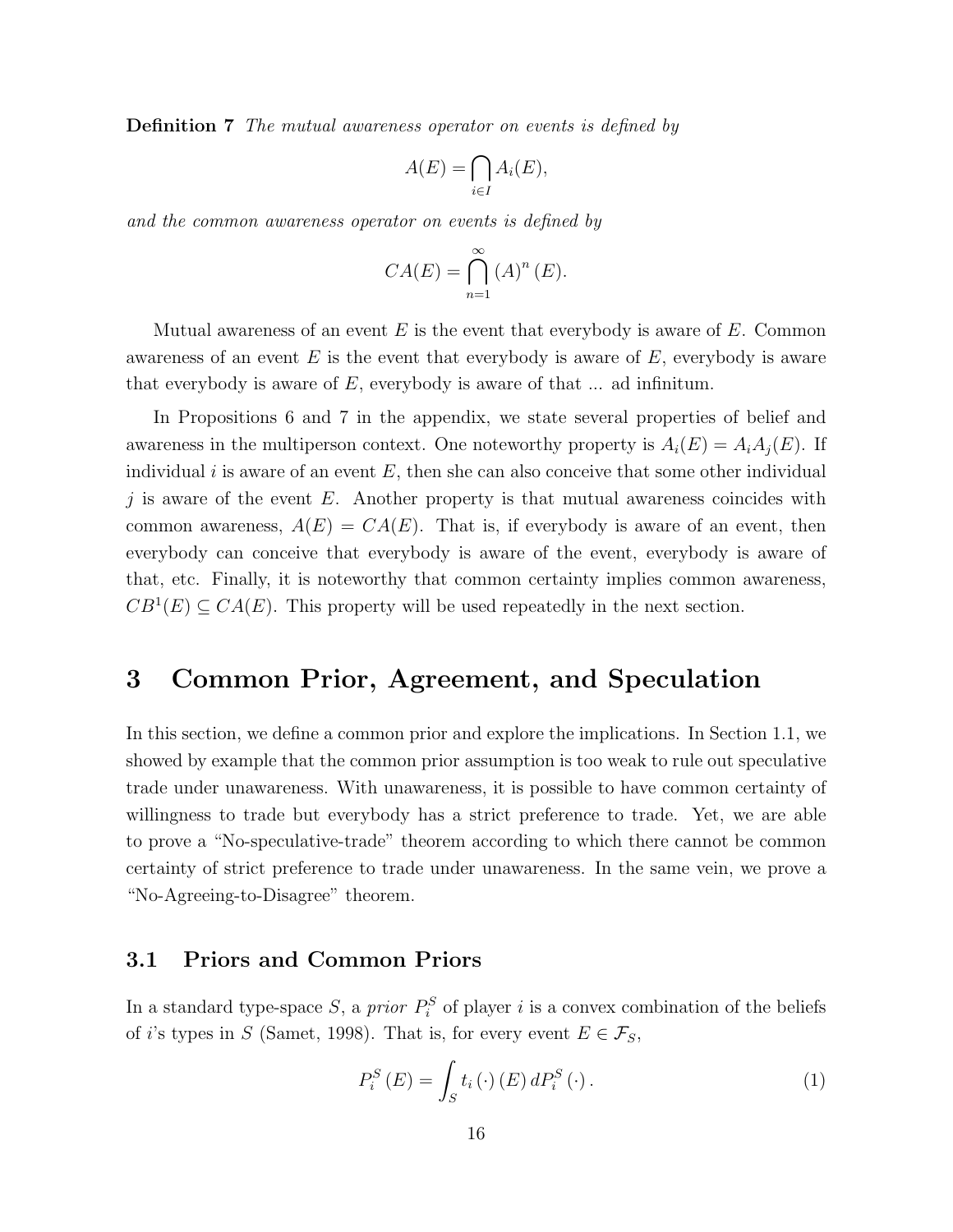In particular, if S is finite or countable, and if  $\mathcal{F}_S$  is the powerset of S, this equality holds if and only if

$$
P_i^S(E) = \sum_{s \in S} t_i(s) (E) P_i^S(\{s\}).
$$
 (2)

In words, to find the probability  $P_i^S(E)$  that the prior  $P_i^S$  assigns to an event E, one should check the beliefs  $t_i(s)$  (E) ascribed by player i to the event E in each state  $s \in S$ , and then average these beliefs according to the weights  $P_i^S(\lbrace s \rbrace)$  assigned by the prior  $P_i^S$  to the different states  $s \in S$ .

 $P<sup>S</sup>$  is a common prior on S if  $P<sup>S</sup>$  is a prior for every player  $i \in I$ .

Here we generalize these definitions to unawareness structures, as follows.

**Definition 8 (Prior)** A prior for player i is a system of probability measures  $P_i =$  $(P_i^S)_{S \in \mathcal{S}} \in \prod_{S \in \mathcal{S}} \Delta(S)$  such that

- 1. The system is projective: If  $S' \preceq S$  then the marginal of  $P_i^S$  on  $S'$  is  $P_i^{S'}$  $\mathcal{C}^{S'}_i$ . (That is, if  $E \in \Sigma$  is an event whose base-space  $S(E)$  is lower or equal to S', then  $P_i^S(E) = P_i^{S'}$  $\mathfrak{h}^{S'}_i\left(E\right)$ .)
- 2. Each probability measure  $P_i^S$  is a convex combination of i's beliefs in S: For every event  $E \in \Sigma$  such that  $S(E) \preceq S$ ,

$$
P_i^S(E \cap S \cap A_i(E)) = \int_{S \cap A_i(E)} t_i(\cdot) (E) dP_i^S(\cdot).
$$
 (1u)

 $P = (P^S)_{S \in \mathcal{S}} \in \prod_{S \in \mathcal{S}} \Delta(S)$  is a common prior if P is a prior for every player  $i \in I$ .

In particular, if S is finite or countable, and if  $\mathcal{F}_S$  is the powerset of S, equality (1u) holds if and only if

$$
P_i^S(E \cap S \cap A_i(E)) = \sum_{s \in S \cap A_i(E)} t_i(s) (E) P_i^S(\{s\}).
$$
 (2u)

What is the reason for the difference between  $(1)$  and  $(1u)$  (or similarly between  $(2)$ ) and (2u))? With unawareness,  $t_i(s)(E)$  is well defined only for states  $s \in S$  in which player i is aware of E, i.e., the states  $s \in S \cap A_i(E)$ . This is the cause for the difference in the definition of the domain of integration (or summation) on the right-hand side. Consequently, E (or equivalently  $E \cap S$ ) on the left-hand side of (1) and (2) is replaced by  $E \cap S \cap A_i(E)$  in (1u) and (2u).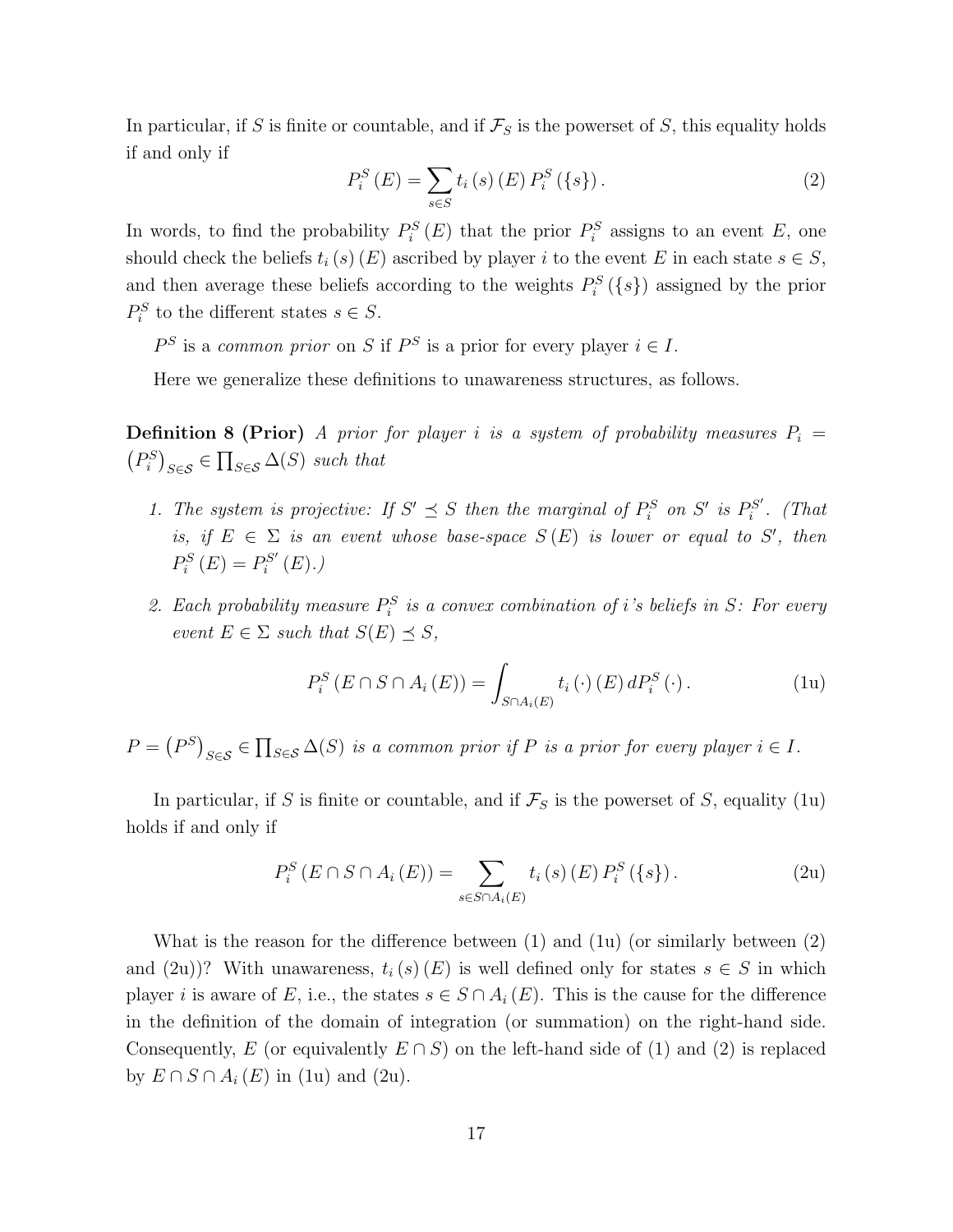The introductory example of speculative trade under unawareness has a common prior as indicated by the fractions below each state in Figure 1). To see Property 1., observe that the distribution on lower spaces coincides with the marginal of the distribution on the higher space. For Property 2., consider for instance the event of "high sales", [s], and space  $S_{\{s\}}$ . On one hand,  $P^{(S_{\{s\}})}([s] \cap S_{\{s\}} \cap A_i([s])) = \frac{1}{2}$ . On the other hand, we have  $t_i(s)([s]) \cdot P^{(S_{\{s\}})}(\{s\}) + t_i(\neg s)([s]) P^{(S_{\{s\}})}(\{\neg s\}) = \frac{1}{2} \cdot \frac{1}{2} + \frac{1}{2}$  $\frac{1}{2} \cdot \frac{1}{2} = \frac{1}{2}$  $\frac{1}{2}$ .



Figure 3: Illustration of a Common Prior

Another example of an unawareness structure with a common prior is given in Figure 3. Odd (resp. even) states in the upper space project to the odd (resp. even) state in the lower space. There are two individuals, one indicated by the solid lines and ellipses and another by dashed lines and ellipses. Note that the ratio of probabilities over odd and even states in each "information cell" coincides with the ratio in the "information cell" in the lower space.

A discussion of the interpretation of a common prior in unawareness structures is deferred to Section 3.4.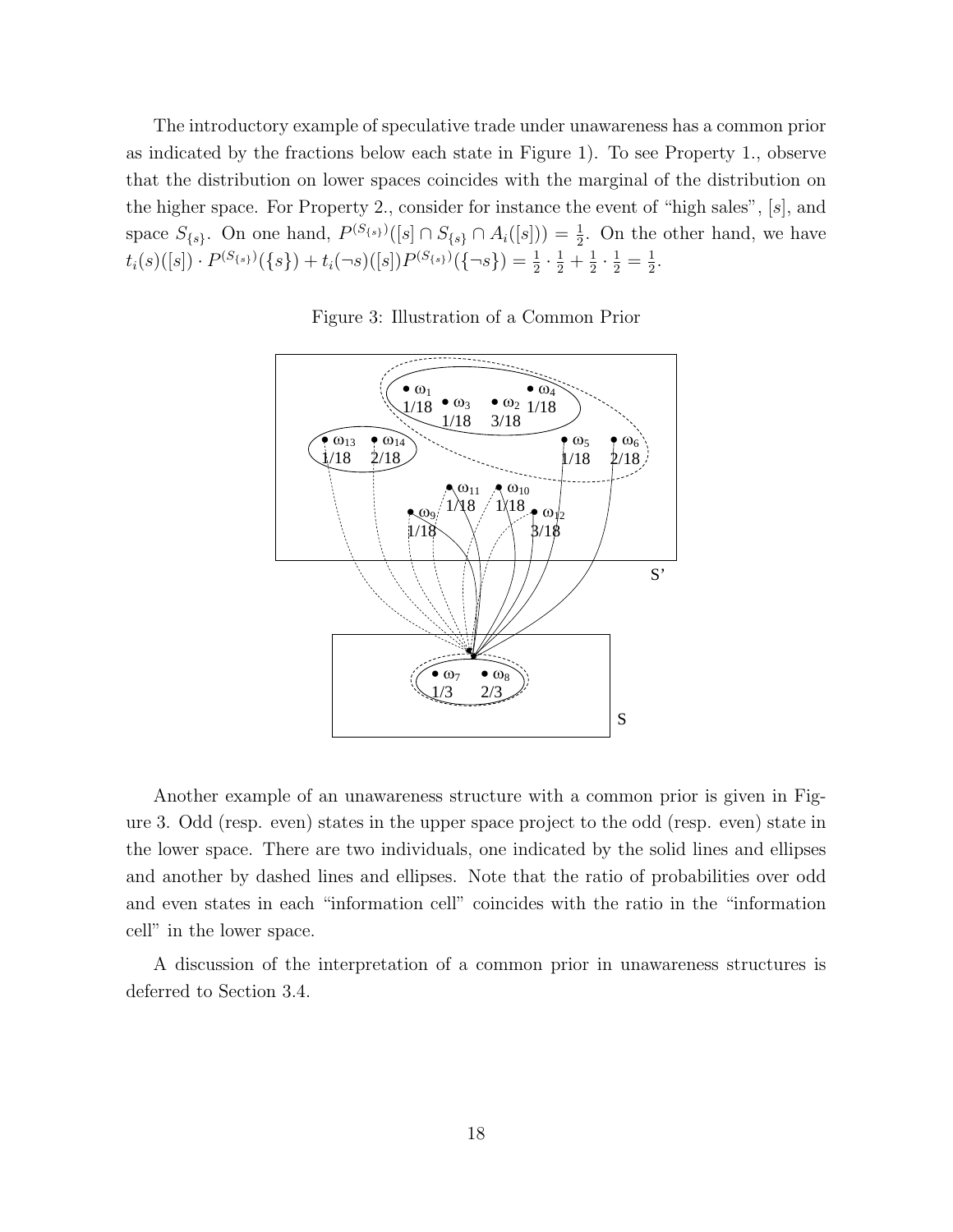Figure 4: Speculative Trade with Delusion



### 3.2 Speculative Trade

In this section, we investigate whether the common prior assumption implies the absence of speculative trade (e.g. Milgrom and Stokey, 1982). The example in Section 1.1 shows that speculation is possible under unawareness even if we assume that there is a positive common prior. Despite this counter example to the "No-speculative-trade" theorems, we prove below a generalized "No-speculative-trade" theorem according to which, if there is a positive common prior, then there cannot be common certainty of strict preference to trade. That is, even with unawareness it is not the case that "everything goes". We find this surprising, because unawareness can be interpreted as a special form of "delusion": At a given state of a space, a player's belief may be concentrated in a very different lower state-space. It is known that speculative trade is possible in delusional standard statespace structures with a common prior. For instance, consider the information structure in Figure 4. The common prior and the information structure allows the dashed player to have a posterior of  $t_{dashed}(\omega_1)(\{\omega_1\}) = t_{dashed}(\omega_2)(\{\omega_1\}) = 1$  and the solid player  $t_{solid}(\omega_1)(\{\omega_2\}) = t_{solid}(\omega_2)(\{\omega_2\}) = 1$ . So they may happily disagree on the expected value of a random variable defined on this standard state-space.

Denote by  $[t_i(\omega)] := {\omega' \in \Omega : t_i(\omega') = t_i(\omega)}.$ 

**Definition 9** A common prior  $P = (P^S)_{S \in \mathcal{S}} \in \prod_{S \in \mathcal{S}} \Delta(S)$  is positive if and only if for  $all i \in I \text{ and } \omega \in \Omega$ : If  $t_i(\omega) \in \Delta(S')$ , then  $[t_i(\omega)] \cap S' \in \mathcal{F}_{S'}$  and  $P^S(([t_i(\omega)] \cap S')^{\uparrow} \cap S)$ 0 for all  $S \succeq S'$ .

For every type, a positive common prior puts a positive weight on the set of "stationary" states where the player has this type. It can be viewed as a technical condition that serves the same purpose as the assumption in Aumann (1976) that the prior puts strict positive weight on each partition cell in his finite partitional structure. This assumption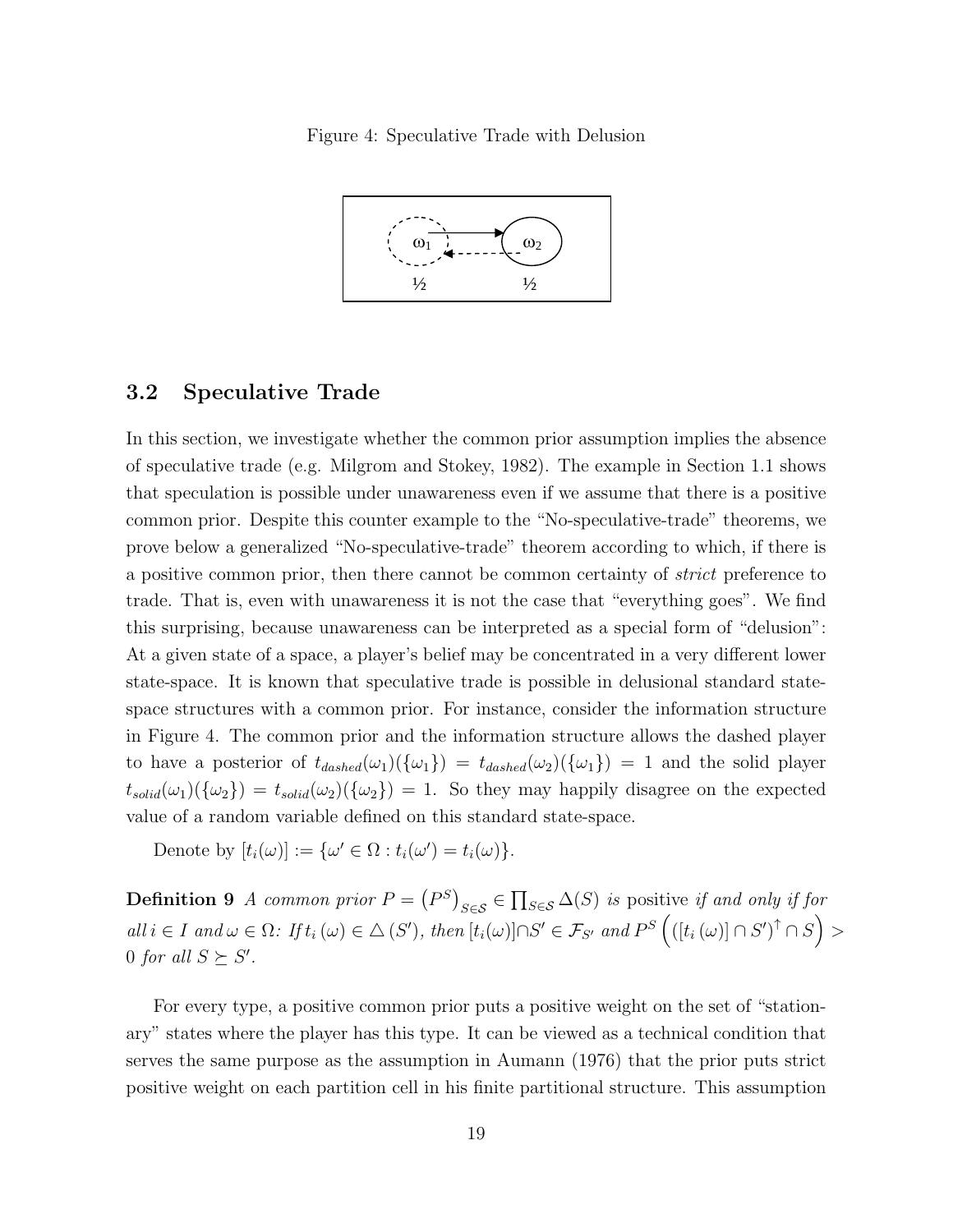is for instance satisfied in the introductory example in which we show the possibility of speculative trade under unawareness. The positivity condition ensures that the common prior indeed imposes consistency on the types. To see this, consider once again Figure 3. Replace the common prior by a prior that assigns  $\frac{1}{6}$  to each state  $\omega_9$ ,  $\omega_{10}$ ,  $\omega_{11}$  and  $\frac{3}{6}$ to  $\omega_{12}$ , and zero to all other states in S'. The prior probabilities for states in S remain unchanged. This prior is a common prior but it does not satisfy the positivity assumption of Definition 9. In particular, this common prior does not constrain any player's types with beliefs on  $S'$ . So, for unawareness belief structures the positivity assumption on the common prior ensures that the common prior constrains the beliefs of types not just locally on some space but across the lattice. Essentially, it is in the spirit of the common prior assumption according to which different beliefs are only due to differences in information. The positivity condition also implies that for each player there can be at most countably many types in each space. Moreover, in terms of awareness it implies that for every pair of players, i and j, and every event  $E$ , if i is certain that j is aware of the event  $E$ , then j is indeed aware of the event  $E$  with probability 1.

Next we define the set of states in which a player believes the expectation of a random variable to be above (resp. below) some real number  $x$ .

**Definition 10** Let  $x_1$  and  $x_2$  be real numbers and v a random variable on  $\Omega$ . Define the sets  $E_1^{\leq x_1} := \left\{ \omega \in \Omega : \int_{S_{t_1(\omega)}} v(\cdot) d(t_1(\omega))(\cdot) \leq x_1 \right\}$  and  $E_2^{\geq x_2} := \left\{ \omega \in \Omega : \int_{S_{t_2(\omega)}} v(\cdot) d(t_2(\omega)) (\cdot) \geq x_2 \right\}$ . We say that at  $\omega$ , conditional on his information, player 1 (resp. player 2) believes that the expectation of v is weakly below  $x_1$  (resp. weakly above  $x_2$ ) if and only if  $\omega \in E_1^{\leq x_1}$  (resp.  $\omega \in E_2^{\geq x_2}$ ).

Note that the sets  $E_1^{\leq x_1}$  or  $E_2^{\geq x_2}$  may not be events in our unawareness belief structure, because  $v(\omega) \neq v(\omega_s)$  is allowed, for  $\omega \in S' \succ S$ . Yet, we can define p-belief, mutual p-belief, and common certainty for measurable subsets of  $\Omega$ , and show that the properties stated in Propositions 4 and 6 obtain as well.<sup>7</sup> The proofs are analogous and thus omitted.

We are now ready to state our "No-speculative-trade" result:

**Theorem 1** Let <u>S</u> be a finite unawareness belief structure and  $P = (P^S)_{S \in \mathcal{S}} \in \prod_{S \in \mathcal{S}} \Delta(S)$ be a positive common prior. Then there is no state  $\tilde{\omega} \in \Omega$  such that there are a random

<sup>&</sup>lt;sup>7</sup>A measurable subset of  $\Omega$  is an  $E \subseteq \Omega$  such that  $E \cap S \in \mathcal{F}_S$ , for all  $S \in \mathcal{S}$ .  $\neg E$  is then understood to be the relative complement of  $E$  with respect to the union of state-spaces rather than our definition of the negation of an event. This plays a role in point (ii) of Proposition 4 applied to measurable subsets of Ω.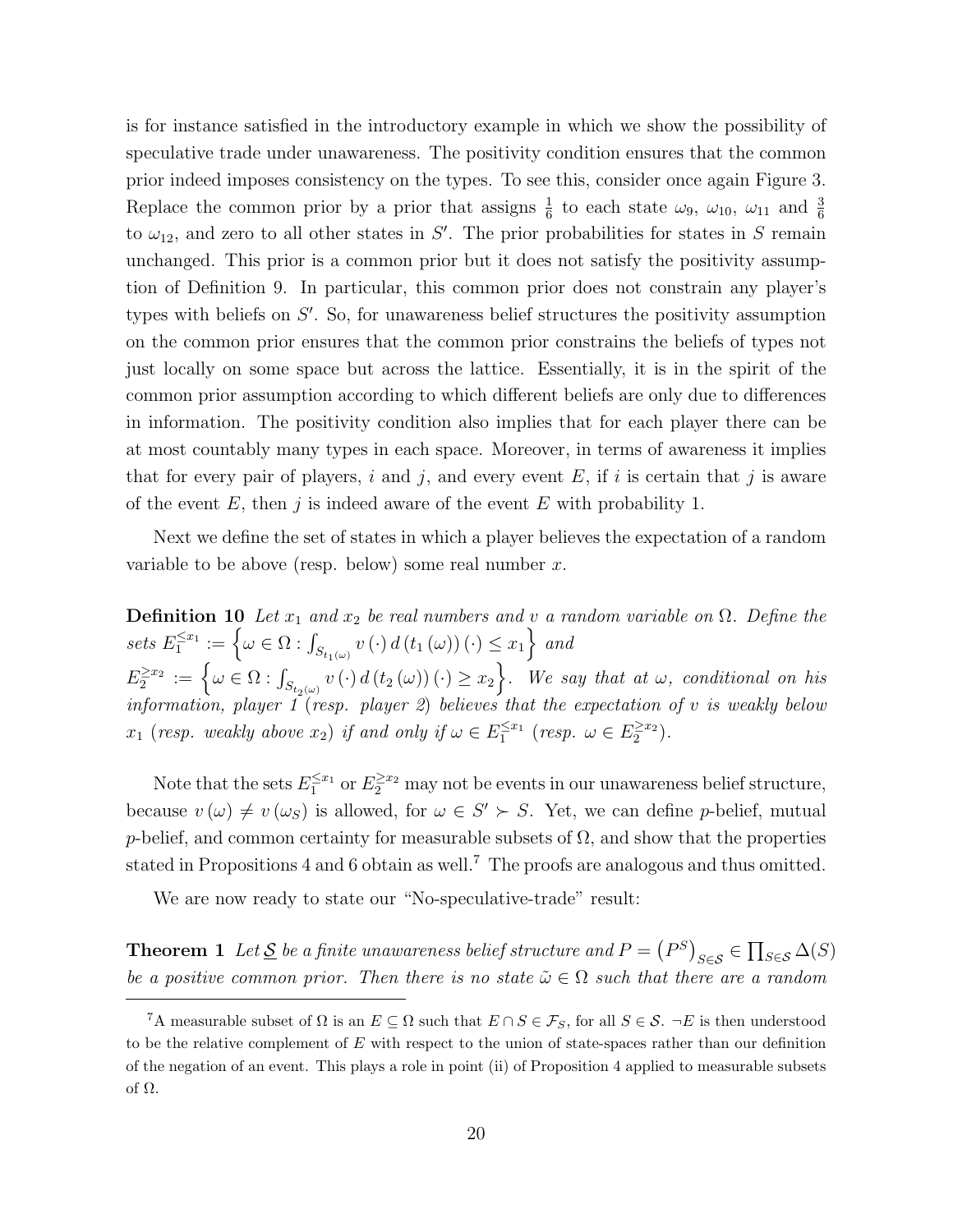variable  $v : \Omega \longrightarrow \mathbb{R}$  and  $x_1, x_2 \in \mathbb{R}$ ,  $x_1 < x_2$ , with the following property: at  $\tilde{\omega}$  it is common certainty that conditional on her information, player 1 believes that the expectation of v is weakly below  $x_1$  and, conditional on his information, player 2 believes that the expectation of v is weakly above  $x_2$ .

The theorem says that if there is a positive common prior, then there can not be common certainty of strict preference to trade.<sup>8</sup> Together with our example of speculative trade under unawareness we conclude that a common prior does not rule out speculation under unawareness but it can never be common certainty that both players expect to strictly gain from speculation. The theorem implies as a corollary that given a positive common prior, arbitrary small transaction fees (e.g., a Tobin tax) rule out speculative trade under unawareness.

We should note that the simple model leaves open what happens if in the introductory example the buyer offers more than 90 dollars to the seller. In this case the seller may suspect that he is unaware of *some* event that the buyer is aware of. It is not clear whether the seller would accept such an offer or not, and what the buyer would learn from it. Such kind of reasoning is outside the model. Grant and Quiggin (2011) discuss a heuristic for this case in our example.

One may ask whether the absence of speculative trade implies a common prior under unawareness. The previous result suggests that heterogeneous unawareness with a common prior is "intermediate" between common awareness with heterogeneous priors on the one hand, and common awareness with a common prior on the other hand. With heterogeneous priors even in standard state-spaces, common certainty of strict preference to trade is possible. In standard state-spaces, the absence of speculative trade implies a common prior (see for instance Feinberg, 2000). This is the converse to the "Nospeculative-trade" theorem. The following example shows that under unawareness the converse of our "No-speculative-trade" theorem does not hold.

Example 1 Consider the information structure with two spaces in Figure 5. There are two players: The information structure of the first (resp. second) player is given by the solid (resp. intermitted) objects. The belief of the first (resp. second) player is given above (resp. below) the states. Since the relative weights differ, there can not be a positive common prior. In fact, there is not even a common prior since equation (2u)

<sup>&</sup>lt;sup>8</sup>In Meier and Schipper (2010), we extend the above "No-speculative-trade" theorem to infinite unawareness belief structures.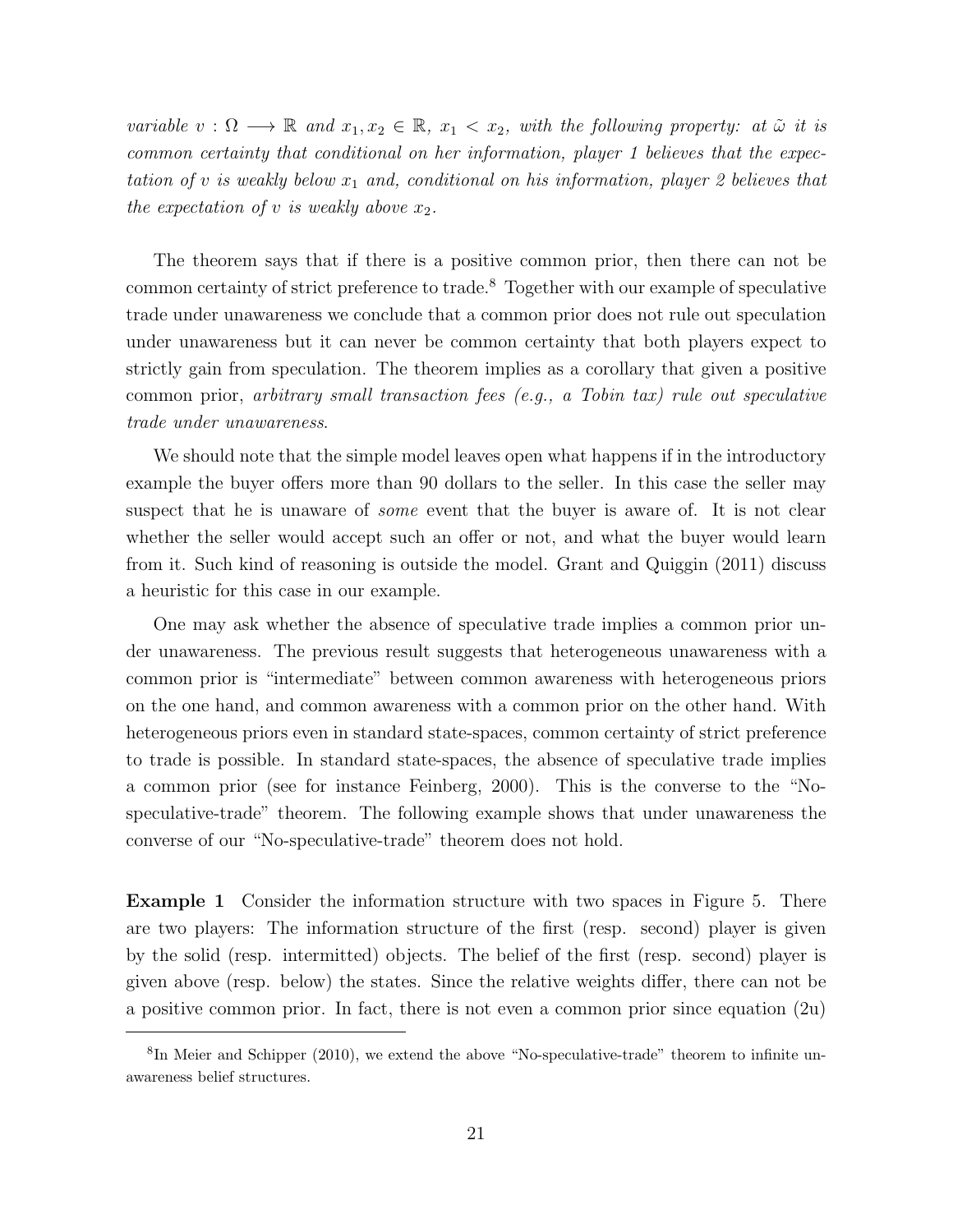of Definition 8 imposed on the priors of both individuals would imply that the common prior assigns probability zero to all states in  $S'$ . Note that the only measurable sets that are common certainty among both players are  $\Omega = S' \cup S$  and S. Yet, it is not true that in all states in  $\Omega$  or S player 1's expectation of a random variable differs from player 2's expectation. E.g., at  $\omega_6$  both player's expectations of the random variable must agree. Thus, the absence of common certainty of strict preference to trade does not imply the existence of a (positive) common prior.



Figure 5: Information Structure of the Counter-Example

#### 3.3 Agreement

For an event E and  $p \in [0,1]$  define the set  $[t_i(E) = p] := {\omega \in \Omega : t_i(\omega)(E) = p}$ , if  $\{\omega \in \Omega : t_i(\omega)(E) = p\}$  is nonempty, and otherwise set  $[t_i(E) = p] := \emptyset^{S(E)}$ .

**Lemma 1**  $[t_i(E) = p]$  is a  $S(E)$ -based event.

PROOF.  $[t_i(E) = p] = B_i^p$  $i^p(E) \cap B_i^{1-p}$  $i^{1-p}(\neg E)$ . Hence the claim follows from Proposition 2. $\Box$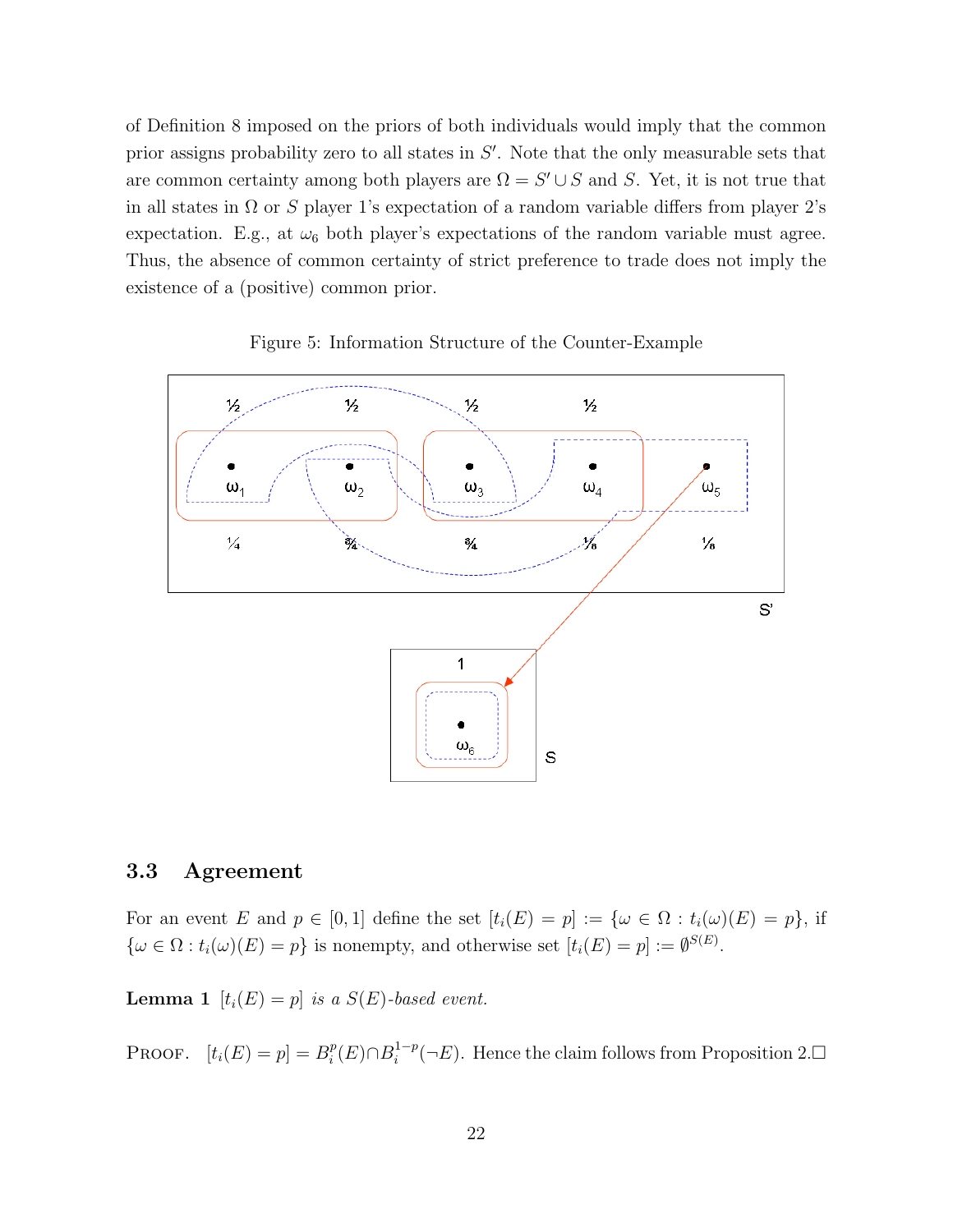The following proposition is a generalization of the standard "No-Agreeing-to-Disagree" theorem (Aumann, 1976):

**Proposition 3** Let  $\underline{S}$  be an unawareness belief structure for which there exists a positive common prior, G be an event, and  $p_i \in [0,1]$ , for  $i \in I$ . If  $CB^1(\bigcap_{i \in I} [t_i(G) = p_i])$  is nonempty, then  $p_i = p_j$ , for all  $i, j \in I$ .

The proposition asserts that, even under unawareness, if individuals have a positive common prior and common certainty of posteriors for an event (and thus common awareness of that event), then the posteriors must agree among all individuals. So individuals with a positive common prior cannot agree-to-disagree on the posteriors of events which they are all aware of.

As mentioned previously, the assumption of a *positive* common prior is a technical assumption akin to the assumption of a prior that puts strict positive probability on each partition cell in Aumann (1976). It can be weakened further considerably by requiring only a common prior on a space  $S \succeq S(G)$  satisfying  $P^S(CB^1(\bigcap_{i \in I} [t_i(G) = p_i])) > 0$ . In the appendix, we actually prove this more general version of the "No-agreement-todisagree" theorem and show that this condition is implied by a positive common prior.

### 3.4 Discussion of the Common Prior Assumption

How could a prior under unawareness be interpreted? Following the discussion of the notion of a prior in standard Bayesian analysis by Savage (1954), Morris (1995), and Samet (1999), we like to distinguish three interpretations: First, a prior is interpreted verbally as a player's subjective belief at a prior stage. Second, the prior is a coherence condition on the player's types. Third, the prior is the long run relative frequency of repeated events observed by the player in the past.

Consider the first interpretation. A prior is a subjective belief at a prior stage before the player received further information which led her to the interim belief  $t_i(\omega)$ . With unawareness, this interpretation is nonsensical. One would have to imagine that the player had been aware of all relevant aspects of reality at the prior stage, but then became unaware of some of them (while nevertheless having received more information regarding other aspects).

In standard Bayesian analysis, Samet (1999) put forward a second interpretation of a prior as a coherence condition on types: For every event  $E \in \Sigma$  and every  $p \in [0,1]$ , every type of the player answers affirmatively to the question "Given that tomorrow you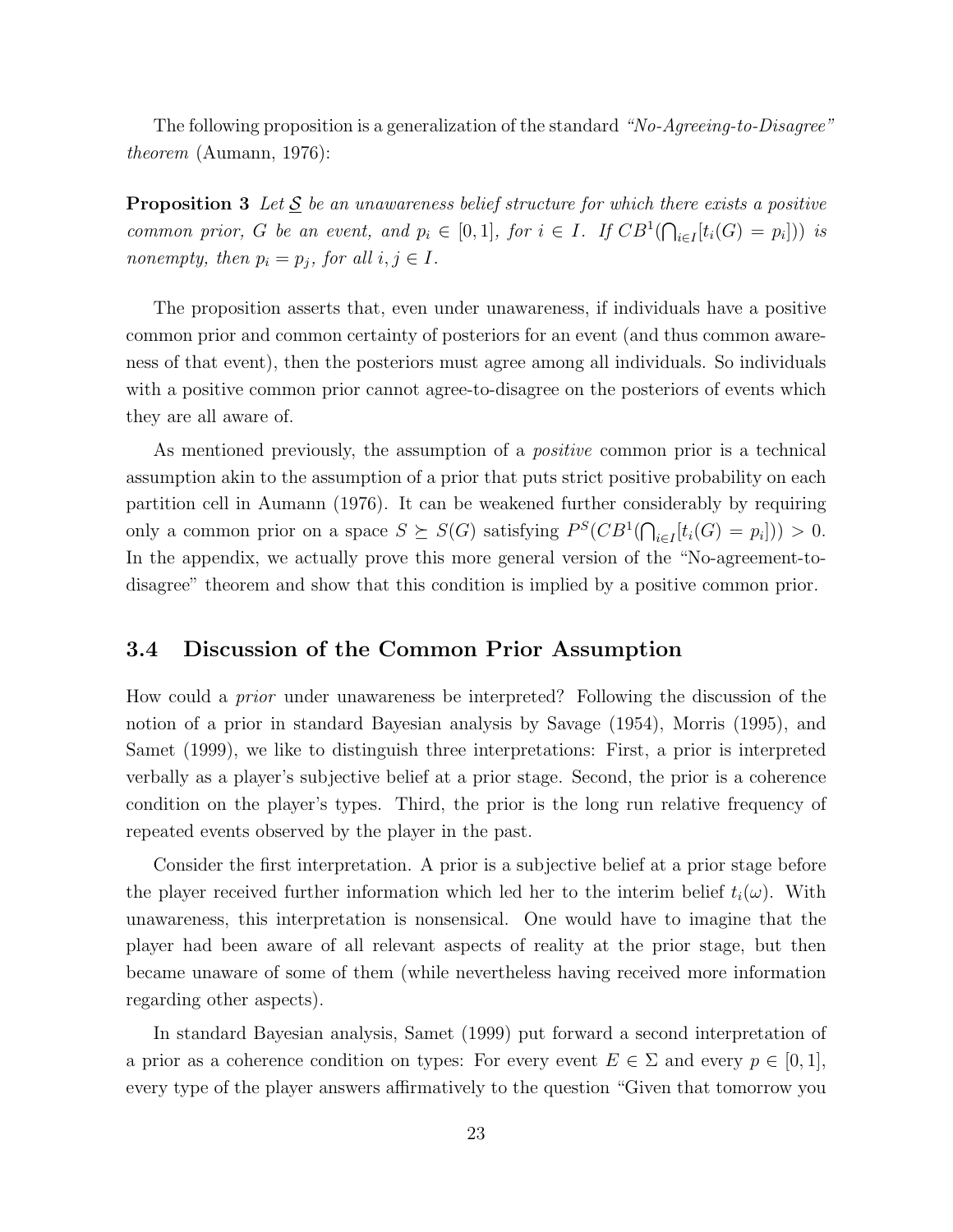will assign to the event E probability at least  $p$ , do you assign to E probability at least p now?" This interpretation is conceptually valid also for unawareness belief structures with an important qualification: Every type of the player is asked these questions only for events of which she is aware because otherwise a question by itself may make the type aware of an event of which she was previously unaware. While this qualification is vacuous in standard Bayesian analysis - because of the implicit assumption of full awareness - it implies for unawareness belief structures that each type is "aware" only of the prior restricted to the events that she is aware of. Moreover, every type can only perceive the beliefs of her alternative types of which she is aware. This emphasizes that the prior is derived from types rather than being a primitive of the model.

The third interpretation views the prior as the relative frequency of events observed previously by the individual as history goes to infinity and before receiving information which led to her interim belief  $t_i(\omega)$ . Again, with unawareness such a interpretation is nonsensical. One would have to imagine that the player had been measuring all events in history, but then became unaware of some of them (while nevertheless having received more information regarding other events). To recapture the validity of the frequentist interpretation, we must assume that every player can observe only events that she is aware of interim. This assumption is quite reasonable since a player can only measure what she is aware of. For instance, meteorologists were unable to measure ozone before they became aware of it. Yet, the applicability of the frequentist interpretation may be limited since we allow also for conditioning on unobservable events (such as types of other players), a caveat that applies not only to unawareness belief structures but to belief structures in general.

What are the implications of the absence of speculation on the priors? For standard type-spaces, the converse to the "No-speculative-trade" theorem characterizes the common prior assumption through the absence of speculative trade (Morris, 1994, Bonanno and Nehring, 1999, Feinberg, 2000, Halpern, 2002, Heifetz, 2006). Example 1 shows that we cannot characterize positive common priors or even just common priors on unawareness belief structures by the absence of common certainty of strict preference to trade. Note that our notion of "No-speculative-trade" is slightly different from the literature: For instance, Feinberg (2000) characterizes the common prior by the absence of common certainty of speculation for some states. We show that a positive common prior implies the absence of common certainty of speculation for all states. Hence, our notion of "No-speculative-trade" implies Feinberg's notion of "No-speculative-trade".<sup>9</sup> Note,

<sup>9</sup>We opted for our notion of "local" speculation because intuitively one is interested to know whether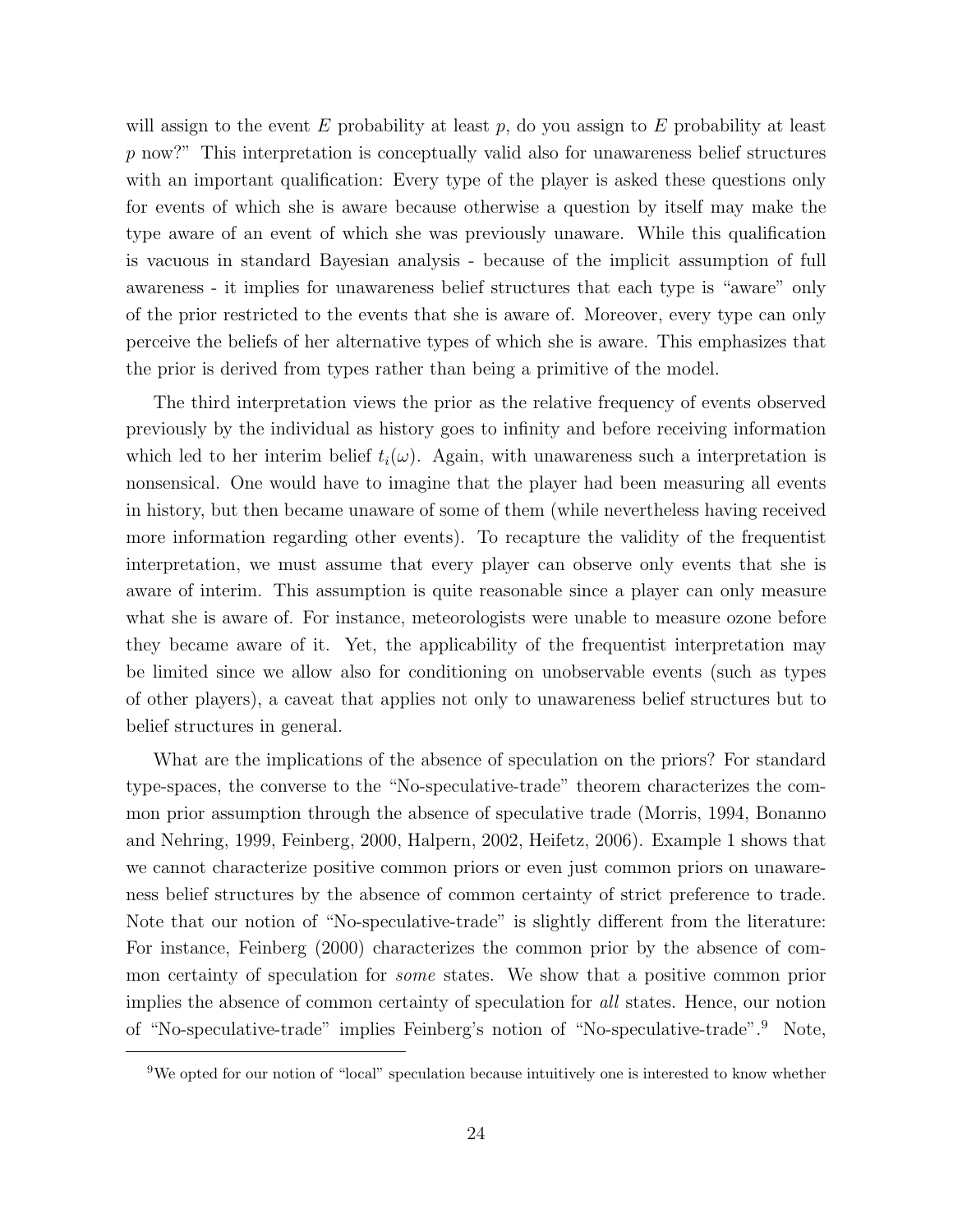however, that the impossibility of the converse to a "No-speculative-trade" theorem for unawareness belief structures is not due to the different notion of "No-speculative-trade" employed. To see this, consider once again Example 1. At state  $\omega_6$  it is not common certainty that players want to speculate. Yet, we noticed already that there is no common prior in this model. Hence, also "No-speculative-trade" in the sense of Feinberg does not imply a common prior in unawareness belief structures. To sum up, we show that it is still possible to define the common prior assumption under unawareness. Moreover, our "Nospeculative-trade" theorem demonstrates that the common prior assumption enhanced by positivity imposes discipline. Yet, contrary to standard type-spaces the common prior assumption is not "provable" by the absence of speculation under unawareness, it just remains (in principle) "falsifiable". The possibility of characterizing a common prior by absence of speculation in the standard type-space versus the impossibility of such characterization in unawareness belief structures illustrates an important difference between unawareness belief structures and standard type-spaces.

## 4 Universal Unawareness Belief Type Space

In this section, we investigate the foundations of unawareness belief structures. Our aim is to construct unawareness belief structures explicitly from hierarchies of beliefs, and show the existence of a universal unawareness type space that contains all hierarchies of beliefs analogous to Mertens and Zamir (1985) for type spaces without unawareness.

## 4.1 Hierarchical Construction

The lattice of spaces of states of nature is

$$
\left\{ Z^L = \prod_{d \in L} Z_d \right\}_{L \subseteq D}
$$

where each  $Z_d$  is a Hausdorff topological space, and represents one dimension of reality. The set of dimensions D is finite or countable.<sup>10</sup> (For  $L = \emptyset$  we maintain the convention that  $Z^{\emptyset} = {\emptyset}.$ 

there are some states (as opposed to all states) where players speculate. Our notion of "No-speculativetrade" coincides with Feinberg's notion on belief closed subsets.

<sup>&</sup>lt;sup>10</sup>We could start with a different complete lattice of Hausdorff topological (state) spaces  $\langle \{Z_\alpha\}_{\alpha\in\mathcal{A}},\succeq\rangle$ and surjective continuous projections between them in accordance with the lattice order, as long as the properties of Sections 2.1 and 2.2 are satisfied.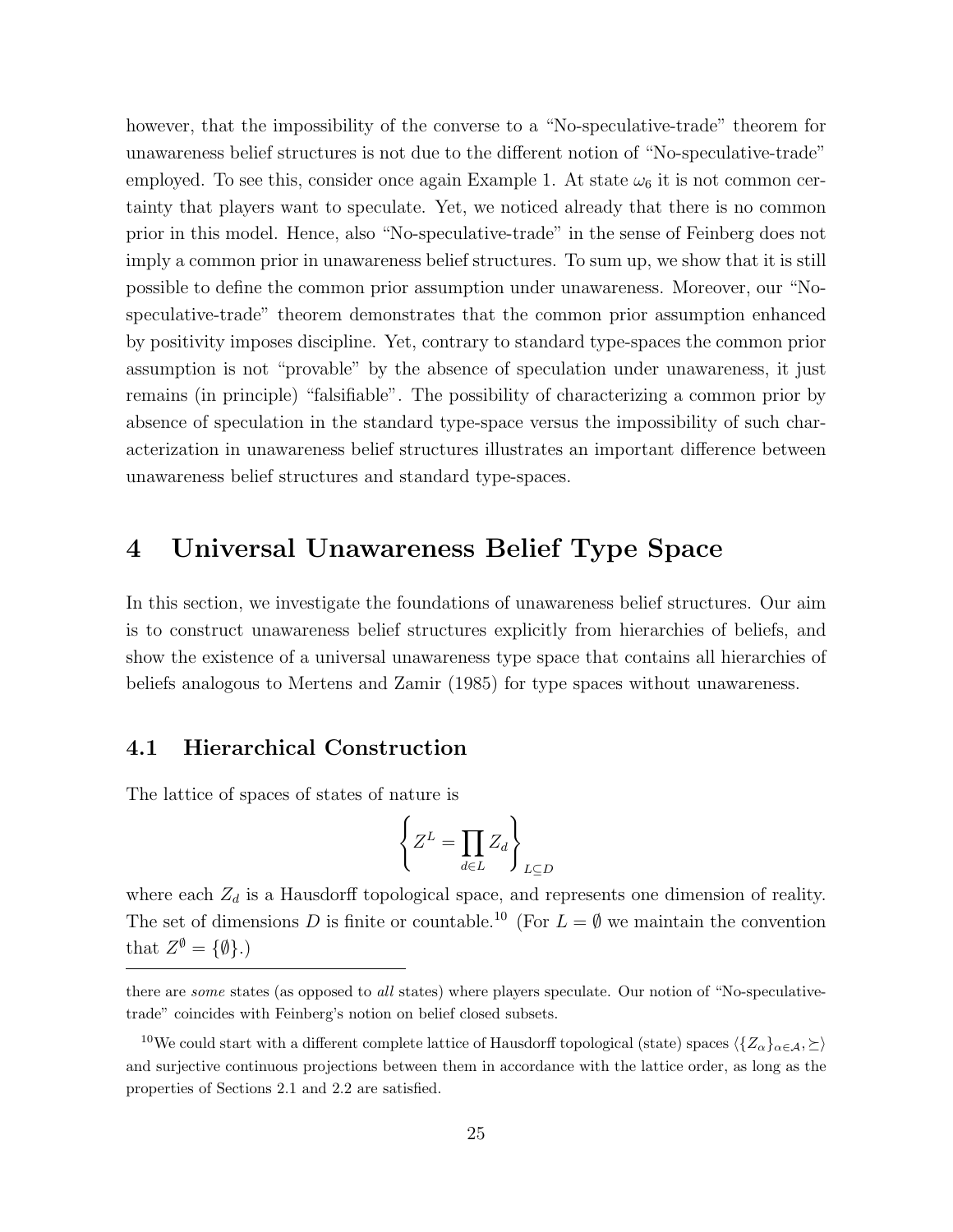For each subset of dimensions  $L \subseteq D$  we will construct the space of player i's hierarchies of beliefs when  $i$  is aware only of the dimensions in  $L$  (but may believe that other players are aware of less dimensions, and so forth recursively).

The basic domain of belief for such a player is

$$
Y_0^{i,L} = \prod_{d \in L} Z_d = Z^L.
$$

The first-order beliefs of the player,

$$
M_1^{i,L} = \Delta\left(Y_0^{i,L}\right)
$$

is the space of regular Borel probability measures on  $Y_0^{i,L}$  $C_0^{i,L}$ , endowed with the topology of weak convergence.

The domain of second-order beliefs of the player is

$$
Y_1^{i,L} = \prod_{d \in L} Z_d \times \prod_{j \neq i} \left( \bigcup_{L' \subseteq L} M_1^{j,L'} \right).
$$
  
For  $y_1^{i,L} = \left( (z_d)_{d \in L}, (m_1^{j,L_j})_{j \neq i} \right)$  define  $p_0^{i,L,1} \left( y_1^{i,L} \right) := (z_d)_{d \in L}.$   
If  $p_{n-1}^{i,L,n} : Y_n^{i,L} \longrightarrow Y_{n-1}^{i,L}$  has already been defined, define for  $\mu_{n+1}^{i,L} \in \Delta(Y_n^{i,L})$ :  

$$
\left( \max_{k=1}^{i,L} \left( \mu_{n+1}^{i,L} \right) \right) (\cdot) := \mu_{n+1}^{i,L} \left( \left( p_{n-1}^{i,L,n} \right)^{-1} (\cdot) \right).
$$

Inductively, suppose that for  $k = 1, \ldots, n$ , for every subset of dimensions  $L \subseteq D$ , and for every player  $i \in I$ , when she is aware only of the subset of dimensions in L, we have already defined the spaces  $M_k^{i,L}$  $\kappa_k^{i,L}$  of k-level hierarchies, as well as her domain of  $(k+1)$ -order beliefs  $Y_k^{i,L}$  $\zeta_k^{i,L}$ . Define

$$
M_{n+1}^{i,L} = \left\{ \left( \left( \mu_1^{i,L}, \ldots, \mu_n^{i,L} \right), \mu_{n+1}^{i,L} \right) \in M_n^{i,L} \times \Delta \left( Y_n^{i,L} \right) : \max_{Y_{n-1}^{i,L}} \mu_{n+1}^{i,L} = \mu_n^{i,L} \right\}.
$$

$$
q^{i,L,n+1}_n: M^{i,L}_{n+1} \longrightarrow M^{i,L}_n
$$

is now naturally defined as

$$
q_n^{i,L,n+1}\left(\mu_1^{i,L},\ldots,\mu_n^{i,L},\mu_{n+1}^{i,L}\right) := \left(\mu_1^{i,L},\ldots,\mu_n^{i,L}\right).
$$

Now, define

$$
Y_{n+1}^{i,L} := \prod_{d \in L} Z_d \times \prod_{j \neq i} \left( \bigcup_{L' \subseteq L} M_{n+1}^{j,L'} \right)
$$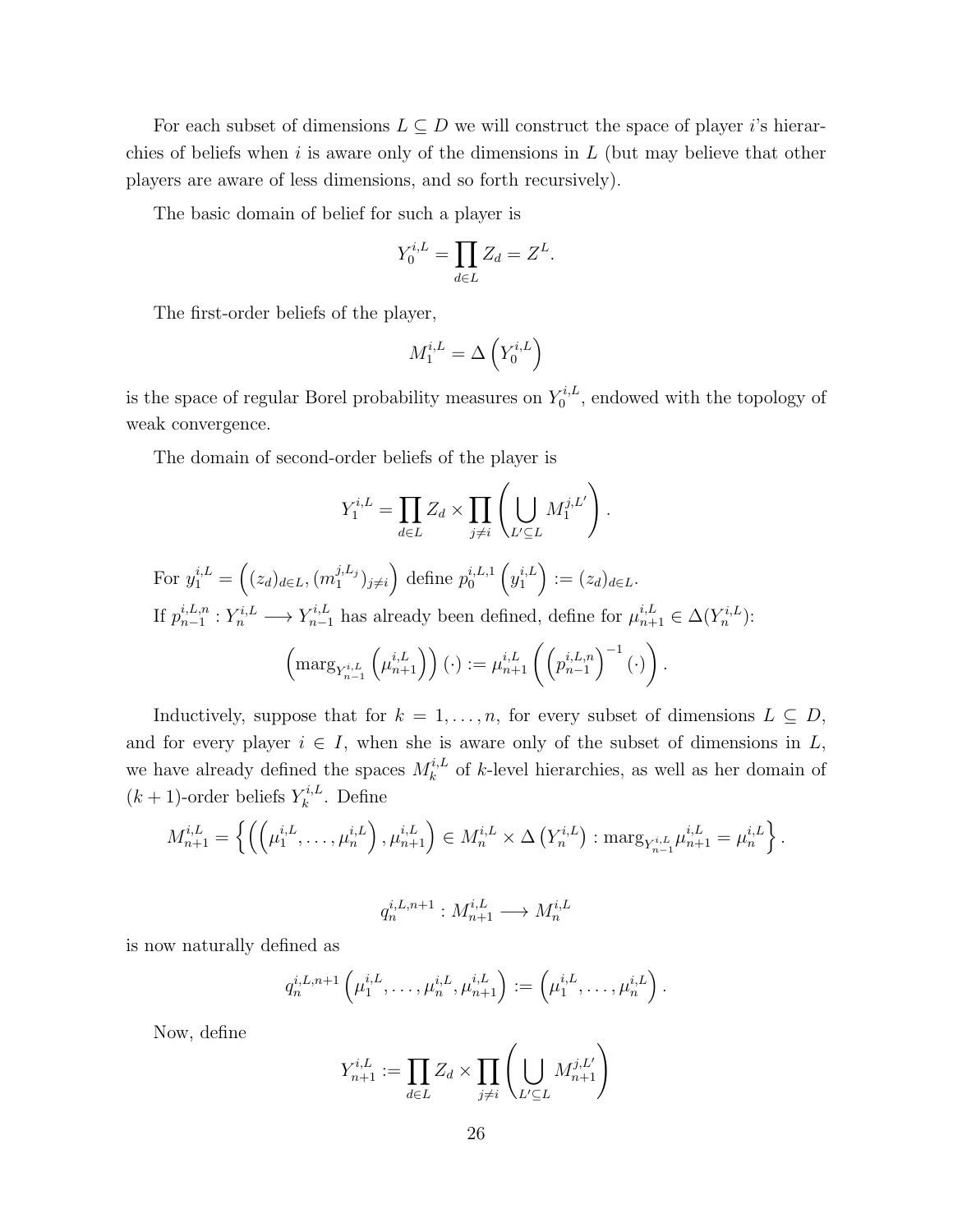and

$$
p_n^{i,L,n+1}:Y_{n+1}^{i,L}\longrightarrow Y_n^{i,L}
$$

is defined as follows:

$$
p_n^{i,L,n+1}\left((z_d)_{d\in L},\left(m_{n+1}^{j,L_j}\right)_{j\neq i}\right):=\left((z_d)_{d\in L},\left(q_n^{j,L_j,n+1}(m_{n+1}^{j,L_j})\right)_{j\neq i}\right).
$$

In the limit, define

$$
M_{\infty}^{i,L} = \left\{ \left( \mu_1^{i,L}, \dots, \mu_n^{i,L}, \dots \right) : \left( \mu_1^{i,L}, \dots, \mu_n^{i,L} \right) \in M_n^{i,L} \text{ for all } n \in N \right\}
$$

and

$$
Y_{\infty}^{i,L} = \prod_{d \in L} Z_d \times \prod_{j \neq i} \left( \bigcup_{L' \subseteq L} M_{\infty}^{j,L'} \right).
$$

Each  $m^{i,L}_{\infty} = (\mu_1^{i,L})$  $\left( \mu_1^{i,L}, \ldots, \mu_n^{i,L}, \ldots \right) \in M^{i,L}_{\infty}$  is a projective system of probability measures, and by the Kolmogorov extension theorem it has an inverse limit, that is, a unique probability measure

$$
t_{\infty}^{i,L} \left( m_{\infty}^{i,L} \right) \in \Delta \left( Y_{\infty}^{i,L} \right)
$$

whose marginal on  $Y_n^{i,L}$  is  $\mu_{n+1}^{i,L}$  for every  $n \geq 0$ . Conversely, any probability measure  $\mu$  on  $Y^{i,L}_{\infty}$  induces a unique projective system in  $M^{i,L}_{\infty}$  whose projective limit is  $\mu$ . The measure  $t_{\infty}^{i,L}$   $\left(m_{\infty}^{i,L}\right)$  induces  $m_{\infty}^{i,L}$ .

Hence, the map

$$
t_{\infty}^{i,L}:M_{\infty}^{i,L}\longrightarrow \Delta\left(Y_{\infty}^{i,L}\right)
$$

is a bijection. But also, by standard arguments (see, for example, the proof of Theorem 9 in Heifetz, 1993), this map is a homeomorphism (i.e., continuous with a continuous inverse).

Next, we define projections from higher to lower levels of awareness. For any subsets of dimensions  $\hat{L} \subseteq L \subseteq D$  define the (Borel measurable) projection

$$
\rho_0^{i,L,\hat{L}}: Y_0^{i,L} \longrightarrow Y_0^{i,\hat{L}}
$$

between *i*'s domain of belief  $Y_0^{i,L}$  $Y_0^{i,L}$  and the poorer domain  $Y_0^{i,\hat{L}}$  by

$$
\rho_0^{i,L,\hat{L}}\left((z_d)_{d\in L}\right)=(z_d)_{d\in\hat{L}}.
$$

Define also the marginal

$$
\eta_1^{i,L,\hat{L}}:M_1^{i,L}\longrightarrow M_1^{i,\hat{L}}
$$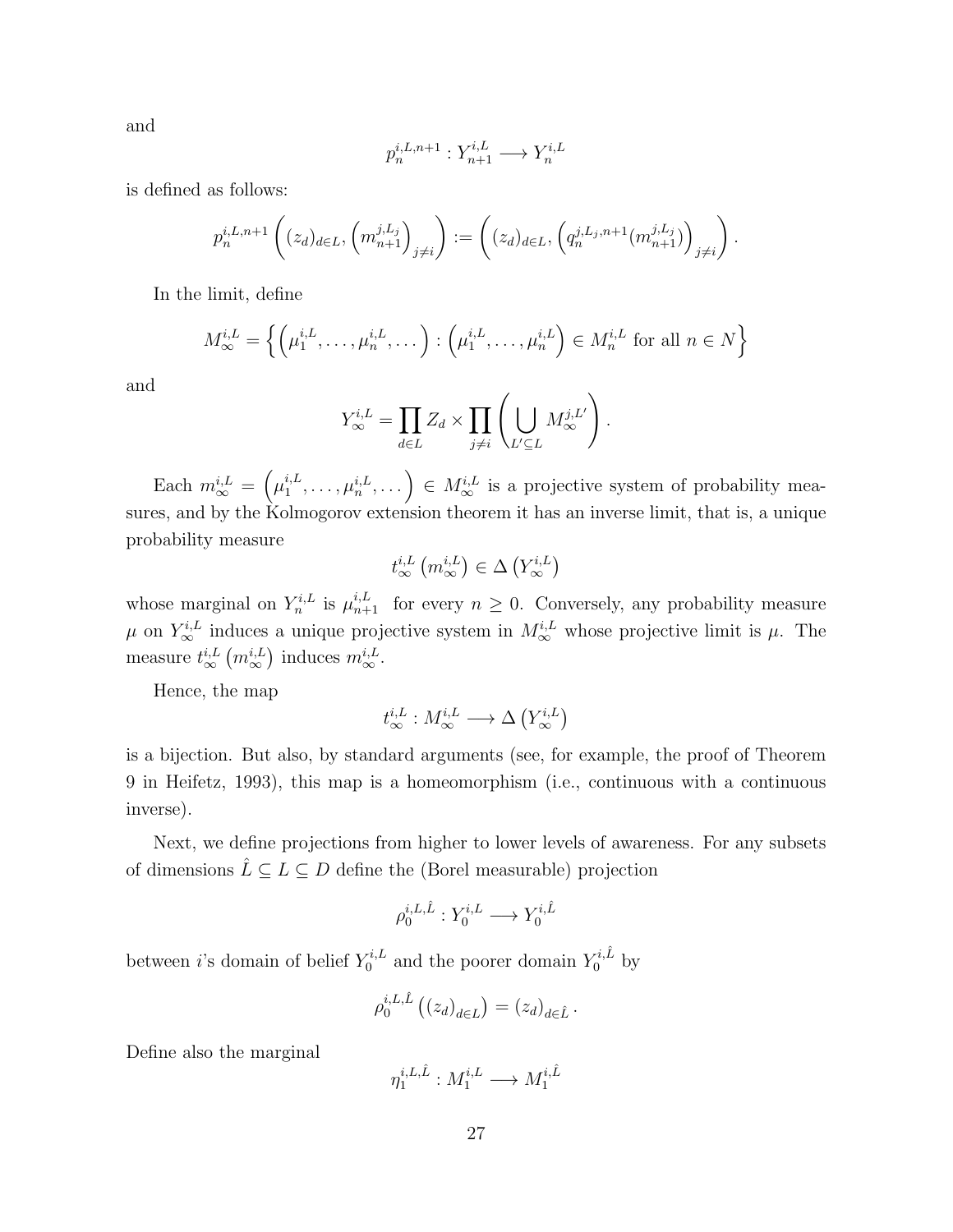by

$$
\left(\eta_1^{i,L,\hat{L}}\left(\mu_1^{i,L}\right)\right)(\cdot) := \mu_1^{i,L}\left(\left(\rho_0^{i,L,\hat{L}}\right)^{-1}(\cdot)\right) = \left(\max(\prod_{d \in \hat{L}} Z_d)\mu_1^{i,L}\right)(\cdot).
$$

Inductively, define the (Borel measurable) projection between  $i$ 's domains of belief across her different awareness levels

$$
\rho_{n+1}^{i,L,\hat{L}}: Y_{n+1}^{i,L} \longrightarrow Y_{n+1}^{i,\hat{L}}
$$

by

$$
\rho_{n+1}^{i,L,\hat{L}}\left(\left(z_d\right)_{d\in L},\left(m_{n+1}^{j,L_j'}\right)_{j\neq i}\right) = \left(\left(z_d\right)_{d\in \hat{L}},\left(\eta_{n+1}^{j,L_j'}\left(\frac{L_j'\cap \hat{L}}{m_{n+1}^{j}}\right)\left(\frac{m_{n+1}^{j,L_j'}}{m_{n+1}^{j}}\right)\right)_{j\neq i}\right)
$$

and the marginal

$$
\eta_{n+1}^{i,L,\hat{L}}: M_{n+1}^{i,L} \longrightarrow M_{n+1}^{i,\hat{L}}
$$

by

$$
\eta_{n+1}^{i,L,\hat{L}}\left( \left(\mu_1^{i,L}, \ldots, \mu_n^{i,L}\right), \mu_{n+1}^{i,L} \right) = \left(\mu_1^{i,L} \left(\rho_0^{i,L,\hat{L}}\right)^{-1}, \ldots, \mu_n^{i,L} \left(\rho_{n-1}^{i,L,\hat{L}}\right)^{-1}, \mu_{n+1}^{i,L} \left(\rho_n^{i,L,\hat{L}}\right)^{-1} \right).
$$

One can check that

$$
\left(\mathrm{marg}_{Y_{n-1}^{i,\hat{L}}}\left(\mu_{n+1}^{i,L}\right)\right)\left(\left(\rho_{n}^{i,L,\hat{L}}\right)^{-1}(\cdot)\right)=\mu_{n}^{i,L}\left(\left(\rho_{n-1}^{i,L,\hat{L}}\right)^{-1}(\cdot)\right),
$$

that is, the above definition makes sense.

In the limit, define the marginal

$$
\eta_{\infty}^{i,L,\hat{L}}: M_{\infty}^{i,L}\longrightarrow M_{\infty}^{i,\hat{L}}
$$

by

$$
\eta_{\infty}^{i,L,\hat{L}}\left(\mu_1^{i,L},\ldots,\mu_n^{i,L},\ldots\right)=\left(\mu_1^{i,L}\left(\rho_0^{i,L,\hat{L}}\right)^{-1},\ldots,\mu_n^{i,L}\left(\rho_{n-1}^{i,L,\hat{L}}\right)^{-1},\ldots\right)
$$

and the projections between  $i$ 's domains of belief across her different awareness levels

$$
\rho_{\infty}^{i,L,\hat{L}}: Y_{\infty}^{i,L} \longrightarrow Y_{\infty}^{i,\hat{L}}
$$

by

$$
\rho_{\infty}^{i,L,\hat{L}}\left((z_d)_{d\in L},\left(m_{\infty}^{j,L'_j}\right)_{j\neq i}\right):=\left((z_d)_{d\in \hat{L}},\left(\eta_{\infty}^{j,L'_j,(L'_j\cap \hat{L})}\left(m_{\infty}^{j,L'_j}\right)\right)_{j\neq i}\right).
$$

One can verify that the beliefs of i's types commute with these projections and marginals:

$$
\left(t_{\infty}^{i,\hat{L}} \circ \eta_{\infty}^{i,L,\hat{L}}\left(m_{\infty}^{i,L}\right)\right)(\cdot) = \left(t_{\infty}^{i,L}\left(m_{\infty}^{i,L}\right)\right) \left(\left(\rho_{\infty}^{i,L,\hat{L}}\right)^{-1}(\cdot)\right). \tag{3}
$$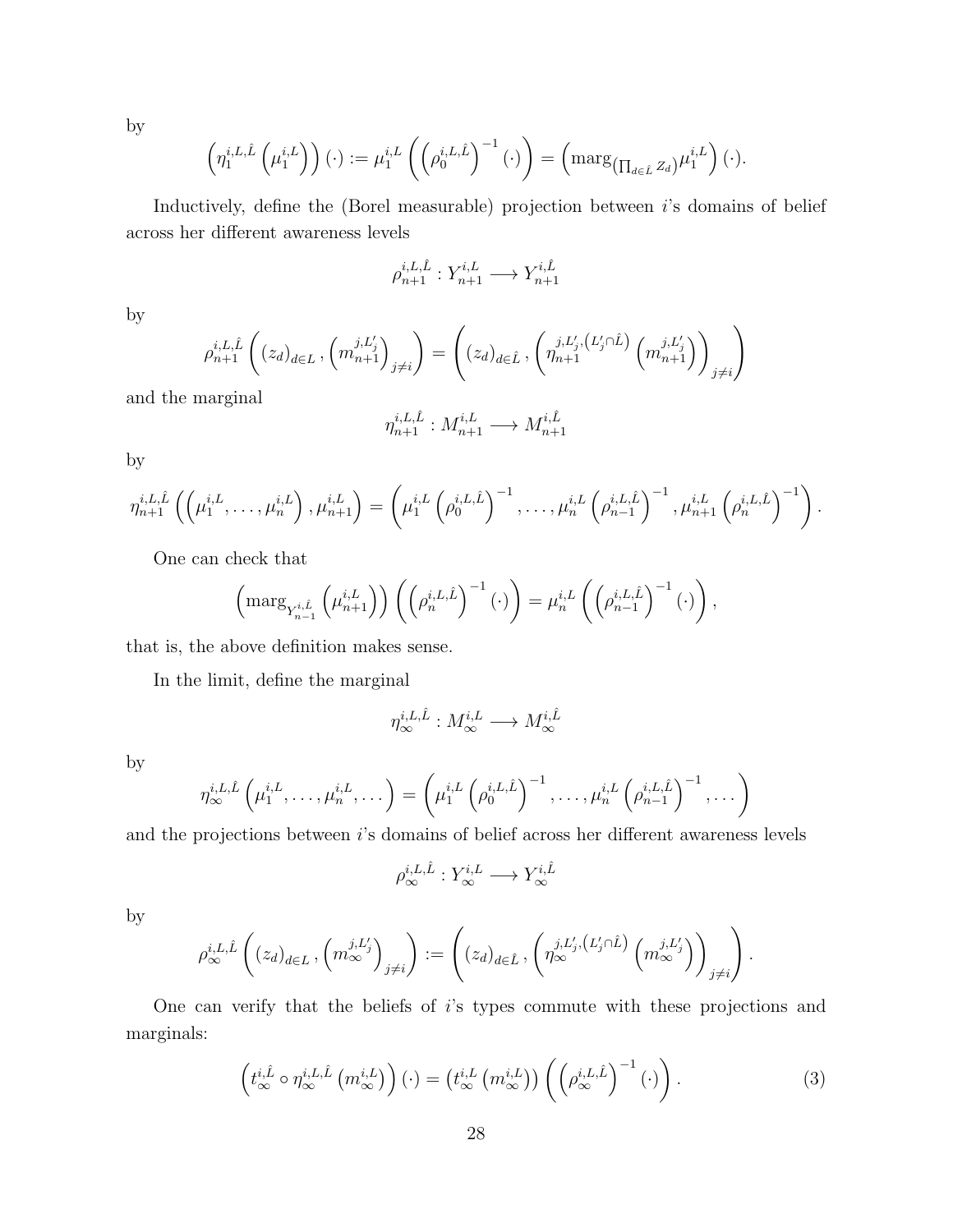Finally, define the lattice of spaces

$$
Y^L = \prod_{d \in L} Z_d \times \prod_{i \in I} \left( \bigcup_{L' \subseteq L} M_\infty^{i, L'} \right)
$$

partially ordered by the partial inclusion order of subsets of dimensions  $L \subseteq D$ . Redefine the beliefs of each type  $m^{i,L'}_{\infty}$  to be on  $Y^{L'}$  (rather than on the above "personalized" domain  $Y^{i,L'}_{\infty}$  so as to express the idea that each type is introspective, as follows: For every

$$
y^{L} = \left( (z_d)_{d \in L}, \left( m_{\infty}^{j, L'_j} \right)_{j \neq i}, m_{\infty}^{i, L'} \right) \in Y^{L}, \quad L \supseteq L'
$$

define

$$
t_i\left(y^L\right) \in \Delta\left(Y^{L'}\right)
$$

by

$$
t_i\left(y^L\right)(E) := t_{\infty}^{i,L'}\left(m_{\infty}^{i,L'}\right)\left(\left\{\left(\left(z'_d\right)_{d\in L'}, \left(m_{\infty}^{j,L'_j}\right)_{j\neq i}\right) \in Y_{\infty}^{i,L'}: \left(\left(z'_d\right)_{d\in L'}, \left(m_{\infty}^{j,L'_j}\right)_{j\neq i}, m_{\infty}^{i,L'}\right) \in E\right\}\right)
$$

for every Borel subset  $E \subseteq Y^{L'}$ .

For  $L \supseteq \hat{L}$ , let

$$
r_{\hat{L}}^L:Y^L\longrightarrow Y^{\hat{L}}
$$

be the natural projection defined by

$$
r_{\hat{L}}^{L}\left(\left(z_{d}\right)_{d\in L},\left(m_{\infty}^{i,L_{i}^{\prime}}\right)_{i\in I}\right):=\left(\left(z_{d}\right)_{d\in\hat{L}},\left(\eta_{\infty}^{i,L_{i}^{\prime},\left(L_{i}^{\prime}\cap\hat{L}\right)}\left(m_{\infty}^{i,L_{i}^{\prime}}\right)\right)_{i\in I}\right)
$$

For  $y^L \in Y^L$  we will denote

$$
y_{\hat{L}}^L = r_{\hat{L}}^L (y^L) .
$$

Notice that these projections and the beliefs  $t_i$  satisfy the following properties:

- (0) Confinement:  $t_i\left(y^L\right) \in \Delta\left(Y^{L'}\right)$  for some  $Y^{L'}$ , with  $L' \subseteq L$ .
- (1) If  $\ddot{L} \supseteq \dot{L} \supseteq L$ ,  $y^{\ddot{L}} \in Y^{\ddot{L}}$  and  $t_i\left(y^{\ddot{L}}\right) \in \Delta(Y^L)$  then  $t_i\left(y_{\widetilde{L}}^{\widetilde{L}}\right)$ L˙  $\Big) = t_i\left(y^{\tilde{L}}\right).$

(2) If 
$$
\ddot{L} \supseteq \dot{L} \supseteq L
$$
,  $y^{\ddot{L}} \in Y^{\ddot{L}}$  and  $t_i \left( y^{\ddot{L}} \right) \in \Delta \left( Y^{\dot{L}} \right)$  then  

$$
t_i \left( y^{\ddot{L}}_L \right) = t_i \left( y^{\ddot{L}} \right) \left( r^{\dot{L}}_L \right)^{-1}
$$

.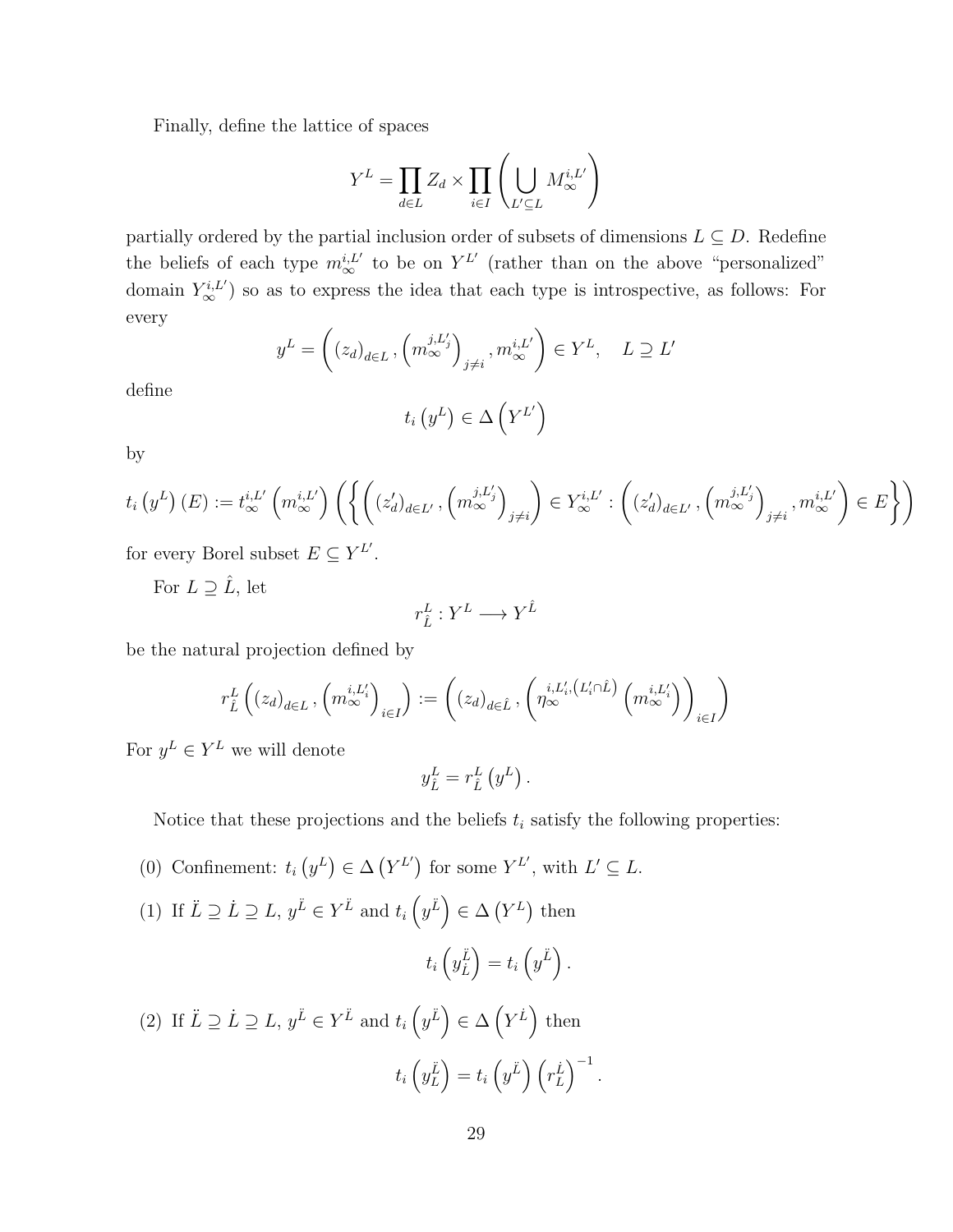(3) If 
$$
\ddot{L} \supseteq \dot{L} \supseteq L
$$
,  $y^{\ddot{L}} \in Y^{\ddot{L}}$  and  $t_i\left(y^{\ddot{L}}_L\right) \in \Delta(Y^L)$  then  $t_i\left(y^{\ddot{L}}\right) \in \Delta(Y^{\hat{L}})$  for some  $\hat{L} \supseteq L$ .

Property (2) follows from Equation (3). The Properties  $(0) - (3)$  are the properties of the type mappings in the definition of unawareness belief structures (Definition 1 of this paper).

For each  $L \subseteq D$  and  $\dot{L} \supseteq L$ ,  $Y^{\dot{L}}$  has obviously-defined projections onto  $Y^L$ . They are such, that the properties in Sections 2.1 and 2.2 are satisfied. Also, the introspection property is satisfied in the resulting structure.

We say that

$$
\underline{\mathcal{Y}} := \left\langle \left\{ Y^L \right\}_{L \subseteq D}, \left( r^L_{\hat{L}} \right)_{\hat{L} \subseteq L}, (t_i)_{i \in I} \right\rangle
$$

is the universal space with unawareness (for the lattice of spaces of states of nature  $\{Z^L\}_{L\subseteq D}$  and the set of players *I*), in a sense that we will make precise in the next section.

From what we have remarked above, it follows that this structure is an unawareness belief space.

### 4.2 Category of Unawareness Type Spaces and Universality

In this section we sketch the existence of a universal unawareness type space.

Having fixed Hausdorff spaces  $\{Z_d\}_{d\in D}$ , let  $\mathcal{L} \subseteq 2^D$  be a collection of subsets of D, that forms a complete lattice with set theoretic union as join and set theoretic intersection as meet. We call such a collection  $\mathcal L$  eligible.

An unawareness type space  $\underline{S} = \left\langle \{S^L\}_{L \in \mathcal{L}}, (r_{\hat{L}}^L)_{\hat{L} \subseteq L}, (t_i)_{i \in I}, (\theta^L)_{L \in \mathcal{L}} \right\rangle$  is a lattice of Hausdorff topological spaces  $\{S^L\}_{L\in\mathcal{L}}$ , with Borel measurable maps

$$
\theta^L: S^L \longrightarrow \prod_{d \in L} Z_d,
$$

for  $L \in \mathcal{L}$ , specifying the state of nature (in the corresponding set of dimensions L) and Borel measurable introspective belief maps  $t_i, i \in I$ , such that for every  $\omega^L \in S^L$ ,  $t_i(\omega^L) \in \Delta(S^{L'})$  for some  $L' \subseteq L$ ; and with commuting projections

$$
r_{\hat{L}}^L: S^L \longrightarrow S^{\hat{L}}, \quad \hat{L} \subseteq L, \quad \hat{L}, L \in \mathcal{L}
$$

which commute also with  $\theta^L$ , and satisfy properties  $(0)$ – $(3)$  above (with  $\omega$ -s instead of  $y-s$ ).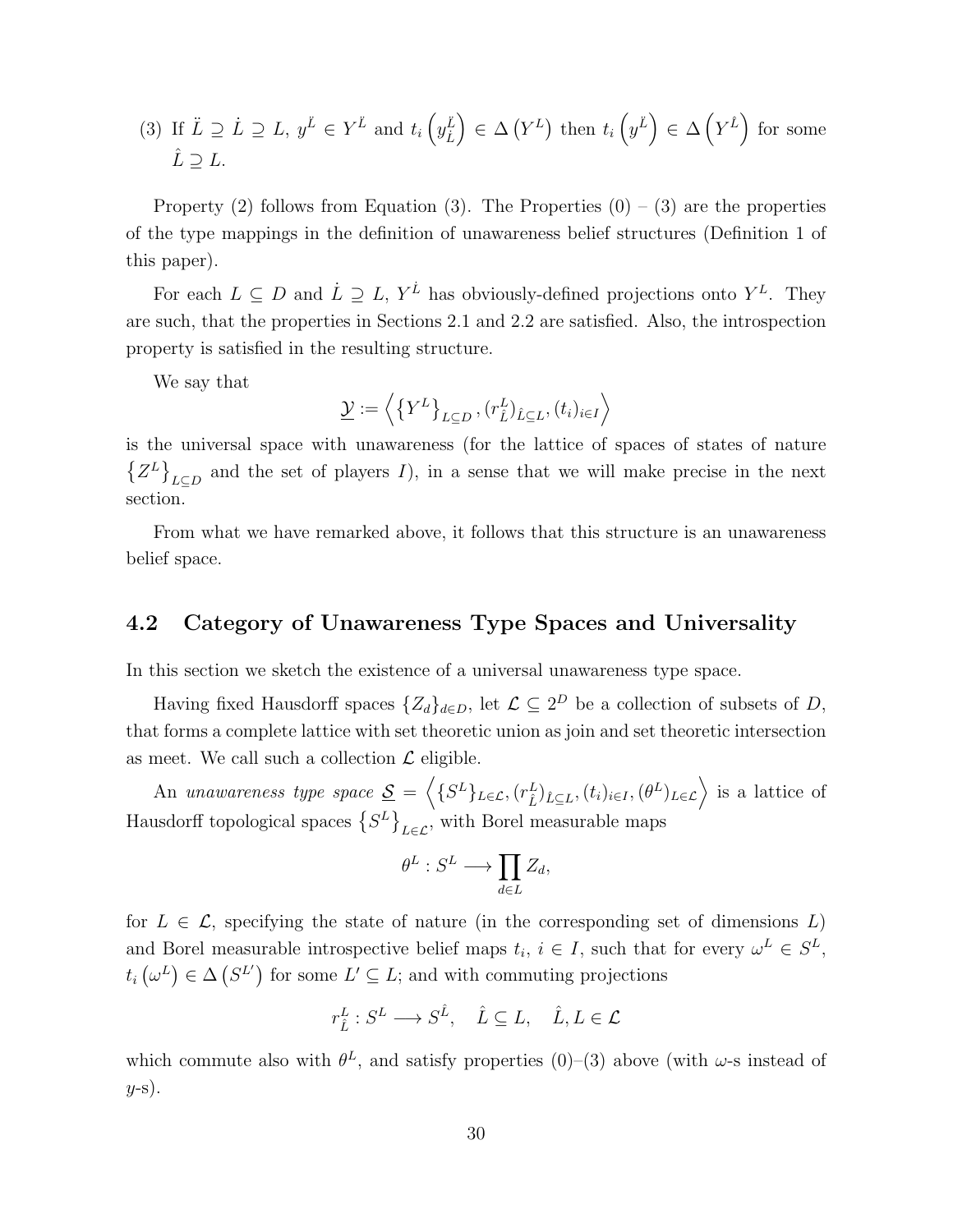In particular, the hierarchical construction  $\mathcal{Y}$  from the previous section is an unawareness type space.

Let  $\mathcal{L} \subseteq \dot{\mathcal{L}}$  be eligible collections, and let  $\underline{\mathcal{S}} = \left\langle \{S^L\}_{L \in \mathcal{L}}, (r_{\hat{L}}^L)_{\hat{L} \subseteq L}, (t_i)_{i \in I}, (\theta^L)_{L \in \mathcal{L}} \right\rangle$ and  $\underline{\dot{S}} = \left\langle \{\dot{S}^L\}_{L \in \dot{\mathcal{L}}}, (\dot{r}_{\hat{L}}^L)_{\hat{L} \subseteq L}, (\dot{t}_i)_{i \in I}, (\dot{\theta}^L)_{L \in \dot{\mathcal{L}}} \right\rangle$  be two unawareness type spaces (with corresponding mappings and projections, denoted with and without a dot, respectively). We say that the collection of mappings

$$
\varphi^L: S^L \to \dot{S}^L, \quad L \in \mathcal{L}
$$

is a type morphism if these mappings preserve the state of nature

$$
\dot{\theta}^L\varphi^L=\theta^L
$$

and the beliefs of the players: If  $t_i(\omega^L) \in \Delta(S^{L'})$  then  $\dot{t}_i(\varphi^L(\omega^L)) \in \Delta(\dot{S}^{L'})$  and

$$
\left(\dot{t}_{i}\left(\varphi^{L}\left(\omega^{L}\right)\right)\right)(\cdot)=t_{i}\left(\omega^{L}\right)\left(\left(\varphi^{L'}\right)^{-1}(\cdot)\right)
$$

Any unawareness type space  $S$  admits the following inductively defined mappings into the spaces  $M_n^{i,L}$ , which unfold the players' beliefs in states  $\omega^{\hat{L}}$  in which  $t_i \left( \omega^{\hat{L}} \right) \in \Delta \left( S^L \right)$ , as follows:

$$
\left(h_1^{i,L}\left(\omega^{\dot{L}}\right)\right)(\cdot) := t_i\left(\omega^{\dot{L}}\right)\left(\left(\theta^L\right)^{-1}(\cdot)\right) \in \Delta\left(Y_0^{i,L}\right)
$$

and inductively

$$
h_{n+1}^{i,L}(\omega^{\dot{L}}):=\left(h_n^{i,L}(\omega^{\dot{L}}),t_i(\omega^{\dot{L}})(\theta^L,(\cup_{L'\subseteq L}h_n^{j,L'})_{j\neq i})^{-1}\right).
$$

In the limit, define the entire unfolding of player *i*'s belief at  $\omega^{\hat{L}}$  to be

$$
h_{\infty}^{i,L}\left(\omega^{\dot{L}}\right):=\left(\mu_{1}^{i,L},\ldots,\mu_{n}^{i,L},\ldots\right)
$$

such that

$$
\left(\mu_1^{i,L},\ldots,\mu_n^{i,L}\right)=h_n^{i,L}\left(\omega^{\dot{L}}\right),\,
$$

for all  $n > 1$ .

Combining this map for all the players and for the state of nature at  $\omega^{\hat{L}}$ , for all the states  $\omega^{\hat{L}}$  in the unawareness type space  $\underline{S}$ , constitutes the unique type morphism into  $\mathcal Y$  (since type morphisms preserve this explicit-description unfolding). As there can be at most one universal space, this establishes that  $\mathcal{Y}$  is universal.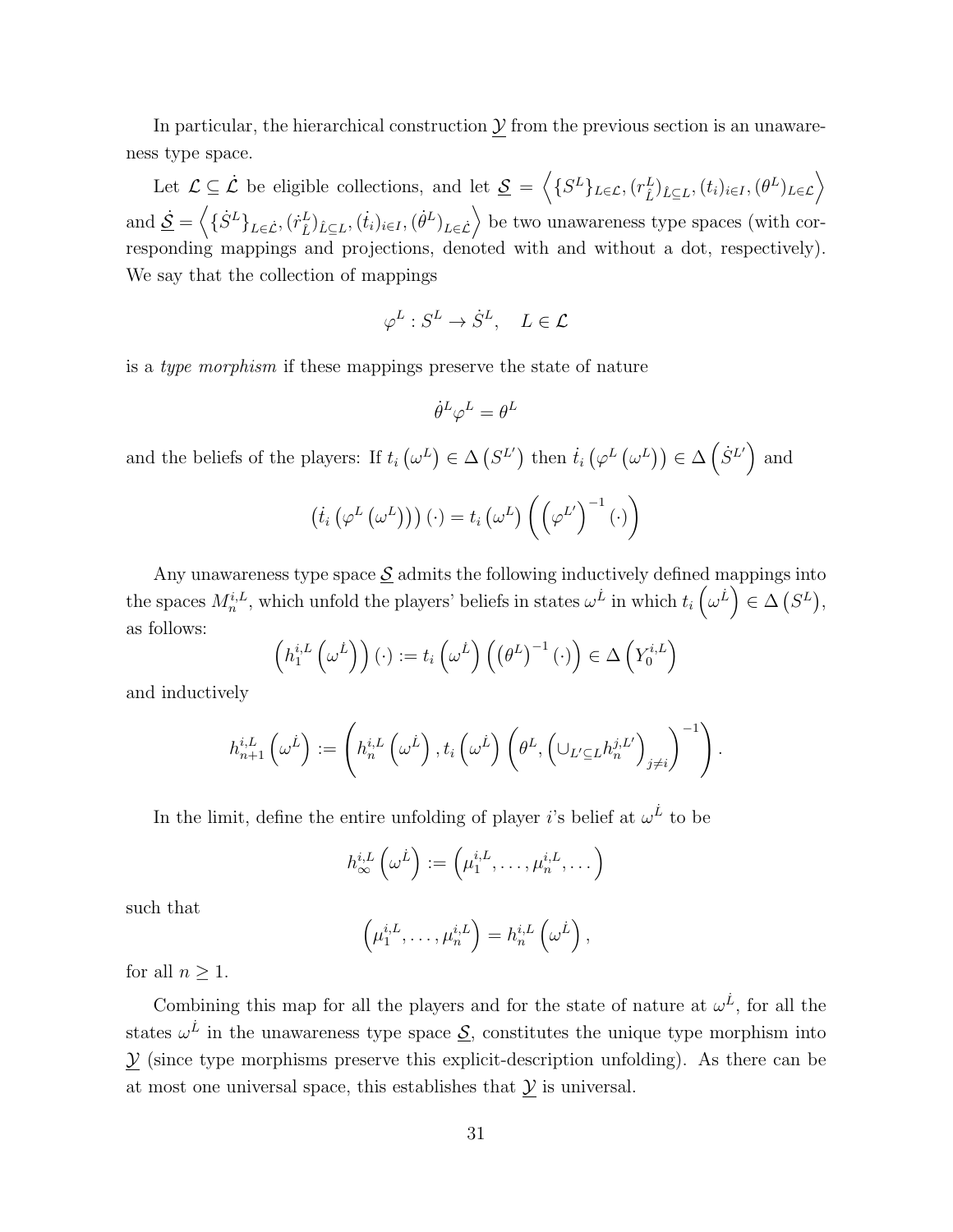## 5 Related Literature

There is a growing literature on unawareness both in economics and computer science. The independent parallel work of Sadzik (2006) is closest to ours. Building to a certain extent on our earlier work, Heifetz, Meier, and Schipper (2006), he presents a framework of unawareness with probabilistic beliefs in which the common prior on the upmost space is a primitive. In contrast, we take types as primitives and define a prior on the entire unawareness belief structure as a convex combination of the type's beliefs.

In a companion paper, Meier and Schipper (2012a) apply unawareness belief structures to develop Bayesian games with unawareness, define Bayesian Nash equilibrium, and prove existence. Moreover, they investigate the robustness of equilibria in strategic games to uncertainty about opponents' unawareness of actions.

Feinberg (2009) discusses games with unawareness by modeling games and many views thereof, each (mutual) view being a finite sequence of player names  $i_1, ..., i_n$  with the interpretation that this is how  $i_1$  views how .... how  $i_n$  views the game. This differs from our unawareness belief structures in which each state "encapsulates" the views of the players, their views about other players' views etc. in a standard and parsimonious way.

Halpern and Rêgo (2006), Rêgo and Halpern (2012), Li (2006), Heifetz, Meier, and Schipper (2011a,b), Meier and Schipper (2012b), and Feinberg (2009) present models of extensive-form games with unawareness and analyze solution concepts for them. Li (2006) is based on Li (2009), in which she presents a set theoretic model with knowledge and non-trivial unawareness. A state-space is a product set where each dimension corresponds to an issue. A decision maker may be unaware of some issues by "living in" a space with less dimensions. Modica (2008) studies the updating of probabilities and argues that new information may change posteriors more if it implies also a higher level of awareness. A dynamic framework for a single decision maker with unawareness is introduced by Grant and Quiggin (2011) who also discuss heuristic approaches in the face of awareness of unawareness. Ewerhart (2001) studies the possibility of agreement under a notion of unawareness different from the aforementioned literature.

More recently we learned that Board and Chung (2011) presented a different model of unawareness in which they also study speculative trade under what they term living in "denial" and "paranoia". The precise connection to our results is yet to be explored.

The literature on unawareness is related to the recent work in behavioral economics, finance, and macroeconomics that discusses the economic relevance of peoples inatten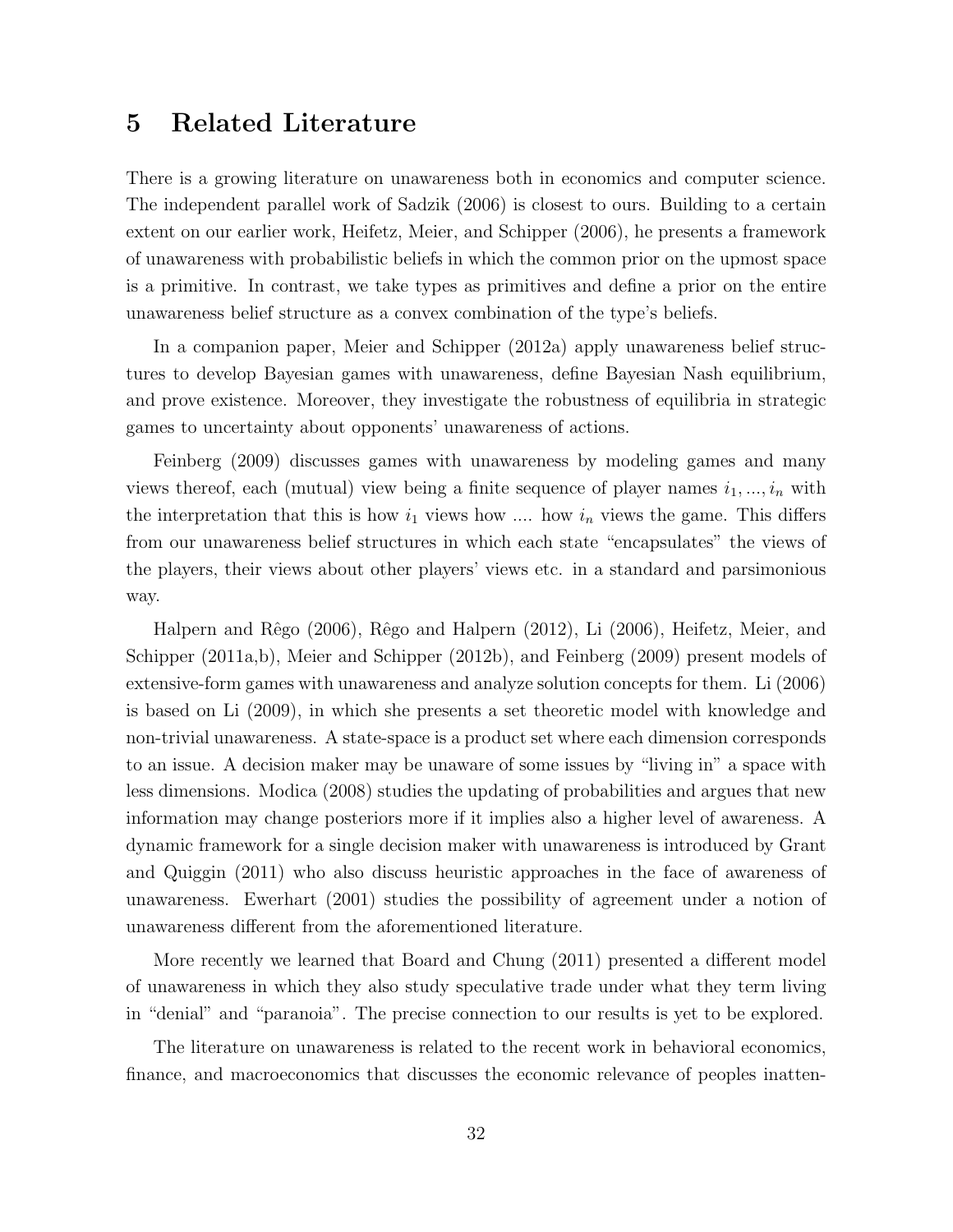tion for various economic outcomes such as retirement savings, portfolio choice, choice of health care plans, etc. This literature focuses on questions such as how to design optimally economic policies to "nudge" people's attention (Thaler and Sunstein, 2008) or how to optimally allocate (voluntary) inattention (e.g. Sims, 2010, Van Nieuwerburgh and Veldkamp, 2010). While the notions of inattention discussed in behavioral economics, finance, and macroeconomics may not correspond exactly to the well-defined epistemic notion of unawareness and may additionally involve biases and features of bounded rationality, we believe that unawareness may be one component of those notions of inattention. Our "No-speculative-trade" result can be viewed as showing the absence of speculative trade with rational but involuntarily inattentive agents.

## Appendices

## A Properties of Belief and Awareness

**Proposition 4** Let E and F be events,  ${E_l}_{l=1,2,...}$  be an at most countable collection of events, and  $p, q \in [0, 1]$ . The following properties of belief obtain:

- (o)  $B_i^p$  $i^p(E) \subseteq B_i^q$  $_i^q(E)$ , for  $q \leq p$ ,
- (i) Necessitation:  $B_i^1(\Omega) = \Omega$ ,
- (*ii*) Additivity:  $B_i^p$  $_i^p(E) \subseteq \neg B_i^q$  $i^q(-E)$ , for  $p + q > 1$ ,

 $(iii)$   $B_i^p$  $\bigcap_{i=1}^{p} E_{l} \big) \subseteq \bigcap_{l=1}^{\infty} B_{i}^{p}$  $_i^p(E_l)$ ,

- (iiib) for any decreasing sequence of events  ${E_l}_{l=1}^{\infty}, B_i^p$  $\int_i^p \left( \bigcap_{l=1}^\infty E_l \right) = \bigcap_{l=1}^\infty B_i^p$  $_i^p(E_l)$ ,
- (iiic)  $B_i^1(\bigcap_{l=1}^{\infty} E_l) = \bigcap_{l=1}^{\infty} B_i^1(E_l),$
- (iv) Monotonicity:  $E \subseteq F$  implies  $B_i^p$  $i^p(E) \subseteq B_i^p$  $_i^p(F),$
- (va) Introspection:  $B_i^p$  $_i^p(E) \subseteq B_i^1 B_i^p$  $_{i}^{p}\left( E\right) ,$
- (vb) Introspection II:  $B_i^p B_i^q$  $_i^q(E) \subseteq B_i^q$  $_{i}^{q}(E)$ , for  $p > 0$ .

In our unawareness belief structure, Necessitation means that an individual always is certain of the universal event  $\Omega$ , i.e., she is certain of "tautologies with the lowest expressive power." (ii) means that if an individual believes an event  $E$  with at least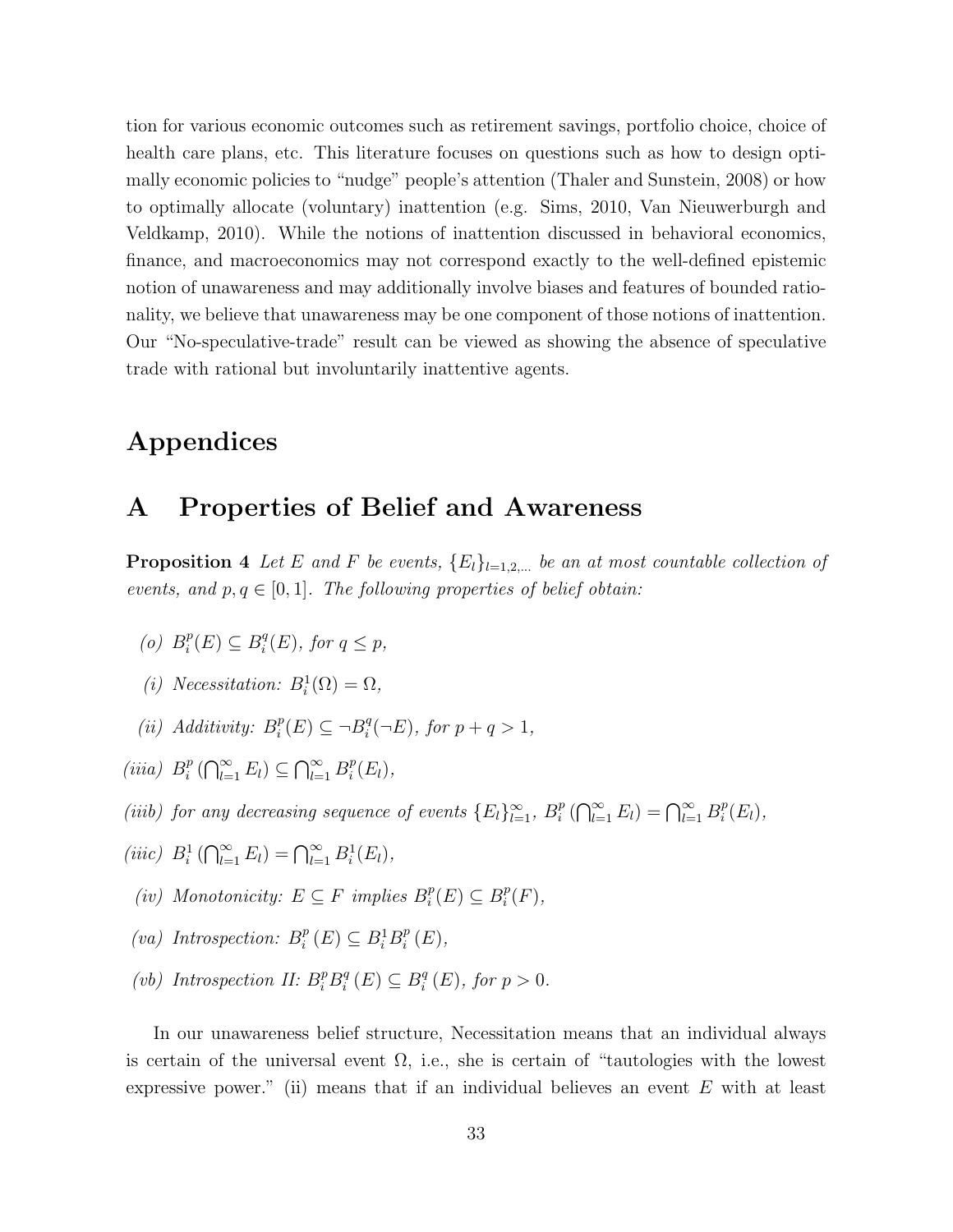probability  $p$ , then she can not believe the negation of  $E$  with any probability strictly greater than  $1 - p$ . Property (iii a - c) are variations of conjunction, i.e., if an individual believes a conjunction of events with probability at least  $p$ , then she  $p$ -believes each of the events. The interpretation of monotonicity is: If an event  $E$  implies an event  $F$ , then p-believing the event E implies that the individual also p-believes the event F. Property  $(v)$  concerns the introspection of belief: If an individual believes the event E with at least probability p then she is certain that she believes the event  $E$  with at least probability p. Also, if she believes with positive probability that she p-believes an event, the she actually p-believes this event.

The following properties of awareness and belief obtain.

**Proposition 5** Let E be an event and  $p, q \in [0, 1]$ . The following properties of awareness and belief obtain: 1. Plausibility:  $U_i(E) \subseteq \neg B_i^p$  $i^p(E) \cap \neg B_i^p \neg B_i^p$  $i<sup>p</sup>(E)$ , 2. Strong Plausibility:  $U_i(E) \subseteq \bigcap_{n=1}^{\infty} (\neg B_i^p)$  $\int_i^p (E)$ , 3. B<sup>p</sup>U Introspection:  $B_i^p U_i(E) = \emptyset^{S(E)}$  for  $p \in (0,1]$  and  $B_i^0 U_i(E) = A_i(E)$ , 4. AU Introspection:  $U_i(E) = U_i U_i(E)$ , 5. Weak Necessitation:  $A_i(E) = B_i^1(S(E)^{\uparrow}), 6. B_i^p$  $i^p(E) \subseteq A_i(E)$  and  $B_i^0(E) = A_i(E)$ , 7.  $B_i^p$  $_i^p(E) \subseteq A_i B_i^q$  $_i^q(E),$ 8. Symmetry:  $A_i(E) = A_i(\neg E)$ , 9. A Conjunction:  $\bigcap_{\lambda \in L} A_i(E_\lambda) = A_i \bigcap_{\lambda \in L} E_\lambda \big)$ , 10.  $AB^p$  Self Reflection:  $A_i B_i^p$  $i<sup>p</sup>(E) = A<sub>i</sub>(E)$ , 11. AA Self Reflection:  $A<sub>i</sub>A<sub>i</sub>(E) = A<sub>i</sub>(E)$ , and 12.  $B_i^p A_i(E) = A_i(E)$ .

These properties are analogous to the properties in unawareness knowledge structures (Heifetz, Meier, and Schipper, 2006, 2008). Properties 1 to 5 have been suggested by Dekel, Lipman, and Rustichini (1998), and 8 to 11 by Fagin and Halpern (1988), Modica and Rustichini (1999) and Halpern (2001).

Note that properties 3, 4, 5, 8, 9, 11, and 12 hold also for non-measurable events, because even if E is not measurable, by 5.  $A_i(E)$  is measurable.

**Definition 11** An event E is evident if for each  $i \in I$ ,  $E \subseteq B_i^1(E)$ .

**Proposition 6** For every event  $F \in \Sigma$ :

- (i)  $CB^1(F)$  is evident, that is  $CB^1(F) \subseteq B^1_i(CB^1(F))$  for all  $i \in I$ .
- (ii) There exists an evident event E such that  $\omega \in E$  and  $E \subseteq B_i^1(F)$  for all  $i \in I$ , if and only if  $\omega \in CB^1(F)$ .

The proof is analogous to Proposition 3 in Monderer and Samet (1989) for a standard state-space and thus omitted.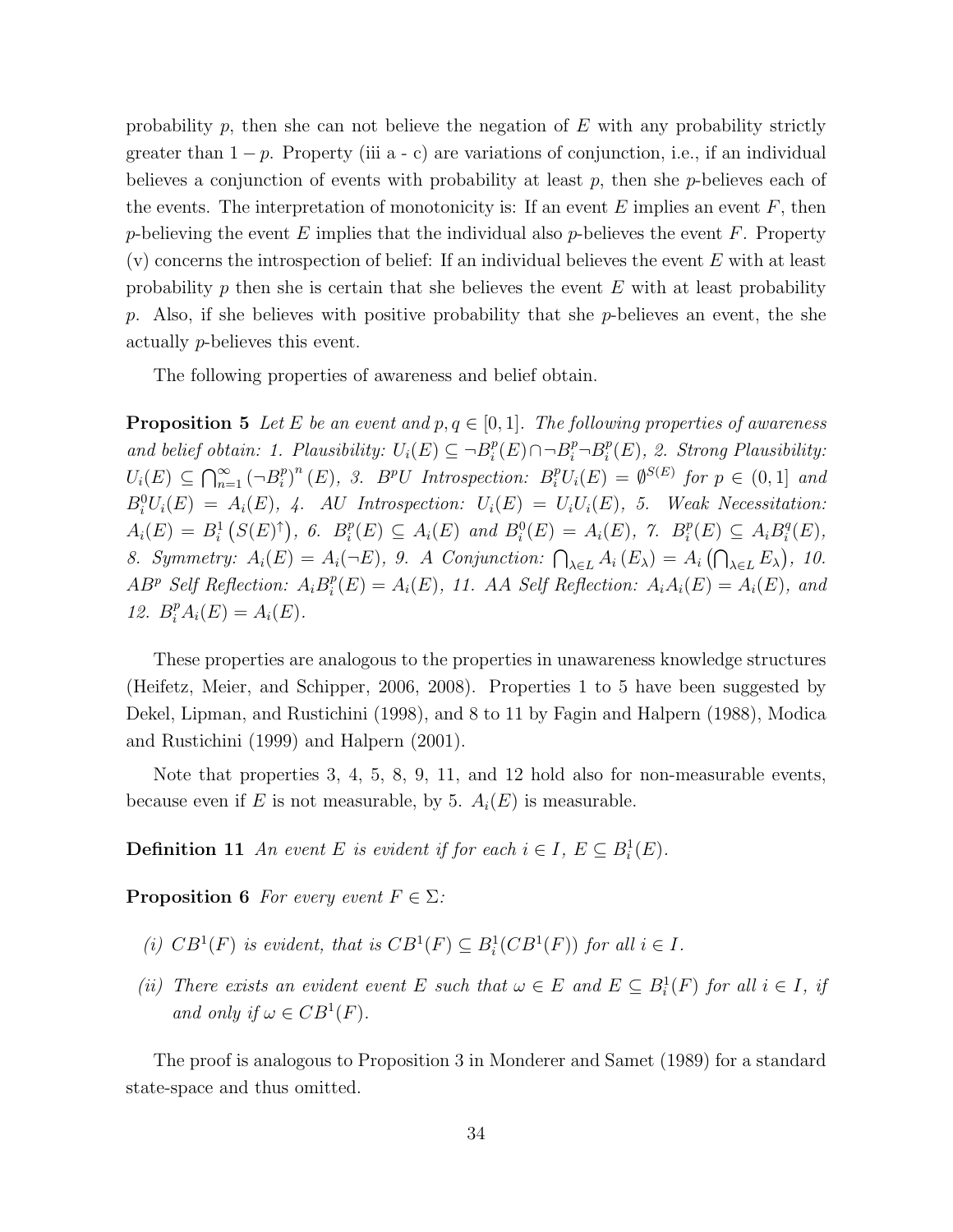**Proposition 7** Let E be an event and  $p, q \in [0, 1]$ . The following multi-person properties obtain:

| 1. $A_i(E) = A_i A_j(E)$ ,             | $B^p(E) \subseteq CA(E),$<br>$B^0(E) = CA(E),$      |
|----------------------------------------|-----------------------------------------------------|
| 2. $A_i(E) = A_i B_i^p(E),$            | 8. $B^{p}(E) \subseteq A(E),$<br>$B^{0}(E) = A(E),$ |
| 3. $B_i^p(E) \subseteq A_i B_i^q(E)$ , | 9. $A(E) = B^1(S(E)^{\uparrow}),$                   |
| 4. $B_i^p(E) \subseteq A_i A_j(E)$ ,   | 10. $CA(E) = B^1(S(E)^{\uparrow}),$                 |
| 5. $CA(E) = A(E)$ ,                    | 11. $CB^1(S(E)^{\uparrow}) \subseteq A(E)$ ,        |
| 6. $CB^1(E) \subseteq CA(E)$ ,         | 12. $CB^1(S(E)^{\uparrow}) \subseteq CA(E)$ ,       |

Note that properties 1, 5, 9, 10, 11, and 12 also hold for non-measurable events.

## B The Connection to Standard Type Spaces

In this section, we show how to derive a standard type-space from our unawareness structure by "flattening" our lattice of spaces. "Flattening" the belief structure is a purely mathematical procedure that essentially "erases" the "language" required to identify events that agents could be unaware of. Since a flattened structure is a standard typespace, the Dekel-Lipman-Modica-Rustichini critique applies. Hence unawareness is trivial in the flattened structure. We also mention a simple example that demonstrates that not every standard type-space can be derived from a non-trivial unawareness belief structure.

**Definition 12**  $G \subseteq \Omega$  is a measurable set if and only if for all  $S \in \mathcal{S}$ ,  $G \cap S \in \mathcal{F}_S$ .

Notice that a measurable set is not necessarily an event in our special event structure.

**Remark 3** The collection of measurable sets forms a sigma-algebra on  $\Omega$ .

**Remark 4** Let S be at most countable and G be a measurable set,  $p \in [0,1]$  and  $i \in I$ . Then  $\{\omega \in \Omega : t_i(\omega)(G) \geq p\}$  is a measurable set.

Let  $\underline{S}$  be an unawareness belief structure. We define the *flattened type-space* associated with the unawareness belief structure  $\underline{S}$  by

$$
F(\underline{\mathcal{S}}) := \langle \Omega, \mathcal{F}, (t_i^F)_{i \in I} \rangle,
$$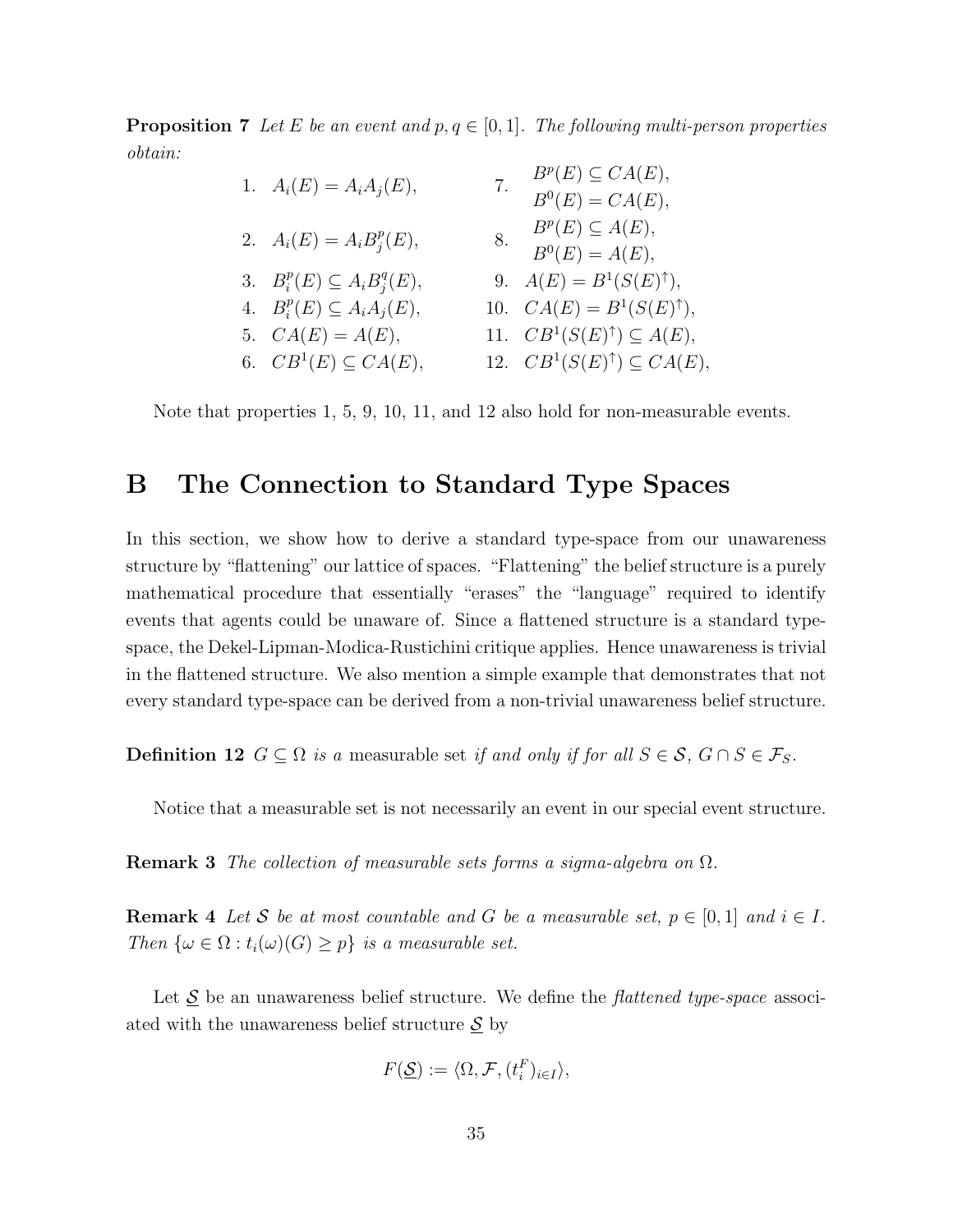where  $\Omega = \bigcup_{S \in \mathcal{S}} S$  is the union of all state-spaces in the unawareness belief structure  $\underline{\mathcal{S}}$ , F is the collection of all measurable sets in  $\underline{S}$ , and  $t_i^F : \Omega \longrightarrow \Delta(\Omega, \mathcal{F})$  is defined by

$$
t_i^F(\omega)(E) \quad := \quad \begin{cases} \quad t_i(\omega)(E \cap S_{t_i(\omega)}) & \text{if } E \cap S_{t_i(\omega)} \neq \emptyset \\ 0 & \text{otherwise.} \end{cases}
$$

A *standard type-space* on  $X$  for the player set  $I$  is a tuple

$$
\underline{X} := \langle X, \mathcal{F}_X, (t_i)_{i \in I} \rangle,
$$

where X is a nonempty set,  $\mathcal{F}_X$  is a sigma-field on X, and for  $i \in I$ ,  $t_i$  is a  $\mathcal{F}_X - \mathcal{F}_{\Delta(X)}$ measurable function from X to  $\Delta(X, \mathcal{F}_X)$ , the space of countable additive probability measures on  $(X, \mathcal{F}_X)$ , such that for all  $\omega \in X$  and  $E \in \mathcal{F}_X : [t_i(\omega)] \subseteq E$  implies  $t_i(\omega) (E) = 1$ , where  $[t_i(\omega)] := {\omega' \in X : t_i(\omega') = t_i(\omega)}.$ 

**Proposition 8** If  $\underline{S}$  is an unawareness belief structure, then  $F(\underline{S})$  is a standard typespace. Moreover, it has the following property: For every  $p > 0$ , measurable set  $E \in \mathcal{F}$ , and  $i \in I$ :  $\{\omega \in \Omega : t_i(\omega)(E) \ge p\} = \{\omega \in \Omega : t_i^F(\omega)(E) \ge p\}.$ 

A flattened unawareness structure is just a standard type-space. To derive such a type-space, one extends a player's type mapping by assigning probability zero to measurable sets for which the player's belief was previously undefined. Of course, once an unawareness structure is flattened, there is no way to analyze reasoning about unawareness anymore since by Dekel, Lipman, and Rustichini (1998) unawareness is trivial.

Note that the converse to Proposition 8 is not true. I.e., given a standard type-space, it is not always possible to find some unawareness structure with non-trivial unawareness. For instance, let  $X = {\omega_1, \omega_2, \omega_3}$  with  $t_i(\omega_1) = t_i(\omega_2) = t_i(\omega_3) = \tau_i$  and  $\tau_i({\omega_1}) =$  $\tau_i(\{\omega_2\}) = \frac{1}{2}$  and  $\tau_i(\{\omega_3\}) = 0$ . If  $\Omega = S = X$ , then by Dekel, Lipman, and Rustichini (1998) the unawareness structure has trivial unawareness only. Any non-trivial partition of X into separate spaces yields either no projections or violates properties  $(0)$  to  $(3)$ . We conclude that not every standard types-space with zero probability can be used to model unawareness. We understand the contribution of our work as making restrictions required for modeling unawareness precise in unawareness belief structures.

If an unawareness belief structure has a common prior, then the associated flattened model has a common prior. To see this, note that the common prior always induces a common prior on the smallest space, which implies that there is a common prior in the flattened model. If an unawareness belief structure has a positive common prior, then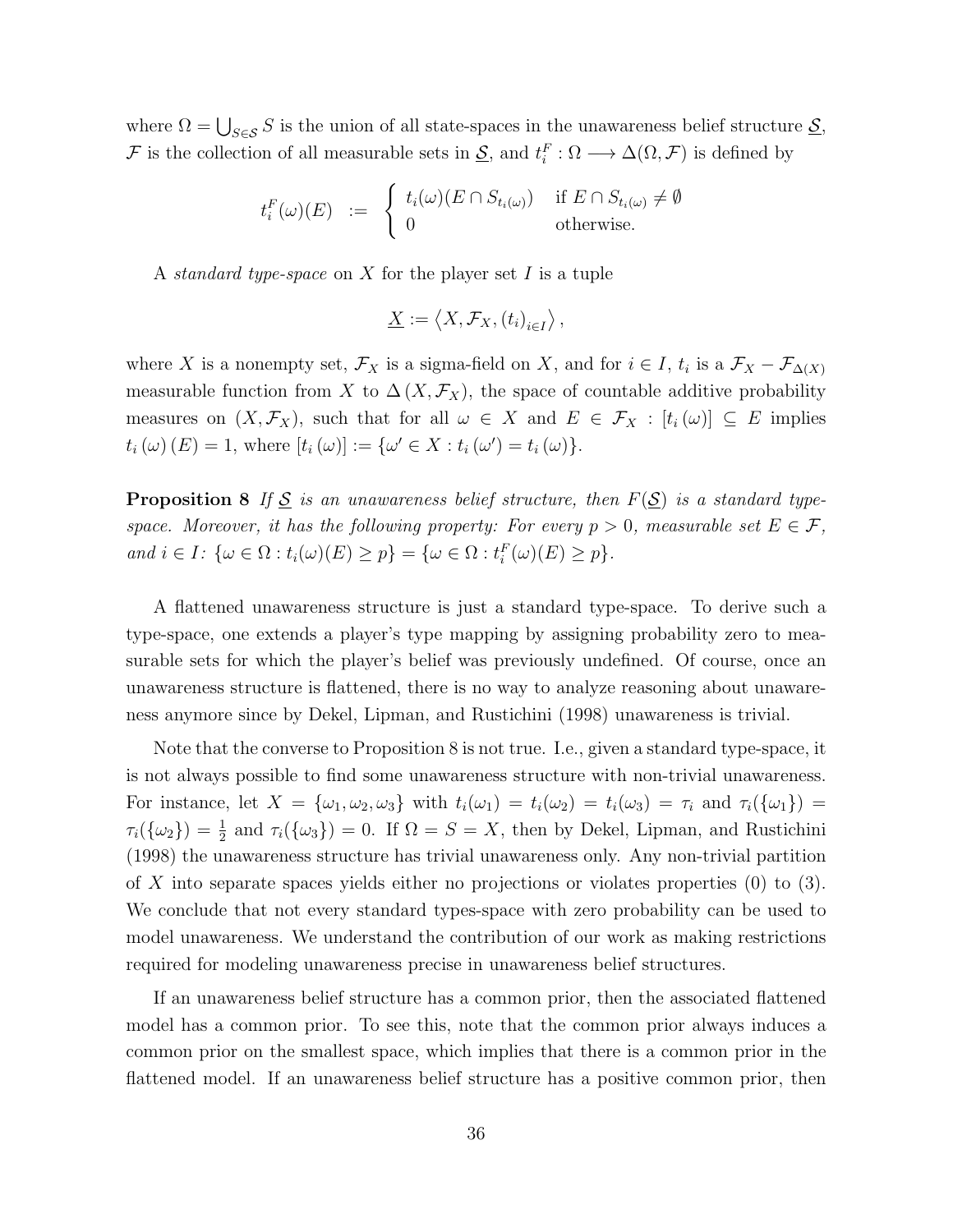it does not follow that there is a positive common prior in the flattened model. To see this consider once again Figure 3. A common prior in the associated flattened model must ascribe probability zero to all states in  $S'$ . Such common prior clearly violates the positivity assumption of Definition 9. Again, this example demonstrates a difference between unawareness belief structures and standard type-spaces.

We showed in Example 1 that our notion of "No-speculative-trade" does not imply the existence of common prior in unawareness belief structures. Does our notion of "Nospeculative-trade" imply at least the existence of a common prior in the flattened model? Recall from the discussion section that our notion of "No-speculative-trade" is slightly different from Feinberg (2000) who characterizes the common prior by the absence of common certainty of speculation for some states. We show that a positive common prior implies the absence of common certainty of speculation for all states. Hence, our notion of "No-speculative-trade" implies Feinberg's notion of "No-speculative-trade". Since Feinberg showed that his notion of "No-speculative-trade" implies a common prior for standard type-spaces, the existence of a common prior for the flattened model of an unawareness belief structure follows then from his result. Again, this demonstrates a difference between unawareness belief structures and standard type-spaces.

## C Proofs

#### C.1 Proof of Remark 1

Let  $S'' \succeq S' \succeq S$ ,  $\omega \in S''$ , and  $t_i(\omega) \in \Delta(S)$ . We have to show that  $t_i(\omega_{S'}) = t_i(\omega)$ :

Because of (0) and (3), we have that  $S_{t_i(\omega_{S'})} \preceq S = S_{t_i(\omega)}$ . Because of (2), we have  $t_i(\omega_S) = t_i(\omega)_{|S} = t_i(\omega)$ , and therefore  $t_i(\omega_S) \in \Delta(S)$ . But  $(\omega_{S'})_S = \omega_S$ . Thus (3) implies that  $S \preceq S_{t_i(\omega_{S})}$ . So we must have  $S_{t_i(\omega_{S})} = S$ . Now, (2) implies that  $t_i(\omega) = t_i(\omega_S) = t_i((\omega_{S'})_S) = t_i(\omega_{S'})_S = t_i(\omega_{S'})$ .

### C.2 Proof of Remark 2

Define  $D := \{ \omega' \in S_{t_i(\omega)} : t_i(\omega') = t_i(\omega) \}$ . I.e.,  $D = Ben_i(\omega) \cap S_{t_i(\omega)}$ . We need to show that  $D^{\uparrow} = Ben_i(\omega)$ .

Consider first " $\subseteq$ ": If  $\omega' \in D^{\uparrow}$  then  $\omega'_{S_{t_i(\omega)}} \in Ben_i(\omega)$ . This is equivalent to  $t_i(\omega'_{S_{t_i(\omega)}}) = t_i(\omega) \in \Delta(S_{t_i(\omega)})$ . By (3) we have  $S_{t_i(\omega')} \succeq S_{t_i(\omega)}$ . By (2),  $t_i(\omega'_{S_{t_i(\omega)}}) =$  $t_i(\omega')_{|S_{t_i(\omega)}}$ . It follows that  $t_i(\omega')_{|S_{t_i(\omega)}} = t_i(\omega)$ . Thus  $\omega' \in Ben_i(\omega)$ .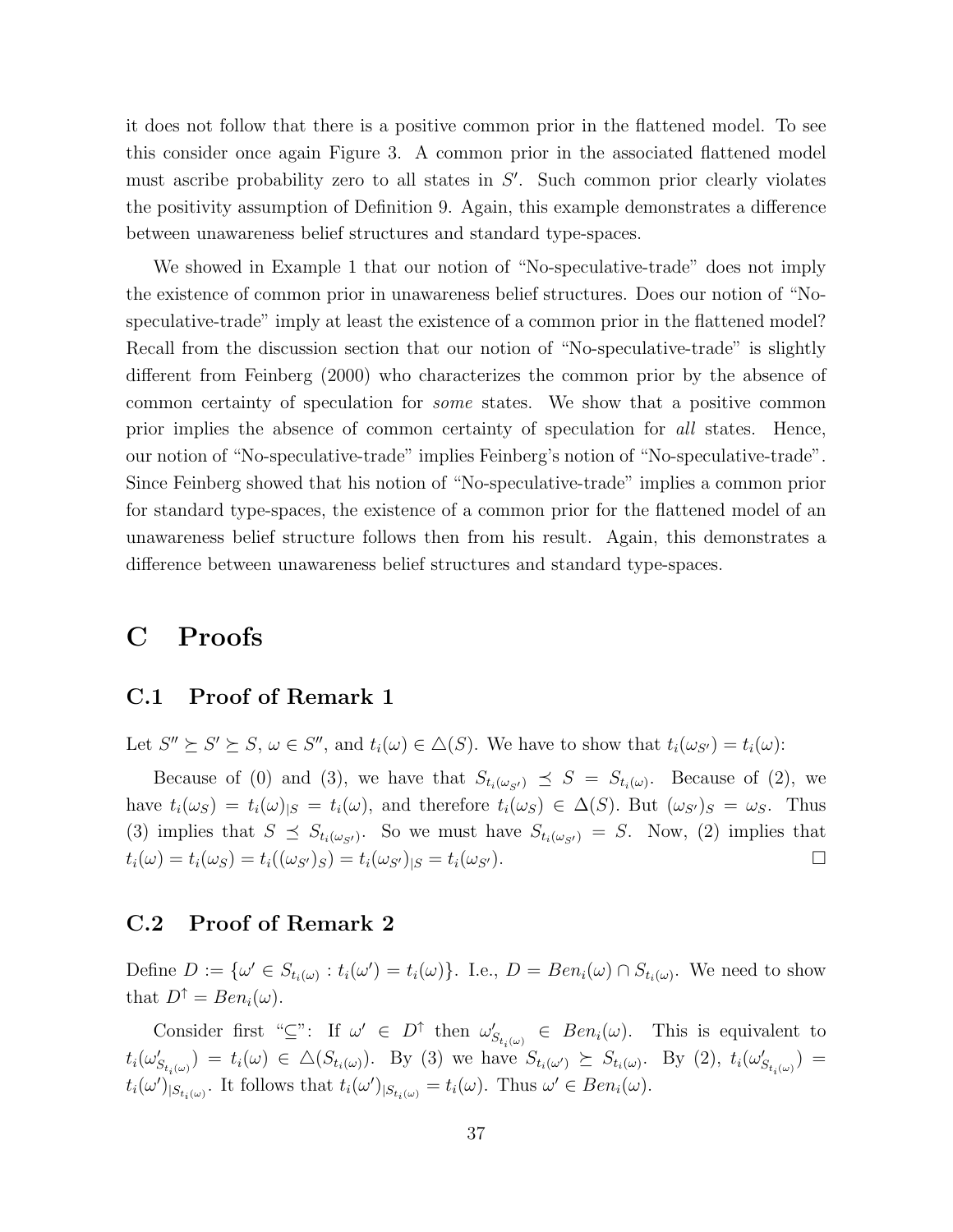" $\supseteq$ ":  $\omega' \in Ben_i(\omega)$  if and only if  $t_i(\omega')|_{S_{t_i(\omega)}} = t_i(\omega)$ . Hence for  $\omega' \in Ben_i(\omega)$ , we have  $S_{t_i(\omega)} \succeq S_{t_i(\omega)}$ . By (2)  $t_i(\omega'_{S_{t_i(\omega)}}) = t_i(\omega')_{|S_{t_i(\omega)}} = t_i(\omega)$ . Hence  $\omega'_{S_{t_i(\omega)}} \in D$ . Thus  $\omega' \in D^{\uparrow}$ . The contract of the contract of the contract of the contract of the contract of the contract of the contract of the contract of the contract of the contract of the contract of the contract of the contract of the contrac

#### C.3 Proof of Proposition 1

 $A_i(E)$  is an  $S(E)$ -based event if there exists a subset  $D \subseteq S(E)$  s.t.  $D^{\uparrow} = A_i(E)$ .

Assume that  $A_i(E)$  is non-empty. Define  $D := \{ \omega \in S(E) : t_i(\omega) \in \Delta(S(E)) \}$ . By definition of the awareness operator,  $D = A_i(E) \cap S(E)$ . We show that  $D^{\uparrow} = A_i(E)$ .

Let  $\omega \in D^{\uparrow}$ , that is  $\omega \in S'$  for some  $S' \succeq S(E)$  and  $\omega_{S(E)} \in D$ . This is equivalent to  $t_i(\omega_{S(E)}) \in \Delta(S(E))$ . By (0) follows  $S' \succeq S_{t_i(\omega)}$ . By (3) we have  $S_{t_i(\omega)} \succeq S(E)$ . Thus  $\omega \in A_i(E)$ . (Note that  $A_i(E) = {\omega \in \Omega : S_{t_i(\omega)} \succeq S(E)}$ .)

In the reverse direction, let  $\omega \in A_i(E)$ , i.e.,  $t_i(\omega) \in \Delta(S)$  with  $S \succeq S(E)$ . By (0),  $\omega \in S'$  with  $S' \succeq S$ . Consider  $\omega_{S(E)}$ . By (2),  $t_i(\omega_{S(E)}) = t_i(\omega)_{|S(E)}$ . Hence  $\omega_{S(E)} \in D$ . Thus  $\omega \in D^{\uparrow}$ .

Finally, if  $A_i(E)$  is empty, then by definition of the awareness operator, we have  $A_i(E) = \emptyset^{S(E)}$ .

## C.4 Proof of Proposition 2

 $B_i^p$  $i(E)$  is an  $S(E)$ -based event if there exists a subset  $D \subseteq S(E)$  s.t.  $D^{\uparrow} = B_i^p$  $_i^p(E).$ Assume that  $B_i^p$  $i(E)$  is non-empty. Define  $D := \{ \omega \in S(E) : t_i(\omega)(E) \geq p \}$ . By definition of the *p*-belief operator,  $D = B_i^p$  $i^p(E) \cap S(E)$ . We show that  $D^{\uparrow} = B_i^p$  $_i^p(E).$ 

Let  $\omega \in D^{\uparrow}$ , that is  $\omega \in S'$  for some  $S' \succeq S(E)$  and  $\omega_{S(E)} \in D$ . This is equivalent to  $t_i(\omega_{S(E)})(E) \geq p$ . By (0),  $S_{t_i(\omega_{S(E)})} = S(E)$ . By (3), we have  $S_{t_i(\omega)} \succeq S(E)$ . By (2), it follows that  $p \le t_i(\omega_{S(E)})(E) = t_i(\omega)_{|S(E)}(E)$ . Hence  $t_i(\omega)(E) \ge p$ . Thus  $\omega \in B_i^p$  $_i^p(E).$ 

In the reverse direction, let  $\omega \in B_i^p$  $i^p(E)$ , i.e.,  $t_i(\omega)(E) \geq p$ . Since  $t_i(\omega)(E) \geq p$  it follows that  $S_{t_i(\omega)} \succeq S(E)$ . Let  $\omega \in S'$ . By  $(0), S' \succeq S_{t_i(\omega)}$ . Consider  $\omega_{S(E)}$ . By  $(2),$  $t_i(\omega_{S(E)})(E) = t_i(\omega)(E)_{|S(E)} \geq p$ . Hence  $\omega_{S(E)} \in D$ . Thus  $\omega \in D^{\uparrow}$ .

Finally, if  $B_i^p$  $i^p(E)$  is empty, then by definition of the *p*-belief operator, we have  $B_i^p$  $_i^p(E) =$  $\emptyset^{S(E)}$ .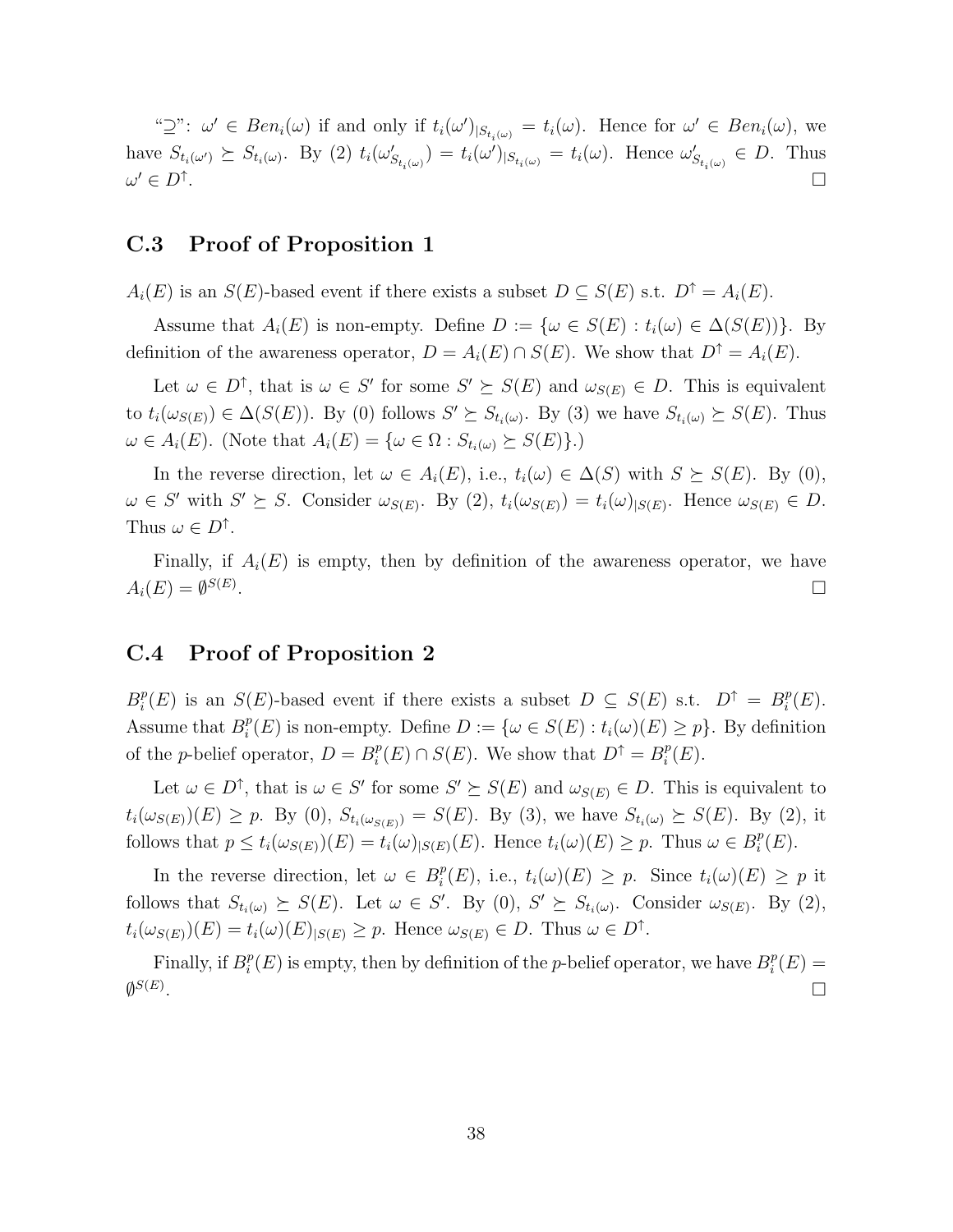#### C.5 Proof of Theorem 1

Before we prove the theorem, we state the following definition and observations. Some of it will be also used for the proof of Proposition 3.

#### Definition 13 We define:

(i) A probability measure  $P_i^S \in \Delta(S)$  a prior for player i on S if for every event  $E \in \Sigma$ with  $S(E) \preceq S$  equation (1u) is satisfied, i.e.,

$$
P_i^S(E \cap S \cap A_i(E)) = \int_{S \cap A_i(E)} t_i(\cdot)(E) dP_i^S(\cdot). \tag{4}
$$

- (ii) A common prior  $P^S$  on S is a prior for player i on S, for all  $i \in I$ .
- (iii) A positive common prior  $P^S$  on S is a common prior on S such that for all  $i \in I$ and  $\omega \in \Omega$ : if  $t_i(\omega) \in \Delta(S')$  for some  $S' \preceq S$ , then  $[t_i(\omega)] \cap S' \in \mathcal{F}_{S'}$  and  $P^S\left((\left[t_i(\omega)\right]\cap S'\right)^{\uparrow}\cap S\right)>0.$

Note that a projective system of priors for player i on  $S \in \mathcal{S}$ , common priors on  $S \in \mathcal{S}$ , and positive common priors on  $S \in \mathcal{S}$  is a prior for player i, common prior, and positive common prior, respectively.

**Remark 5** If  $P = (P^S)_{S \in \mathcal{S}} \in \prod_{S \in \mathcal{S}} \Delta(S)$  is a positive (common) prior, then also  $P^S \in$  $\Delta(S)$  is positive (common) prior on S for every  $S \in \mathcal{S}$ .

**Remark 6** If  $\mu_i \in \Delta(S)$  is a positive prior for player i on S and  $S' \preceq S$ , then the marginal of  $\mu_i$  on S',  $(\mu_i^S)_{|S'}$  is a positive prior for player i on S'.

**Lemma 2** Let  $P^S$  be a positive common prior on the state space S and let  $i \in I$  and  $\omega \in \Omega$  be such that  $t_i(\omega) \in \Delta(S)$ . Moreover, let E be a measurable event such that  $S(E) \preceq S$ . Then  $[t_i(\omega)] \cap S \cap E$  and  $[t_i(\omega)] \cap S$  are measurable,  $P^S([t_i(\omega)] \cap S) > 0$ , and we have  $t_i(\omega)(S \cap E) = \frac{P^S([t_i(\omega)] \cap S \cap E)}{P^S([t_i(\omega)] \cap S)}$  $\frac{P^S([t_i(\omega)]\cap S\cap E)}{P^S([t_i(\omega)]\cap S)}$ .

**PROOF.** That  $[t_i(\omega)] \cap S \cap E$  and  $[t_i(\omega)] \cap S$  are measurable, and  $P^S([t_i(\omega)] \cap S) > 0$ , follows from the definition of a positive common prior on S. Recall that  $A_i(E) = S(E)^{\uparrow}$ . This implies, since  $S(E) \preceq S$  and  $S(([t_i(\omega)] \cap S)^{\uparrow}) = S$ , that  $S \cap A_i(([t_i(\omega)] \cap S)^{\uparrow} \cap E) =$ S. We also have  $[t_i(\omega)] \cap S = ([t_i(\omega)] \cap S)^{\uparrow} \cap S$ .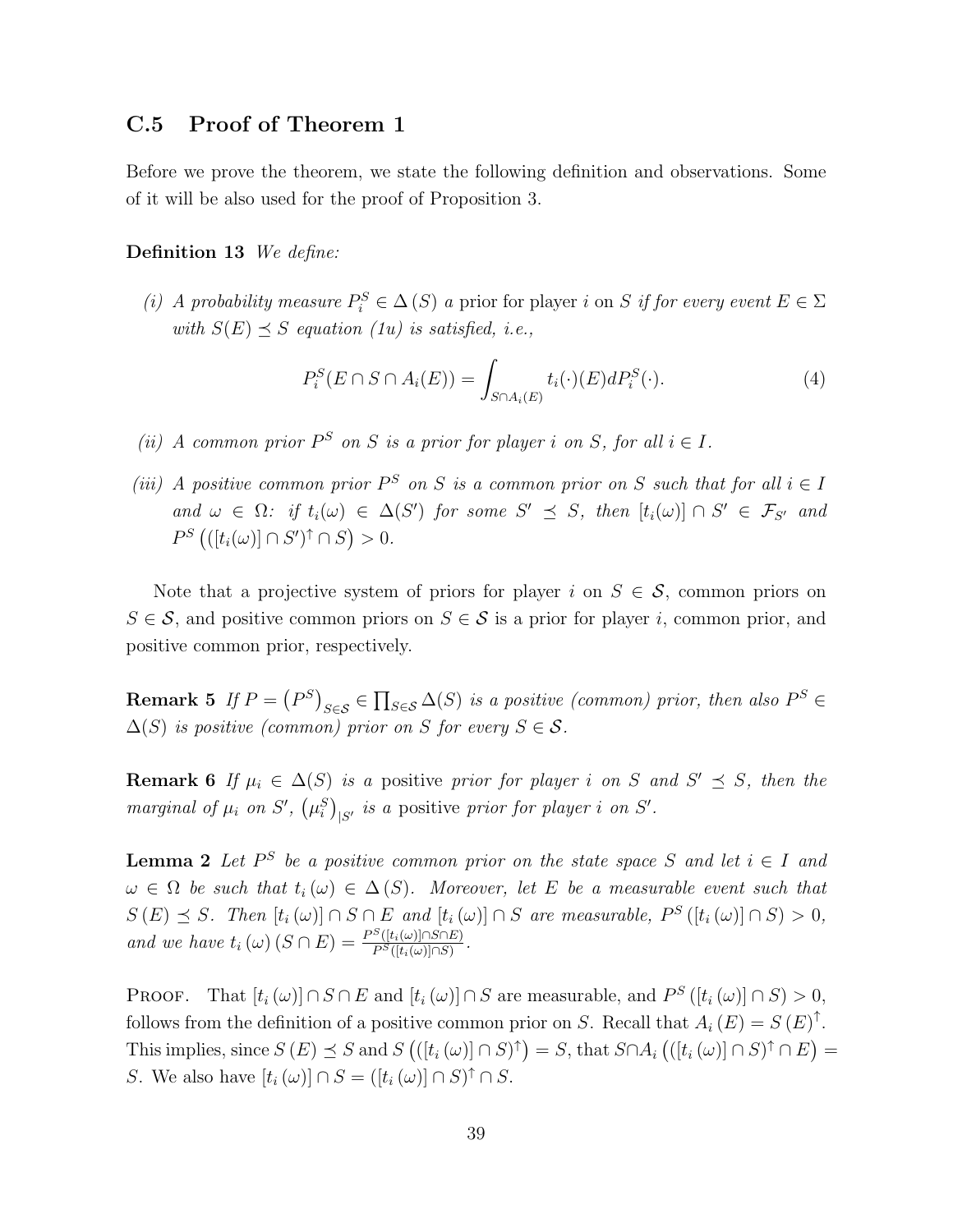Since  $[t_i(\omega)] \cap S \cap E$  is measurable, introspection implies that  $t_i(\omega')$  ( $[t_i(\omega)] \cap S \cap E$ ) = 0, for  $\omega' \notin [t_i(\omega)] \cap S$ : Recall that  $Ben_i(\omega) = ([t_i(\omega)] \cap S)^{\dagger}$  and that  $[t_i(\omega)] \cap S \cap E$  is measurable and disjoint from  $Ben_i(\omega')$ , for  $\omega' \in S$  with  $\omega' \notin [t_i(\omega)] \cap S$ .

Also, for  $\omega' \in [t_i(\omega)] \cap S$ , we have  $t_i(\omega')([t_i(\omega)] \cap S \cap E) = t_i(\omega) ([t_i(\omega)] \cap S \cap E)$ .

By definition of a prior on S, and all the above mentioned facts, it follows that:

$$
P^{S}([t_{i}(\omega)] \cap S \cap E) = P^{S}(([t_{i}(\omega)] \cap S)^{\uparrow} \cap E \cap S \cap A_{i}(([t_{i}(\omega)] \cap S)^{\uparrow} \cap E))
$$
  
\n
$$
= \int_{S \cap A_{i}(([t_{i}(\omega)] \cap S)^{\uparrow} \cap E)} t_{i}(\omega')(([t_{i}(\omega)] \cap S)^{\uparrow} \cap E) dP^{S}(\omega')
$$
  
\n
$$
= \int_{S} t_{i}(\omega') ([t_{i}(\omega)] \cap S \cap E) dP^{S}(\omega')
$$
  
\n
$$
= \int_{[t_{i}(\omega)] \cap S} t_{i}(\omega) ([t_{i}(\omega)] \cap S \cap E) dP^{S}(\omega')
$$
  
\n
$$
= t_{i}(\omega) (S \cap E) \int_{[t_{i}(\omega)] \cap S} dP^{S}(\omega')
$$
  
\n
$$
= t_{i}(\omega) (S \cap E) P^{S}([t_{i}(\omega)] \cap S).
$$

The fact that  $P^S([t_i(\omega)] \cap S) > 0$ , implies now the desired equation.

The next lemma follows directly from Lemma 2 above.

**Lemma 3** Let  $P^S$  be a positive common prior on some finite state-space S and let  $i \in$ I and  $\omega \in \Omega$  such that  $t_i(\omega) \in \Delta(S)$ . Then we have for all  $\omega' \in [t_i(\omega)] \cap S$  that  $t_{i}\left(\omega\right)\left(\left\{\omega'\right\}\right)=\frac{P^{S}\left(\left\{\omega'\right\}\right)}{P^{S}\left(\left[t_{i}\left(\omega\right)\right]\cap\left(\omega'\right)}$  $\frac{P^{\circ}(\{\omega'\})}{P^S([t_i(\omega)]\cap S)}$ .

PROOF OF THE THEOREM. The idea of the proof is follows: First, if the set of states in which there is common certainty that the first player's expectation is strictly above  $\alpha$ and the second player's expectations is weakly below  $\alpha$  is nonempty, there is a minimal state-space such that the common certainty event restricted to this space is nonempty. Second, this restricted common certainty event is a belief closed subset in which beliefs are stationary. Third, this set, together with the restriction of types to this set constitutes a standard state-space to which a standard no-speculative-trade argument can be applied.

Note that  $E_1^{>\alpha}$  and  $E_2^{\leq \alpha}$  may not be events in our unawareness belief structure. The definition of the belief operator as well as Proposition 4 and 6 can be extended to measurable subsets of  $\Omega$ . The proofs are analogous and thus omitted.

Suppose that  $CB^1(E_1^{\geq \alpha} \cap E_2^{\leq \alpha})$  $\binom{\leq \alpha}{2}$  is non-empty. Then fix a  $\preceq$ -minimal state-space S such that  $W := CB^1 \left( E_1^{>\alpha} \cap E_2^{\leq \alpha} \right)$  $(\frac{1}{2}^{\infty}) \cap S \neq \emptyset$ . Such a space S exists by the finiteness of  $\Sigma$ .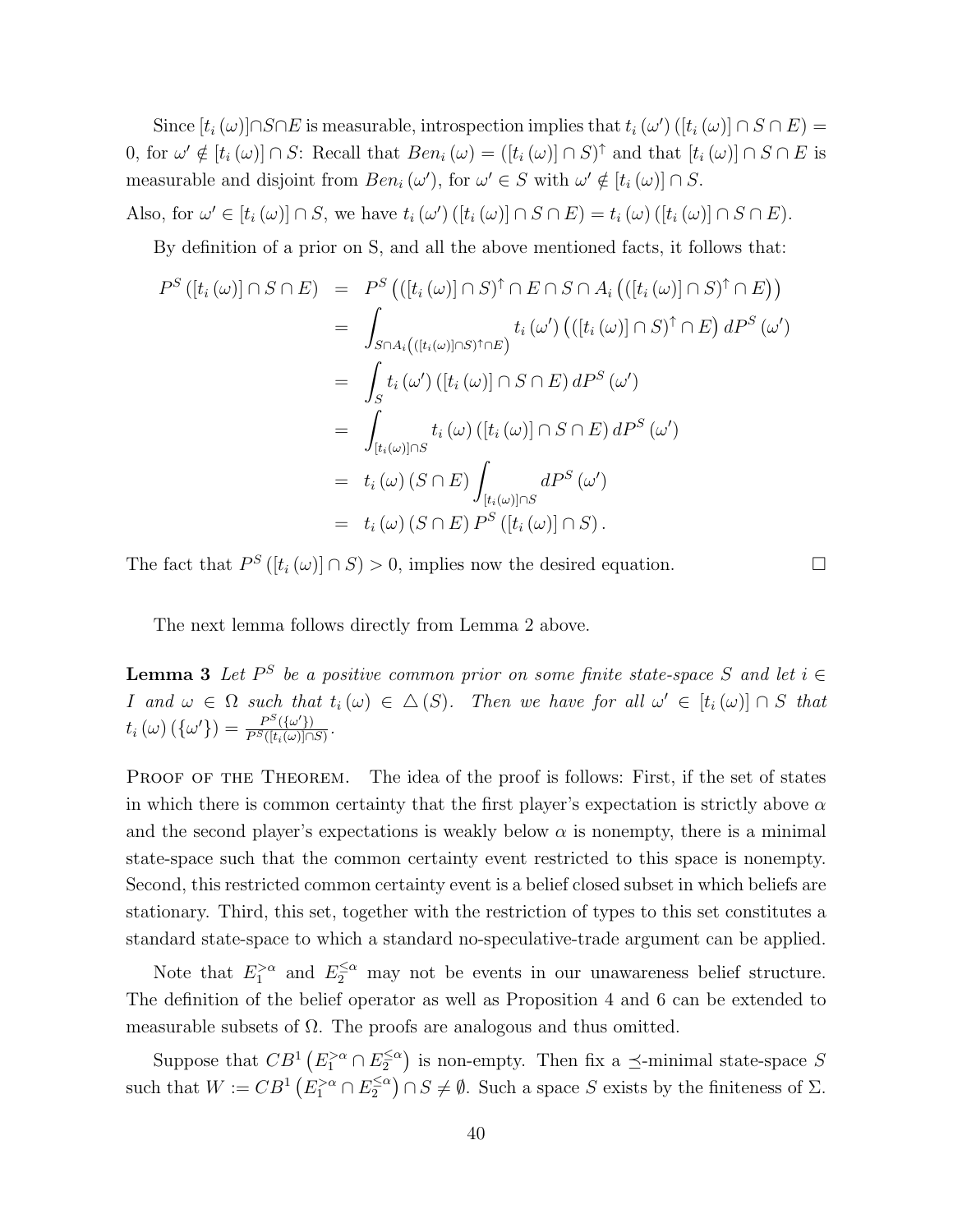By Remark 5, since  $P$  is a positive common prior,  $P^S$  is a positive common prior on S.

Since  $W = CB^1 (E_1^{>\alpha} \cap E_2^{\leq \alpha})$  $\binom{1}{2} \cap S \subseteq S \cap B_i^1 \left( CB^1 \left( E_1^{> \alpha} \cap E_2^{\leq \alpha} \right) \right)$  $(\frac{1}{2}a)$ ), the minimality of S implies that for each  $\omega \in CB^1(E_1^{>\alpha} \cap E_2^{\leq \alpha})$  $\binom{\leq \alpha}{2} \cap S$  we do have  $S_{t_i(\omega)} = S$  and  $t_i(\omega)(W) = 1$ .

By the definition,  $t_i(\omega) ([t_i(\omega)] \cap S) = 1$ , for each  $\omega \in CB^1 (E_1^{>\alpha} \cap E_2^{\leq \alpha})$  $\binom{1 \leq \alpha}{2} \cap S$ . Since  $t_i(\omega)(W) = 1$ , we have  $t_i(\omega)$  (([ $t_i(\omega) \cap S \setminus W$ ) = 0.

By Lemma 3, this implies that  $P^{S}(\{\omega'\})=0$ , for  $\omega' \in ([t_i(\omega)] \cap S) \setminus W$  such that  $\omega$   $\in$   $CB^1$   $(E_1^{>\alpha} \cap E_2^{\leq \alpha})$  $\binom{\leq \alpha}{2} \cap S$ . It follows that  $P^S(([t_i(\omega)] \cap S) \setminus W) = 0$  and hence,  $P^{S}(([t_i(\omega)] \cap S) \cap W) = P^{S}([t_i(\omega)] \cap S) - P^{S}(([t_i(\omega)] \cap S) \setminus W) = P^{S}([t_i(\omega)] \cap S) >$ 0. So, we do have  $P^{S}(W) > 0$ .

The fact that  $P^{S}(\{\omega'\})=0$ , for  $\omega' \in ([t_i(\omega)] \cap S) \setminus W$  such that  $\omega \in CB^1(E_1^{>\alpha} \cap E_2^{\leq \alpha})$  $\binom{\leq\alpha}{2}\cap$  $S = W$  implies the following: For any random variable x, we have  $\sum_{\omega' \in [t_i(\overline{\omega})] \cap S} x(\omega') P^S(\{\omega'\}) =$  $\sum_{\omega' \in W \cap [t_i(\overline{\omega})] \cap S} x(\omega') P^S(\{\omega'\}),$  if  $[t_i(\overline{\omega})] \cap W \neq \emptyset$ . And also  $\sum_{\omega \in W} x(\omega) P^S(\{\omega\}) =$  $\sum_{[t_i(\overline{\omega})] \cap W \neq \emptyset} \sum_{\omega \in [t_i(\overline{\omega})] \cap S} x(\omega) P^S(\{\omega\}).$  This is so, because there is a  $\omega \in [t_i(\overline{\omega})] \cap W$  and for this  $\omega$ , we do have  $\omega \in CB^1(E_1^{>\alpha} \cap E_2^{\leq \alpha})$  $\binom{1 \leq \alpha}{2} \cap S$  and  $[t_i(\omega)] = [t_i(\overline{\omega})]$  and this implies  $P^{S}(([t_i(\overline{\omega})]\cap S)\setminus W)=0.$ 

For  $i = 1, 2$  we have

$$
\sum_{\omega \in W} P^{S}(\{\omega\}) \sum_{\omega' \in [t_i(\omega)] \cap S} v(\omega') t_i(\omega) (\{\omega'\})
$$
\n
$$
= \sum_{\omega \in W} P^{S}(\{\omega\}) \sum_{\omega' \in [t_i(\omega)] \cap S} v(\omega') \frac{P^{S}(\{\omega'\})}{P^{S}([t_i(\omega)] \cap S)}
$$
\n
$$
= \sum_{[t_i(\overline{\omega})] \cap W \neq \emptyset} \sum_{\omega \in [t_i(\overline{\omega})] \cap S} P^{S}(\{\omega\}) \sum_{\omega' \in [t_i(\omega)] \cap S} v(\omega') \frac{P^{S}(\{\omega'\})}{P^{S}([t_i(\omega)] \cap S)}
$$
\n
$$
= \sum_{[t_i(\overline{\omega})] \cap W \neq \emptyset} \sum_{\omega \in [t_i(\overline{\omega})] \cap S} P^{S}(\{\omega\}) \sum_{\omega' \in [t_i(\overline{\omega})] \cap S} v(\omega') \frac{P^{S}(\{\omega'\})}{P^{S}([t_i(\omega)] \cap S)}
$$
\n
$$
= \sum_{[t_i(\overline{\omega})] \cap W \neq \emptyset} P^{S}([t_i(\overline{\omega})] \cap S) \sum_{\omega' \in [t_i(\overline{\omega})] \cap S} v(\omega') \frac{P^{S}(\{\omega'\})}{P^{S}([t_i(\overline{\omega})] \cap S)}
$$
\n
$$
= \sum_{[t_i(\overline{\omega})] \cap W \neq \emptyset} \sum_{\omega' \in [t_i(\overline{\omega})] \cap S} v(\omega') P^{S}(\{\omega'\})
$$
\n
$$
= \sum_{\omega' \in W} v(\omega') P^{S}(\{\omega'\}).
$$

But by the assumptions, we have  $\sum_{\omega \in W} P^S(\{\omega\}) \sum_{\omega' \in [t_1(\omega)] \cap S} v(\omega') t_1(\omega) (\{\omega'\}) >$  $\alpha P^{S}(W)$  and  $\sum_{\omega \in W} P^{S}(\{\omega\}) \sum_{\omega' \in [t_{2}(\omega)] \cap S} v(\omega') t_{2}(\omega) (\{\omega'\}) \leq \alpha P^{S}(W)$ , a contradic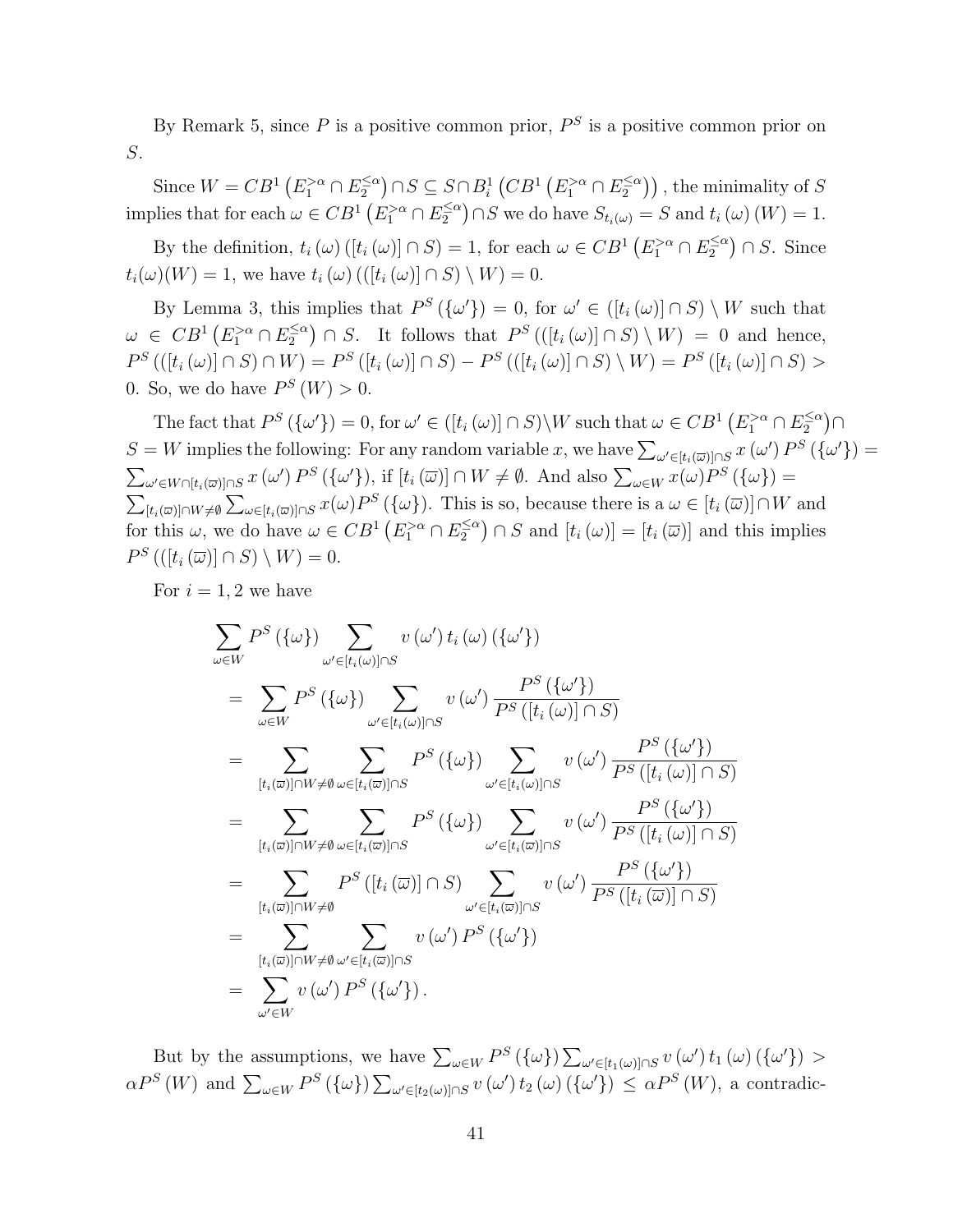tion, since  $P^S(W) > 0$ .

### C.6 Proof of Proposition 3

**Proposition 9** Let  $\underline{S}$  be an unawareness belief structure, G be an event, and  $p_i \in [0,1]$ , for  $i \in I$ . Suppose that there exists a common prior  $P^S$  on a space  $S \succeq S(G)$  such that  $P^{S}(CB^1(\bigcap_{i\in I}[t_i(G)=p_i]))>0$ . Then  $p_i=p_j$ , for all  $i, j \in I$ .

Before we prove the result, we show:

Remark 7 The conditions of Proposition 3 imply the conditions of Proposition 9. Hence, Proposition 9 implies Proposition 3 (since they have the same conclusions).

PROOF OF THE REMARK.  $(P^{S'})_{S' \in \mathcal{S}}$  be a positive common prior. Let  $E :=$  $CB^1$   $(\bigcap_{i\in I} [t_i(G) = p_i])$  be nonempty. Choose a state  $\omega \in E$  and a player  $i \in I$ . By Proposition 6 (i),  $\omega \in B_i^1(E)$ , that is,  $t_i(\omega)(E) = 1$ . In particular,  $t_i(\omega) \in \Delta(S)$  for some  $S \succeq S(E) = S(G)$ . (That  $S(E) = S(G)$  follows from Lemma 1, the definition of intersection of events, and what was remarked after the definition of common belief in Section 2.11.) Since  $P^S$  is a positive common prior on S, we have by Lemma 2 that  $P^{S}([t_i(\omega)] \cap S) > 0$  and that  $1 = t_i(\omega)(S \cap E) = \frac{P^{S}([t_i(\omega)] \cap S \cap E)}{P^{S}([t_i(\omega)] \cap S)}$  $\frac{S([t_i(\omega)] \cap S \cap E)}{P^S([t_i(\omega)] \cap S)}$ . Hence  $P^S(E) > 0$ . □

**Remark 8** For any  $\omega \in \Omega$ ,  $t_i(\omega)(E \cap A_i(E)) = t_i(\omega)(E)$  for any event E s.t.  $S(E) \preceq$  $S_{t_i(\omega)}$ .

PROOF OF THE REMARK: Let E be an event and  $t_i(\omega)$  be such that  $S(E) \preceq S_{t_i(\omega)}$ . Since  $E = (E \cap A_i(E)) \cup (E \cap U_i(E))$  and  $A_i(E) \cap U_i(E) = \emptyset^{S(E)}$ , we have  $(E \cap B_i(E))$  $A_i(E)$ )∩( $E \cap U_i(E)$ ) =  $\emptyset^{S(E)}$ . Since  $t_i(\omega)$  is an additive probability measure,  $t_i(\omega)(E)$  =  $t_i(\omega)(E \cap A_i(E)) + t_i(\omega)(E \cap U_i(E)).$  Since  $B_i^p U_i(E) = \emptyset^{S(E)}$  for  $p \in (0,1]$  ( $B^p U$ Introspection in Proposition 5), we must have  $t_i(\omega)(E \cap U_i(E)) = 0$ .

The following lemma says that if there is a prior on a state-space then the marginal on a lower space is a prior as well.

**Lemma 4** If  $\mu \in \Delta(S')$  is a prior for player i on S' and  $S \preceq S'$ , then  $(\mu)_{|S}$  (the marginal of  $\mu$  on S) is a prior for player i on S.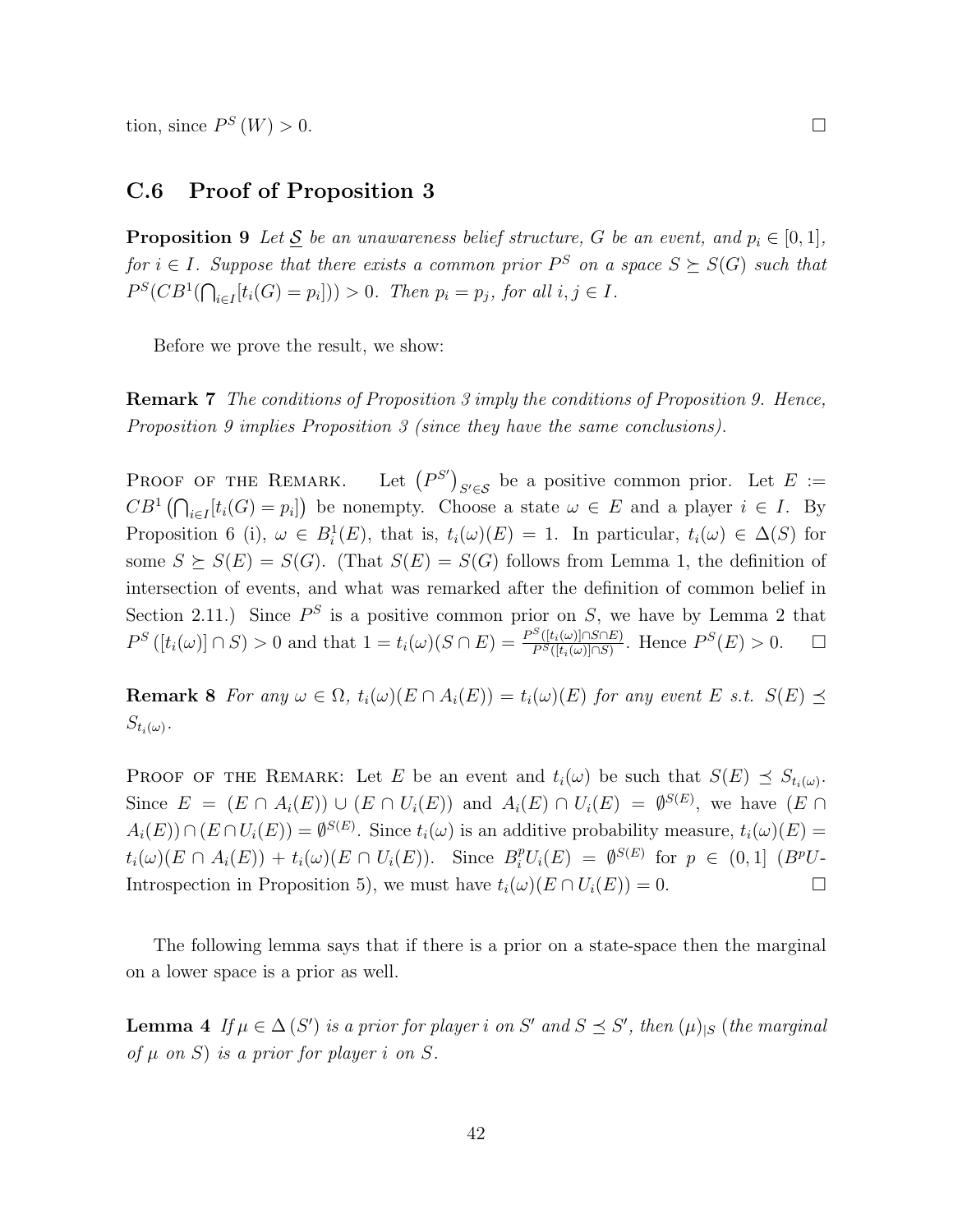PROOF OF THE LEMMA. Let E be an event with  $S(E) \preceq S$  and let  $\mu$  be individual i's prior probability measure on S' with  $S' \succeq S$ . We have to show that  $\mu\left((r_S^{S'})^{-1}(E\cap S\cap A_i(E))\right) = \int_{S\cap A_i(E)} t_i(\cdot)(E)d\mu(\cdot)$ . Since  $S(E) \preceq S$ , and by Proposition 1,  $S(A_i(E)) = S(E)$ , it follows that  $(r_S^{S})^{-1}(E \cap S \cap A_i(E)) = E \cap S' \cap A_i(E)$ , and therefore  $\mu_{|S}(E \cap S \cap A_i(E)) = \mu(E \cap S' \cap A_i(E))$ . So it remains to show that  $\int_{S \cap A_i(E)} t_i(\cdot)(E \cap A_i(E)) d(\mu_{|S})(\cdot) = \int_{S' \cap A_i(E)} t_i(\cdot) (E \cap A_i(E)) d\mu(\cdot).$ 

We first show the following Claim: Let  $\omega \in S(E) \preceq S \preceq S'$  such that  $\omega \in A_i(E)$ . Then  $t_i(\omega)(E \cap A_i(E)) = t_i(\omega_S)(E \cap A_i(E)).$ 

Proposition 1,  $\omega \in A_i(E)$  and  $S(E) \preceq S$  imply that  $\omega_S \in A_i(E)$ . We have that  $\omega \in A_i(E)$  implies  $t_i(\omega)(E \cap A_i(E)) = t_i(\omega)(E \cap A_i(E) \cap S_{t_i(\omega)})$ . By (3) of Definition 1, we have  $S_{t_i(\omega_S)} \preceq S_{t_i(\omega)}$ . And by (1) of Definition 1  $t_i(\omega_S)(E \cap A_i(E)) = t_i(\omega_S)(E \cap A_i(E) \cap$  $S_{t_i(\omega_S)})=t_i(\omega_{S_{t_i(\omega_S)}})(E \cap A_i(E) \cap S_{t_i(\omega_S)})$ . By (2) of Definition 1, we have  $t_i(\omega_{S_{t_i(\omega_S)}})(E \cap A_i(E) \cap S_{t_i(\omega_S)})$  $A_i(E) \cap S_{t_i(\omega_S)} = t_i(\omega)((r_{S_{t_i(\omega_S)}}^{S_{t_i(\omega)}})^{-1}(E \cap A_i(E) \cap S_{t_i(\omega_S)})) = t_i(\omega)(E \cap A_i(E) \cap S_{t_i(\omega)}) =$  $t_i(\omega)(E \cap A_i(E))$ . Hence the claim is proved.

We have

$$
\int_{A_i(E)\cap S} t_i(\cdot)(A_i(E)\cap E)d(\mu_{|S})(\cdot) = \int_{A_i(E)\cap S'} t_i(r_S^{S'}(\cdot))(A_i(E)\cap E)d\mu(\cdot)
$$
\n
$$
= \int_{A_i(E)\cap S'} t_i(\cdot)(A_i(E)\cap E)d\mu(\cdot),
$$

where the first equation follows from the definition of marginal and the second from the above claim.  $\Box$ 

**Remark 9** Let  $\hat{S}$  be the upmost state-space in the lattice  $S$ , and let  $(P_i^S)_{S \in S} \in \prod_{S \in S} \Delta(S)$ be a tuple of probability measures. Then  $(P_i^S)_{S \in \mathcal{S}}$  is a prior for player i if and only if  $P_i^{\hat{S}}$ is a prior for player i on  $\hat{S}$  and  $P_i^S$  is the marginal of  $P_i^{\hat{S}}$  for every  $S \in \mathcal{S}$ .

This remark together with Lemma 4 implies the following:

**Remark 10** A common prior (Definition 8) induces a common prior on S, for any  $S \in \mathcal{S}$ . The converse is not necessarily true unless S is the upmost state-space of the lattice. Note that it is possible that players have different priors, but at some space S (below the upmost space) the priors on S coincide. Hence, in such a case they have different priors, but a common prior on S (and by Lemma 4 also a common prior on spaces less expressive than S).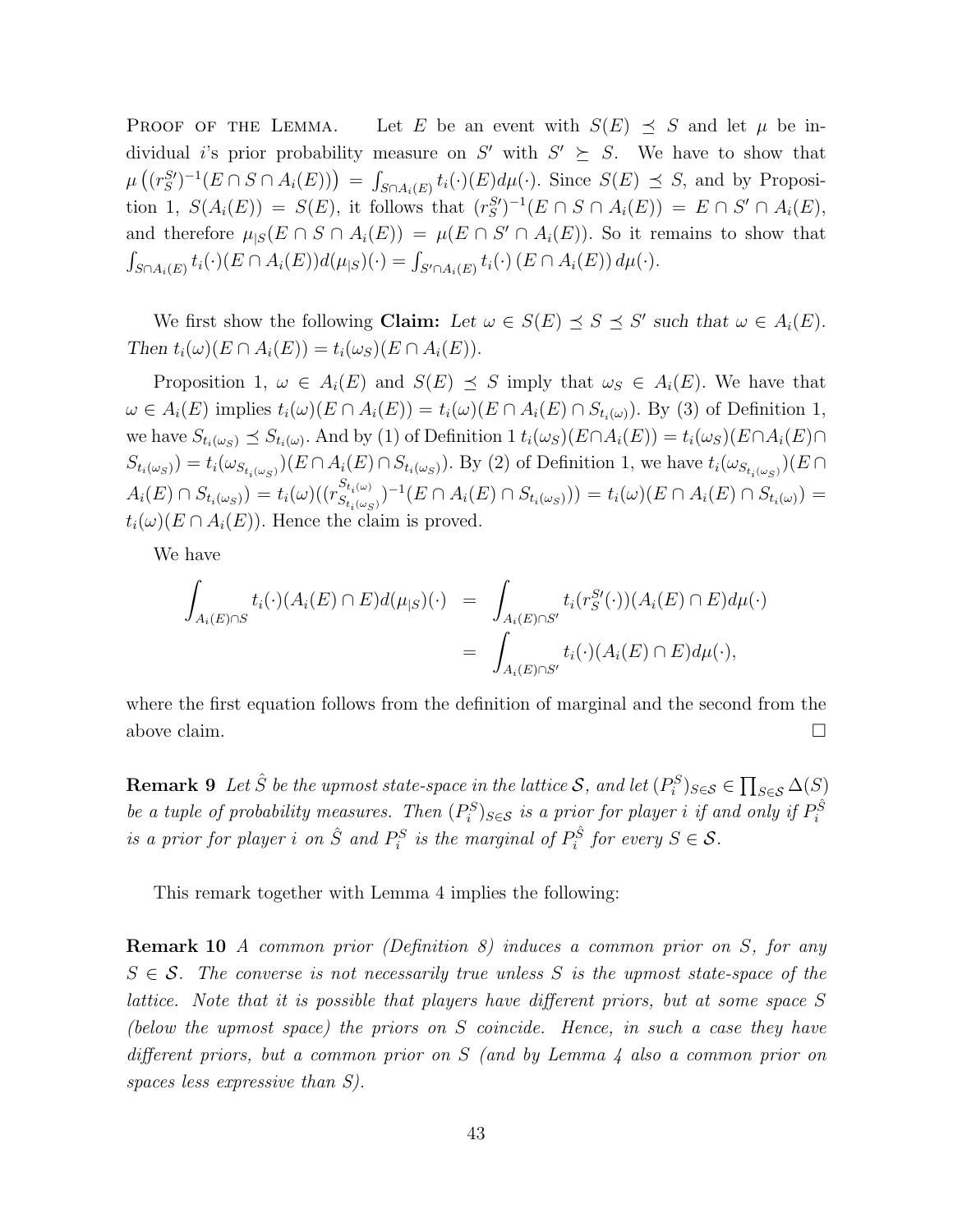PROOF OF PROPOSITION 9. By Proposition 6,  $\omega \in CB^1(F)$  if and only if there exists an event E that is evident such that  $\omega \in E \subseteq B^1(F)$ .

Since for an evident E we have  $E \subseteq B_i^1(E) \subseteq A_i(E)$  for all  $i \in I$ . It follows that  $P^{S}(E \cap A_i(E)) = P^{S}(E)$  for  $S \succeq S(E)$ . Set  $F = \bigcap_{i \in I} [t_i(G) = p_i]$  and let  $E = CB^1(F)$ . By Proposition 1,  $S(E) = S(G)$ . By Lemma 4 and the properties imposed on  $t_i$ , we consider w.l.o.g. a common prior  $P^{S(G)}$  on  $S(G)$ .

$$
P^{S(G)}(E) = \int_{S(G)\cap A_i(E)} t_i(\cdot)(E)dP^{S(G)}(\cdot)
$$
  
= 
$$
\int_{E\cap S(G)\cap A_i(E)} t_i(\cdot)(E)dP^{S(G)}(\cdot) + \int_{(S(G)\cap A_i(E))\setminus E} t_i(\cdot)(E)dP^{S(G)}(\cdot).
$$

We have

$$
\int_{E \cap S(G) \cap A_i(E)} t_i(\cdot)(E) dP^{S(G)}(\cdot) = \int_{E \cap S(G) \cap A_i(E)} 1 dP^{S(G)}(\cdot) = P^{S(G)}(E).
$$

The second last equation above follows from the fact that  $E$  is evident. So, we have  $E \subseteq B_i^1(E)$ , that is  $t_i(\cdot)(E) = 1$ , for  $\omega \in E$ . It follows that

$$
\int_{(S(G)\cap A_i(E))\backslash E} t_i(\cdot)(E)dP^{S(G)}(\cdot) = 0.
$$
\n(5)

$$
\int_{E \cap A_i(E) \cap S(G)} t_i(\cdot)(G) dP^{S(G)}(\cdot) = \int_{E \cap A_i(E) \cap S(G)} p_i dP^{S(G)}(\cdot) = p_i P^{S(G)}(E)
$$

If  $\omega \in E = CB^1(F)$ , then  $\omega \in E \subseteq B_i^1(F) \subseteq B_i^1([t_i(G) = p_i])$ . Note that  $[t_i(G) = p_i]$  $[p_i] = B_i^{p_i}(G) \cap B_i^{1-p_i}(\neg G)$ . Therefore, by monotonicity  $B_i^1([t_i(G) = p_i]) \subseteq B_i^1(B_i^{p_i}(G)) \cap$  $B_i^1(B_i^{1-p_i}(\neg G))$ . Introspection II implies now that  $\omega \in B_i^{p_i}(G) \cap B_i^{1-p_i}(\neg G) = [t_i(G) = p_i]$ . So we have  $t_i(\omega)(G) = p_i$ , for  $\omega \in E$ .

$$
\int_{E \cap A_i(E) \cap S(G)} t_i(\cdot)(G) dP^{S(G)}(\cdot) = \int_{E \cap A_i(E) \cap S(G)} t_i(\cdot)(G \cap E) dP^{S(G)}(\cdot)
$$
\n
$$
= \int_{S(G) \cap A_i(E)} t_i(\cdot)(G \cap E) dP^{S(G)}(\cdot)
$$
\n
$$
- \int_{(S(G) \cap A_i(E)) \backslash E} t_i(\cdot)(G \cap E) dP^{S(G)}(\cdot).
$$

Since by the monotonicity of probability measures

$$
\int_{(S(G)\cap A_i(E))\backslash E} t_i(\cdot)(G\cap E)dP^{S(G)}(\cdot) \leq \int_{(S(G)\cap A_i(E))\backslash E} t_i(\cdot)(E)dP^{S(G)}(\cdot),
$$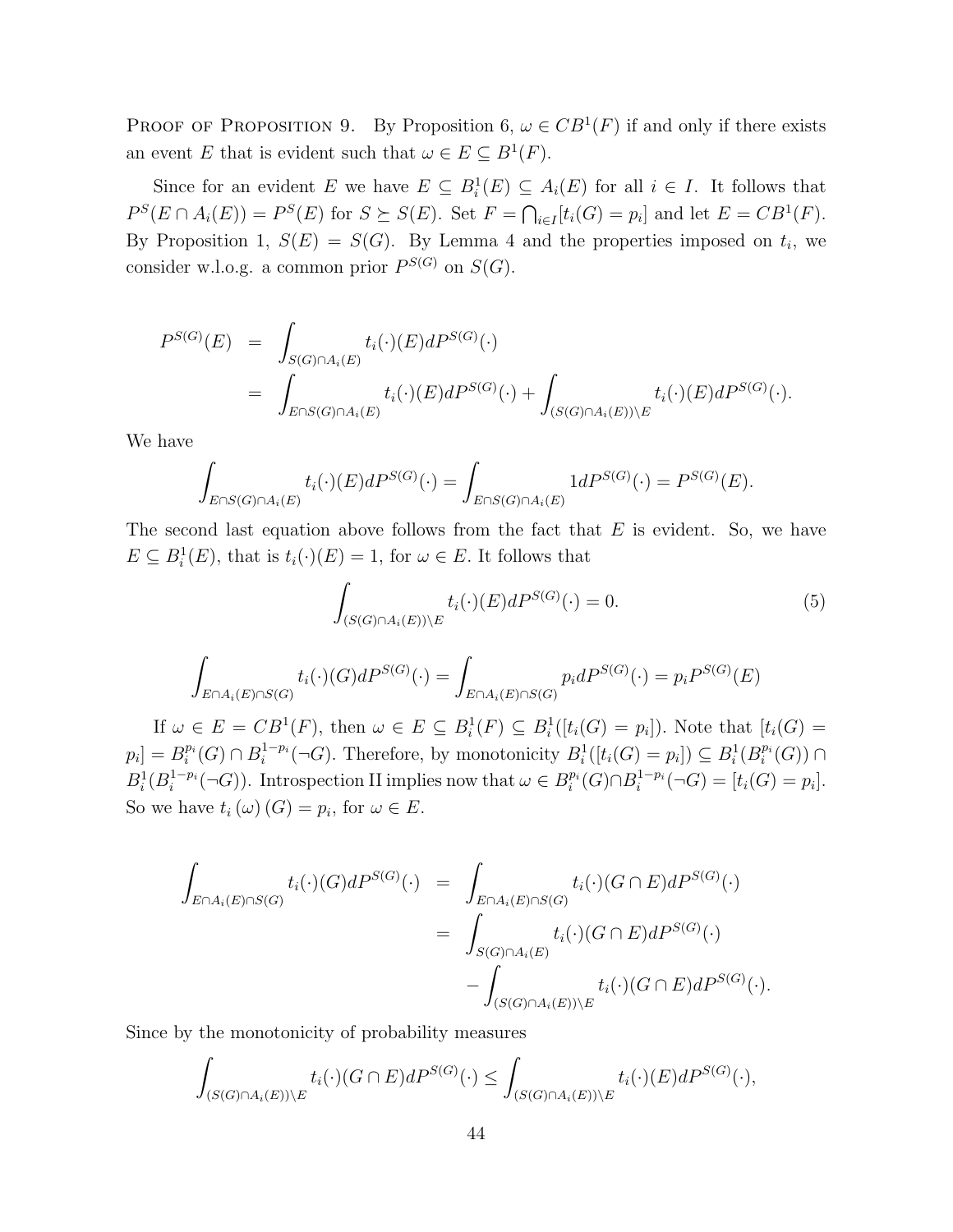we must have by equation (5) and non-negativity of probability measures

$$
\int_{(S(G)\cap A_i(E))\backslash E} t_i(\cdot)(G\cap E)dP^{S(G)}(\cdot)=0.
$$

Note that  $P^{S(G)}(G \cap E) = \int_{S(G) \cap A_i(E)} t_i(\cdot)(G \cap E) dP^{S(G)}(\cdot).$ 

Note further that  $P^{S(G)}(E) = P^{S(G)}(E \cap A_i(E))$  for all  $i \in N$  since  $E = CB^1(F) \subseteq$  $A_i(E)$  for all  $i \in N$ . Similarly,  $P^{S(G)}(G \cap E) = P^{S(G)}(G \cap E \cap A_i(E))$  for all  $i \in N$ .

Thus

$$
p_i P^{S(G)}(E) = P^{S(G)}(G \cap E). \tag{6}
$$

Note that by assumption  $P^{S(G)}(E) > 0$ .

Since equation (6) holds for all  $i \in I$ , we must have  $p_i = p_j$ , for all  $i, j \in I$ .

### C.7 Proof of Proposition 4

 $(0)$   $B_i^p$  $_i^p(E) \subseteq B_i^q$  $i<sup>q</sup>(E)$  for  $p, q \in [0, 1]$  with  $q \leq p$  is trivial.

(i)  $B_i^1(\Omega) \subseteq \Omega$  holds trivially. In the reverse direction, note that  $t_i(\omega)(\Omega) = t_i(\omega)(\Omega \cap$  $S_{t_i(\omega)}$  =  $t_i(\omega)(S_{t_i(\omega)}) = 1$  for all  $\omega \in \Omega$ . Thus  $\Omega \subseteq B_i^1(\Omega)$ .

(ii)  $\omega \in B_i^p$  $i(E)$  if and only if  $t_i(\omega)(E) \geq p$ . Since  $t_i(\omega)$  is an additive probability measure,  $t_i(\omega)(\neg E) \leq 1 - p$ . Hence  $\omega \in \neg B_i^q$  $i^q(-E)$  for  $q>1-p$ .

(iiia)  $\omega \in B_i^p$  $\prod_{i=1}^{p}$  ( $\bigcap_{l=1}^{\infty}$  E<sub>l</sub>) if and only if  $t_i(\omega)$  ( $\bigcap_{l=1}^{\infty}$  E<sub>l</sub>)  $\geq$  p. Monotonicity of the probability measure  $t_i(\omega)$  implies  $t_i(\omega)(E_l) \geq p$  for all  $l = 1, 2, ...,$  which is equivalent to  $\omega \in \bigcap_{l=1}^{\infty} B_{i}^{p}$  $_i^p(E_l)$ .

(iiib) It is enough to show that any sequence of events  ${E_l}_{l=1}^{\infty}$  with  $E_l \supseteq E_{l+1}$ for  $l = 1, 2, \dots$  we have  $B_i^p$  $\bigcap_{i=1}^p E_i \bigcap_{l=1}^\infty E_l$   $\bigcap_{l=1}^\infty B_i^p$  $i<sup>p</sup>(E_l)$ .  $\omega \in \bigcap_{l=1}^{\infty} B_i^p$  $i^p(E_l)$  if and only if  $t_i(\omega)(E_l) \geq p$  for  $l = 1, 2, \dots$  Since  $t_i(\omega)$  is a countable additive probability measure, it is continuous from above. That is, if  $E_l \supseteq E_{l+1}$  for  $l = 1, 2, ...,$  we have  $\lim_{l \to \infty} t_i(\omega)(E_l) =$  $t_i(\omega)$  ( $\bigcap_{l=1}^{\infty} E_l$ ). Since for every  $l = 1, 2, ..., t_i(\omega)$   $(E_l) \geq p$ , we have  $p \leq \lim_{l \to \infty} t_i(\omega)$   $(E_l) =$  $t_i(\omega)$  ( $\bigcap_{l=1}^{\infty} E_l$ ). Hence  $\omega \in B_i^p$  $i^p \left( \bigcap_{l=1}^{\infty} E_l \right).$ 

(iiic) It is enough to show that  $B_i^1(\bigcap_{l=1}^{\infty} E_l) \supseteq \bigcap_{l=1}^{\infty} B_i^1(E_l)$ .  $\omega \in \bigcap_{l=1}^{\infty} B_i^1(E_l)$  if and only if  $t_i(\omega)(E_l) = 1$  for  $l = 1, 2, \dots$  Since  $t_i(\omega)$  is a countable additive probability measure, it satisfies Bonferroni's Inequality. I.e.,  $t_i(\omega)$  ( $\bigcap_{l=1}^{\infty} E_l$ )  $\geq 1-\sum_{l=1}^{\infty} 1-t_i(\omega)(E_l)$ . Since  $t_i(\omega)(E_l) = 1$  for all  $l = 1, 2, ...,$  we have  $1 - t_i(\omega)(E_l) = 0$  for all  $l = 1, 2, ...,$  and hence  $\sum_{l=1}^{\infty} 1 - t_i(\omega)(E_l) = 0$ . It follows that  $t_i(\omega)(\bigcap_{l=1}^{\infty} E_l) = 1$ . We conclude that  $\omega \in B_i^1 \left( \bigcap_{l=1}^\infty E_l \right).$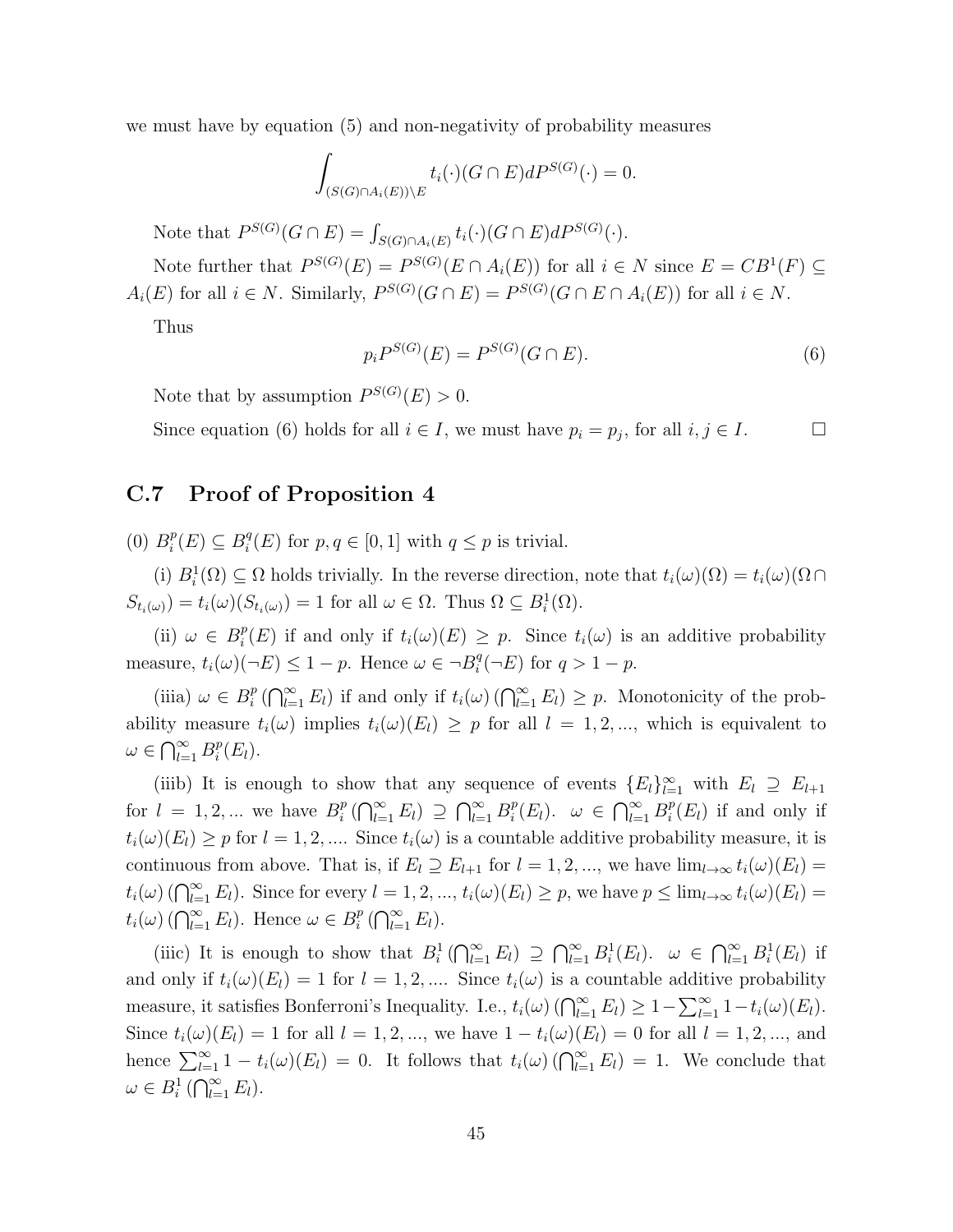(iv) Since  $t_i(\omega)$  is a probability measure (satisfying monotonicity) for any  $\omega \in \Omega$ ,  $E \subseteq F$  implies that if  $t_i(\omega)(E) \geq p$  then  $t_i(\omega)(F) \geq p$ .

(va) Let  $\omega \in B_i^p$  $i(E)$ . Then  $t_i(\omega)(E) \geq p$ . It follows that for all  $\omega' \in Ben_i(\omega)$  we have  $t_i(\omega')(E) \geq p$ . Hence  $Ben_i(\omega) \subseteq B_i^p$  $i^p(E)$ . Thus  $t_i(\omega)(B_i^p)$  $i^p(E) = 1$ , which implies that  $\omega \in B_i^1 B_i^p$  $_i^p(E).$ 

(vb) Let  $\omega \in B_i^p$  $_i^p(B_i^q)$  $_i^q(E)$ , for some  $p \in (0,1]$  and assume by contradiction that  $\omega \notin B_i^q$  $i<sup>q</sup>(E)$ . Then, since by Propositions 1 and 2  $\omega \in A_i(E)$ , we must have  $q > 0$  and  $\omega \in B_i^{1-r}$  $i^{1-r}(\neg E)$  for some r with  $q > r \geq 0$ . By (va), we have  $\omega \in B_i^1(B_i^{1-r})$  $i^{1-r}(\neg E)$ ). Note that  $B_i^{1-r}$  $i^{1-r}(\neg E)$  and  $B_i^q$  $_i^q(E)$  are disjoint because of (ii), and hence  $B_i^{1-r}$  $i^{1-r}(\neg E) \subseteq \neg B_i^q$  $_i^q(E).$ Monotonicity implies now that  $\omega \in B_i^1(\neg B_i^q)$  $i^q(E)$ , hence, by (ii)  $\omega \in \neg B_i^p$  $_i^p(B_i^q)$  $_i^q(E)$  a contradiction to  $\omega \in B_i^p$  $_i^p(B_i^q)$ i  $(E)$ ).

### C.8 Proof of Proposition 5

1. This property is equivalent to  $B_i^p$  $i^p(E) \cup B_i^p \neg B_i^p$  $i^p(E) \subseteq A_i(E)$ . By Property 5. we have  $B_i^p$  $i^p(E) \subseteq A_i(E)$ . To see that  $B_i^p \neg B_i^p$  $i^p(E) \subseteq A_i(E)$ , note that  $\omega \in B_i^p \neg B_i^p$  $i^p(E)$  if and only if  $t_i(\omega)$ ( $\neg B_i^p$  $i^p(E)$ )  $\geq p$ . This implies that  $S_{t_i(\omega)} \succeq S(\neg B_i^p)$  $i<sup>p</sup>(E)$  =  $S(E)$ . The last equality follows by Property 8 and Proposition 2. Hence  $\omega \in A_i(E)$ .

2. The proof is analogous to 1. The is property is equivalent to  $\bigcap_{n=1}^{\infty} B_i^p$  $i^p(-B_i^p)$  $\binom{p}{i}^{n-1}(E) \subseteq$  $A_i(E)$ .  $\omega \in B_i^p$  $i^p(-B_i^p)$  $\int_{i}^{p}$ <sup>n-1</sup> (*E*) for any  $n = 1, 2, ...$  if and only it  $t_i(\omega)$  ( $\overline{(-B_i^p)}$  $\binom{p}{i}^{n-1}(E)$   $\geq p$ for any  $n = 1, 2, ...$  It follows that  $S_{t_i(\omega)} \succeq S\left( (-B_i^p)\right)$  $\binom{p}{i}^{n-1}(E)$  for any  $n = 1, 2, ...$  By Proposition 2,  $S\left(\left(\neg B_i^p\right)\right)$  $\binom{p}{i}^{n-1}(E)$  =  $S(E)$  for any  $n = 1, 2, ...$  Hence  $\omega \in A_i(E)$ .

3. First, we show  $B_i^pU_i(E) \subseteq A_i(E)$ .  $\omega \in B_i^pU_i(E)$  if and only if  $t_i(\omega)(U_i(E)) \geq p$ . It implies  $S_{t_i(\omega)} \succeq S(U_i(E))$ . By Proposition 1,  $S(U_i(E)) = S(E)$ . Hence  $S_{t_i(\omega)} \succeq S(E)$ which is equivalent to  $\omega \in A_i(E)$ .

Second, we show that  $B_i^p U_i(E) = \emptyset^{S(E)}$  for  $p \in (0, 1]$ . Since  $B_i^p U_i(E) \subseteq A_i(E)$  we have by monotonicity  $B_i^1 B_i^p U_i(E) \subseteq B_i^1 A_i(E)$ . By introspection,  $B_i^p U_i(E) \subseteq B_i^1 B_i^p U_i(E) \subseteq$  $B_i^1A_i(E)$ . By additivity, we have  $B_i^pU_i(E) \subseteq \neg B_i^1A_i(E)$ . Hence  $B_i^pU_i(E) = \emptyset^{S(E)}$  $\neg B_i^1 A_i(E) \cap B_i^1 A_i(E).$ 

Third, we show that  $B_i^0U_i(E) = A_i(E)$ .  $\omega \in A_i(E)$  if and only if  $\omega \in A_iU_i(E)$  since by AA-self-reflection  $A_i(E) = A_i A_i(E)$  and by symmetry  $A_i A_i(E) = A_i U_i(E)$ . Hence, if  $\omega \in A_i(E)$  then  $t_i(\omega)(U_i(E))$  is defined. Therefore  $\omega \in B_i^0U_i(E)$ , and hence  $A_i(E) \subseteq$  $B_i^0 U_i(E)$ . Together with the first part of the proof, we conclude  $B_i^0 U_i(E) = A_i(E)$ .

4. This property is equivalent to  $A_iU_i(E) = A_i(E)$ .  $\omega \in A_iU_i(E)$  if and only if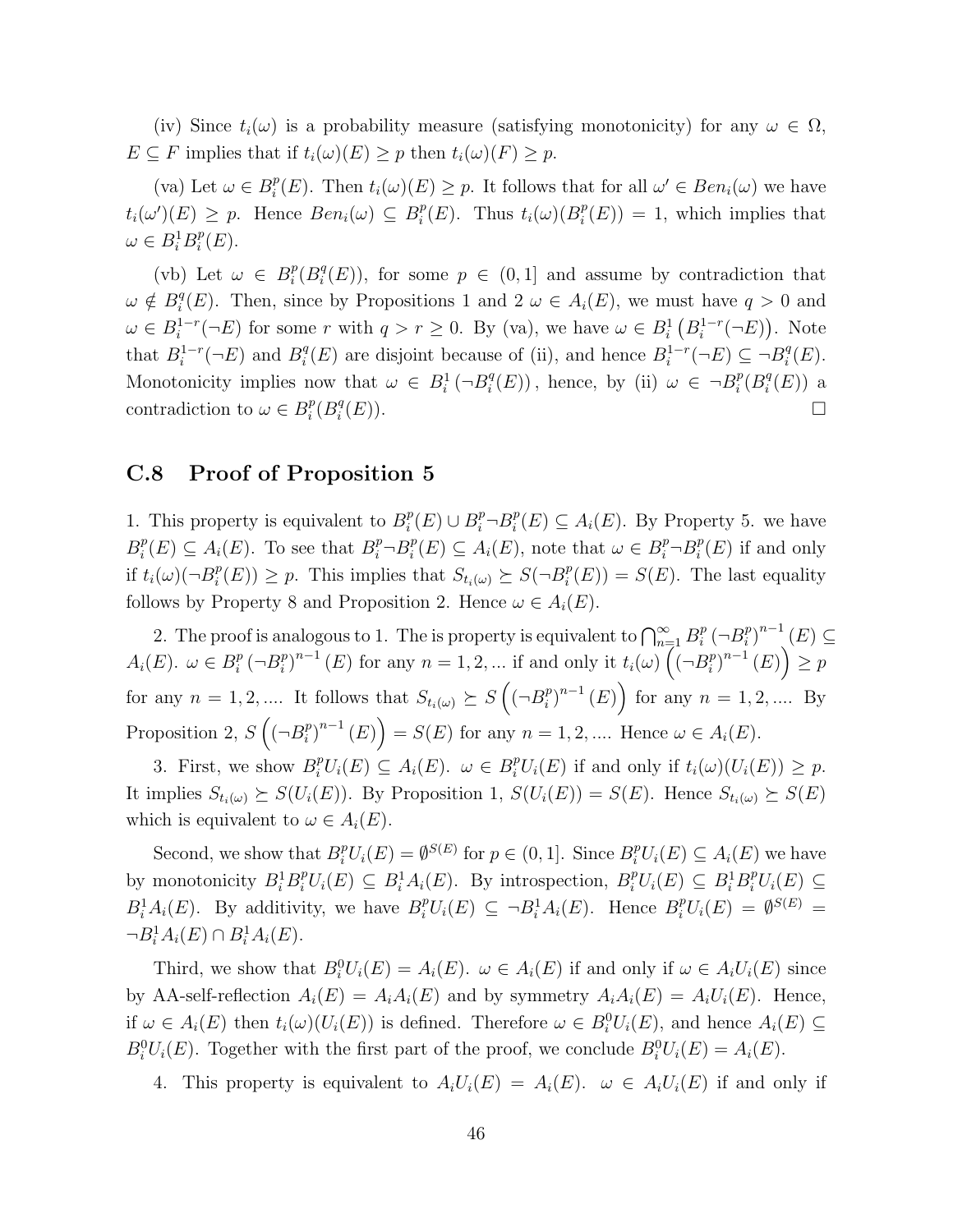$S_{t_i(\omega)} \succeq S(U_i(E)) = S(A_i(E)) = S(E)$  by Proposition 1. Hence  $\omega \in A_iU_i(E)$  if and only if  $\omega \in A_i(E)$ .

5.  $\omega \in A_i(E)$  if and only if  $S_{t_i(\omega)} \succeq S(E)$ . For any  $t_i(\omega)$ , we have  $S_{t_i(\omega)} \succeq S(E)$  if and only if  $1 = t_i(\omega)(S(E)^{\uparrow})$ . This is equivalent to  $\omega \in B_i^1(S(E)^{\uparrow})$ .

6. First, we show  $B_i^p$  $i^p(E) \subseteq A_i(E)$ .  $\omega \in B_i^p$  $i^p(E)$  if and only if  $t_i(\omega)(E) \geq p$ . This implies that  $S_{t_i(\omega)} \succeq S(E)$ , which is equivalent to  $\omega \in A_i(E)$ .

Second, we show for  $p = 0$ ,  $A_i(E) \subseteq B_i^0(E)$ .  $\omega \in A_i(E)$  if and only if  $t_i(\omega) \in \Delta(S)$ with  $S \succeq S(E)$ . Hence  $t_i(\omega)(E) \geq 0$ , which implies that  $\omega \in B_i^0(E)$ .

7.  $\omega \in B_i^p$  $i(E)$  if and only if  $t_i(\omega)(E) \geq p$ . This implies that  $S_{t_i(\omega)} \succeq S(E)$ . By Proposition 2, it is equivalent to  $S_{t_i(\omega)} \succeq S(B_i^q)$  $i<sup>q</sup>(E)$ , which is equivalent to  $\omega \in A_i B_i^q$  $_i^q(E).$ 

8. By the definition of negation,  $S(E) = S(\neg E)$ . Hence for  $t_i(\omega) \in \Delta(S)$ ,  $S \succeq S(E)$ if and only if  $S \succeq S(\neg E)$ .

9.  $\omega \in \bigcap_{\lambda \in L} A_i(E_\lambda)$  if and only if  $S_{t_i(\omega)} \succeq S(E_\lambda)$  for all  $\lambda \in L$ . This is equivalent to  $S_{t_i(\omega)} \succeq \sup_{\lambda \in L} S(E_{\lambda}) = S(\bigcap_{\lambda \in L} E_{\lambda}),$  which is equivalent to  $\omega \in A_i(\bigcap_{\lambda \in L} E_{\lambda}).$ 

10. By Proposition 2,  $S(E) = S(B_i^p)$  $i^p(E)$ ). Hence,  $\omega \in A_i(E)$  if and only if  $\omega \in E$  $A_i B_i^p$  $_i^p(E).$ 

11. By Proposition 1,  $S(E) = S(A_i(E))$ . Hence  $\omega \in A_i(E)$  if and only if  $\omega \in A_iA_i(E)$ .

12.  $\omega \in B_i^pA_i(E)$  if and only if  $t_i(\omega)(A_i(E)) \geq p$ . This implies  $S_{t_i(\omega)} \succeq S(A_i(E))$ . By Proposition 1,  $S(A_i(E)) = S(E)$ . Thus  $\omega \in A_i(E)$ . To see the converse, by weak necessitation and introspection,  $A_i(E) = B_i^1(S(E)^{\uparrow}) \subseteq B_i^1B_i^1(S(E)^{\uparrow}) = B_i^1A_i(E)$ . By Proposition 4 (o),  $B_i^1 A_i(E) \subseteq B_i^p A_i(E)$ .

## C.9 Proof of Proposition 7

1. By Proposition 1,  $S(E) = S(A_i(E))$ . Hence  $\omega \in A_i(E)$  if and only if  $\omega \in A_iA_j(E)$ .

2. By Proposition 2,  $S(E) = S(B_i^p)$  $j(E)$ ). Hence,  $\omega \in A_i(E)$  if and only if  $\omega \in A_i B_j^p$  $_j^p(E).$ 

3.  $\omega \in B_i^p$  $i(E)$  if and only if  $t_i(\omega)(E) \geq p$ . This implies that  $S_{t_i(\omega)} \succeq S(E)$ . By Proposition 2, this is equivalent to  $S_{t_i(\omega)} \succeq S(B_j^q)$  $j^q(E)$ , which is equivalent to  $\omega \in A_i B_j^q$  $_j^q(E).$ 

4. The proof is analogous to 3.

5. We show by induction that  $A<sup>n</sup>(E) = A(E)$ , for all  $n \ge 1$ . We have  $\omega \in A(A<sup>n</sup>(E))$ if and only if  $S_{t_i(\omega)} \succeq S(A^n(E))$ , for all  $i \in I$ , which, by the induction hypothesis, is the case if and only if  $S_{t_i(\omega)} \succeq S(A(E))$ , for all  $i \in I$ . By the definition of "∩", it is the case that  $S(A(E)) = \sup_{i \in I} S(A_i(E))$ . By Proposition 1, we have  $S(A_i(E)) = S(E)$  and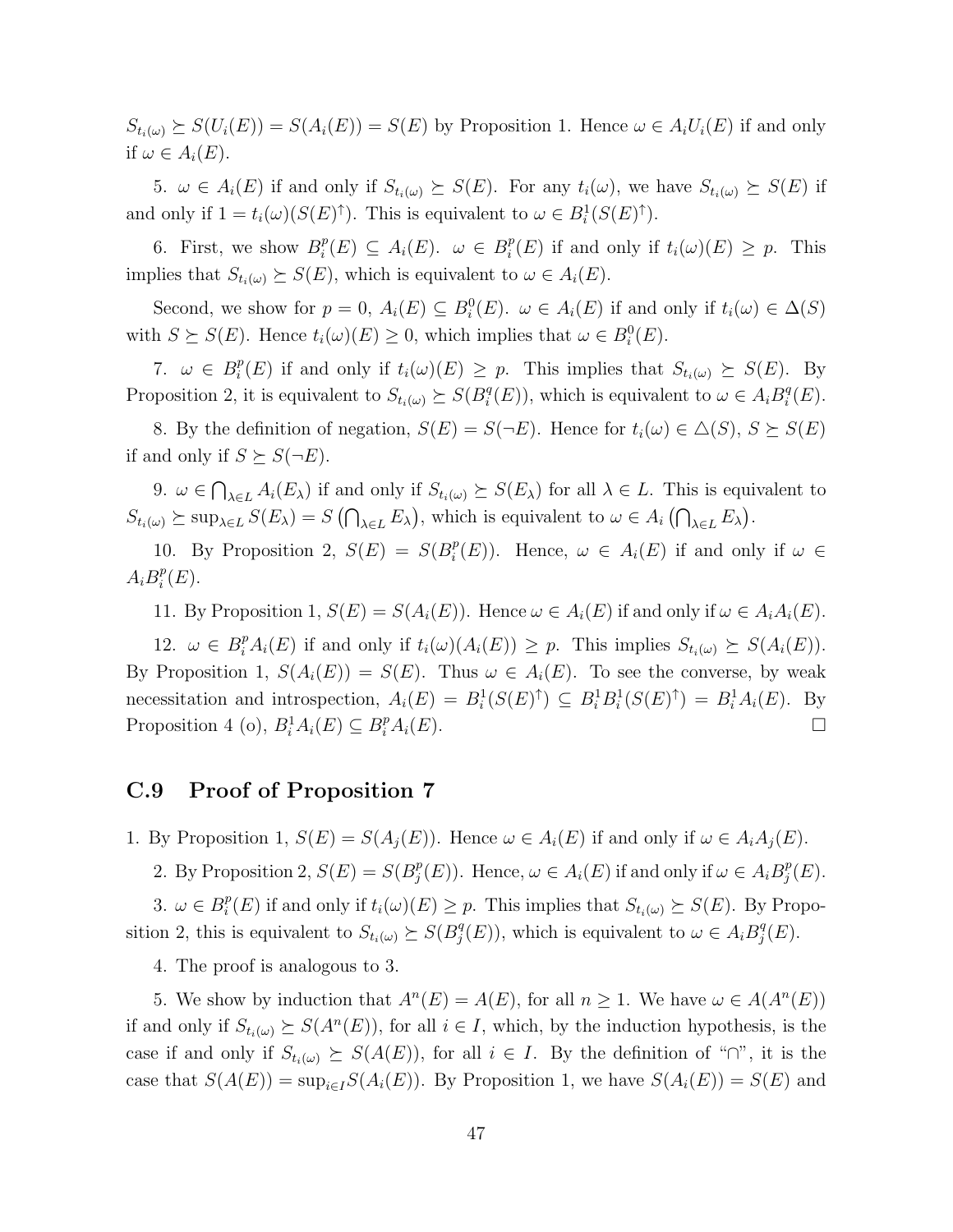hence  $S(A(E)) = S(E)$ . It follows that  $S_{t_i(\omega)} \succeq S(A(E))$  if and only if  $S_{t_i(\omega)} \succeq S(E)$ . But  $S_{t_i(\omega)} \succeq S(E)$  if and only if  $\omega \in A_i(E)$ . Hence we have  $A^n(E) = A(E)$ , for all  $n \geq 1$ , and therefore  $CA(E) = A(E)$ .

6.  $\omega \in CB^1(E)$  implies  $\omega \in B_i^1(E)$  for all  $i \in I$ . This is equivalent to  $t_i(\omega)(E) = 1$ for all  $i \in I$ , which implies  $S_{t_i(\omega)} \succeq S(E)$  for all  $i \in I$ . Hence, by 5. we have  $\omega \in A(E)$  $CA(E).$ 

7. First, we show that  $B^p(E) \subseteq A(E)$ .  $\omega \in B^p(E)$  if and only if  $t_i(\omega)(E) \geq p$  for all  $i \in I$ . Hence  $t_i(\omega) \in \Delta(S)$  with  $S \succeq S(E)$ , for all  $i \in I$ . This implies that  $\omega \in A_i(E)$ , for all  $i \in I$ . It follows that  $\omega \in A(E)$ .

Second, we show that  $A(E) = B^0(E)$ .  $\omega \in A(E)$  if and only if  $\omega \in A_i(E)$  for all  $i \in I$ if and only if (by 6. of Proposition 5)  $\omega \in B_i^0(E)$  for all  $i \in I$  if and only if  $\omega \in B^0(E)$ .

8. The proof follows from 7. and 5.

9. By weak necessitation,  $A(E) := \bigcap_{i \in I} A_i(E) = \bigcap_{i \in I} B_i^1(S(E)^{\uparrow}) := B^1(S(E)^{\uparrow}).$ 

10. The proof follows from 9. and 5.

11. By definition of common certainty,  $CB^1(S(E)^{\uparrow}) \subseteq B^1(S(E)^{\uparrow})$ . By 9.,  $B^1(S(E)^{\uparrow}) =$  $A(E).$ 

12. The proof follows from 11. and 5.

### C.10 Proof of Proposition 8

We only have to show:

- 1.  $t_i^F: \Omega \longrightarrow \Delta(\Omega, \mathcal{F})$  is measurable, where  $\Delta(\Omega, \mathcal{F})$  is endowed with the sigmaalgebra generated by sets  $\{\mu \in \Delta(\Omega, \mathcal{F}) : \mu(E) \geq p\}$  for  $p \in [0, 1]$  and  $E \in \mathcal{F}$ .
- 2. For all  $\omega \in \Omega$ ,  $i \in I$ , and  $E \in \mathcal{F}$ : If  $[t_i^F(\omega)] = {\omega' \in \Omega : t_i^F(\omega') = t_i^F(\omega)} \subseteq E$ , then  $t_i^F(\omega)(E)=1.$

But both properties follow directly from the respective properties in the unawareness belief structure  $S$ .

## References

[1] Aumann, R. (1976). Agreeing to disagree, Annals of Statistics 4, 1236–1239.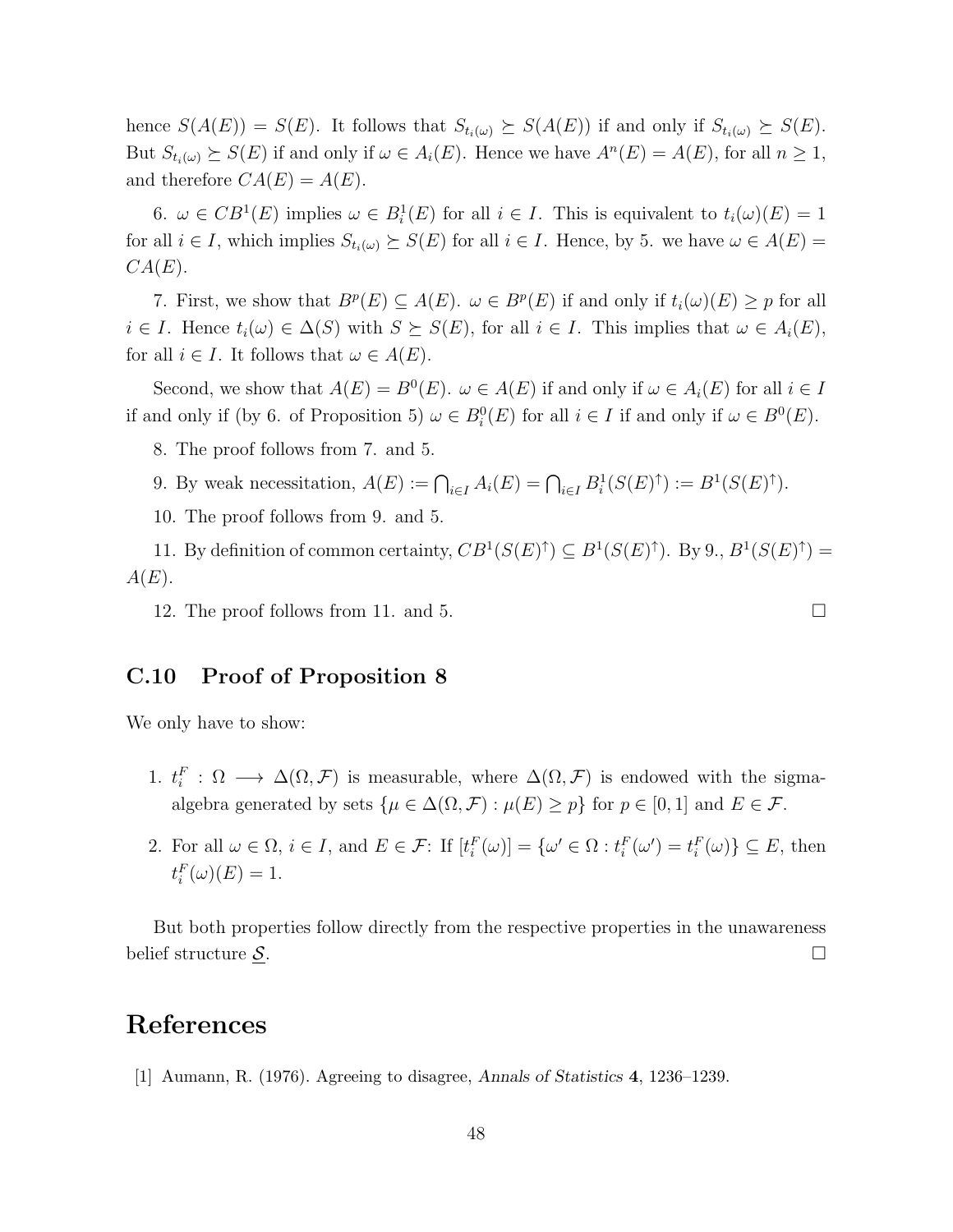- [2] Board, O. and K.S. Chung (2011). Object-based unawareness: Theory and applications, mimeo.
- [3] Bonnano, G. and K. Nehring (1999). How to make sense of the common prior assumption under incomplete information, International Journal of Game Theory 28, 149–225.
- [4] Dekel, E., Lipman, B., and A. Rustichini (1998). Standard state-space models preclude unawareness, Econometrica 66, 159–173.
- [5] Ewerhart, C. (2001). Heterogeneous awareness and the possibility of agreement, mimeo.
- [6] Fagin, R. and J. Halpern (1988). Belief, awareness, and limited reasoning, Artificial Intelligence 34, 39–76.
- [7] Feinberg, Y. (2009). Games with unawareness, mimeo.
- [8] Feinberg, Y. (2000). Characterizing common priors in form of posteriors, Journal of Economic Theory **91**, 127–179.
- [9] Gadamer, H.-G. (1960). Wahrheit und Methode, J. C. B. Mohr, Tübingen, (engl. transl., Truth and Method, 2nd edition, Crossroad, New York, 1989).
- [10] Galanis, S. (2011a). Unawareness of theorems, Economic Theory, forthcoming.
- [11] Galanis, S. (2011b). Syntactic foundations of unawareness of theorems, Theory and Decision 71, 593–614.
- [12] Geanakoplos, J. (1989). Game theory without partitions, and applications to speculation and consensus, mimeo.
- [13] Grant, S. and J. Quiggin (2011). Inductive reasoning about unawareness, mimeo.
- [14] Halpern, J. (2002). Characterizing the common prior assumption, Journal of Economic Theory 106, 316–355.
- [15] Halpern, J. (2001). Alternative semantics for unawareness, Games and Economic Behavior 37, 321–339.
- [16] Halpern, J. and L. Rêgo (2008). Interactive unawareness revisited, *Games and Economic* Behavior 62, 232–262.
- [17] Halpern, J. and L. Rêgo (2006). Extensive games with possibly unaware players, in: Proc. Fifth International Joint Conference on Autonomous Agents and Multiagent Systems, 744- 751.
- [18] Harsanyi, J. (1967/68). Games with incomplete information played 'Bayesian' players, Part I, II, and II, Management Science 14, 159-182, 320-334, 486–502.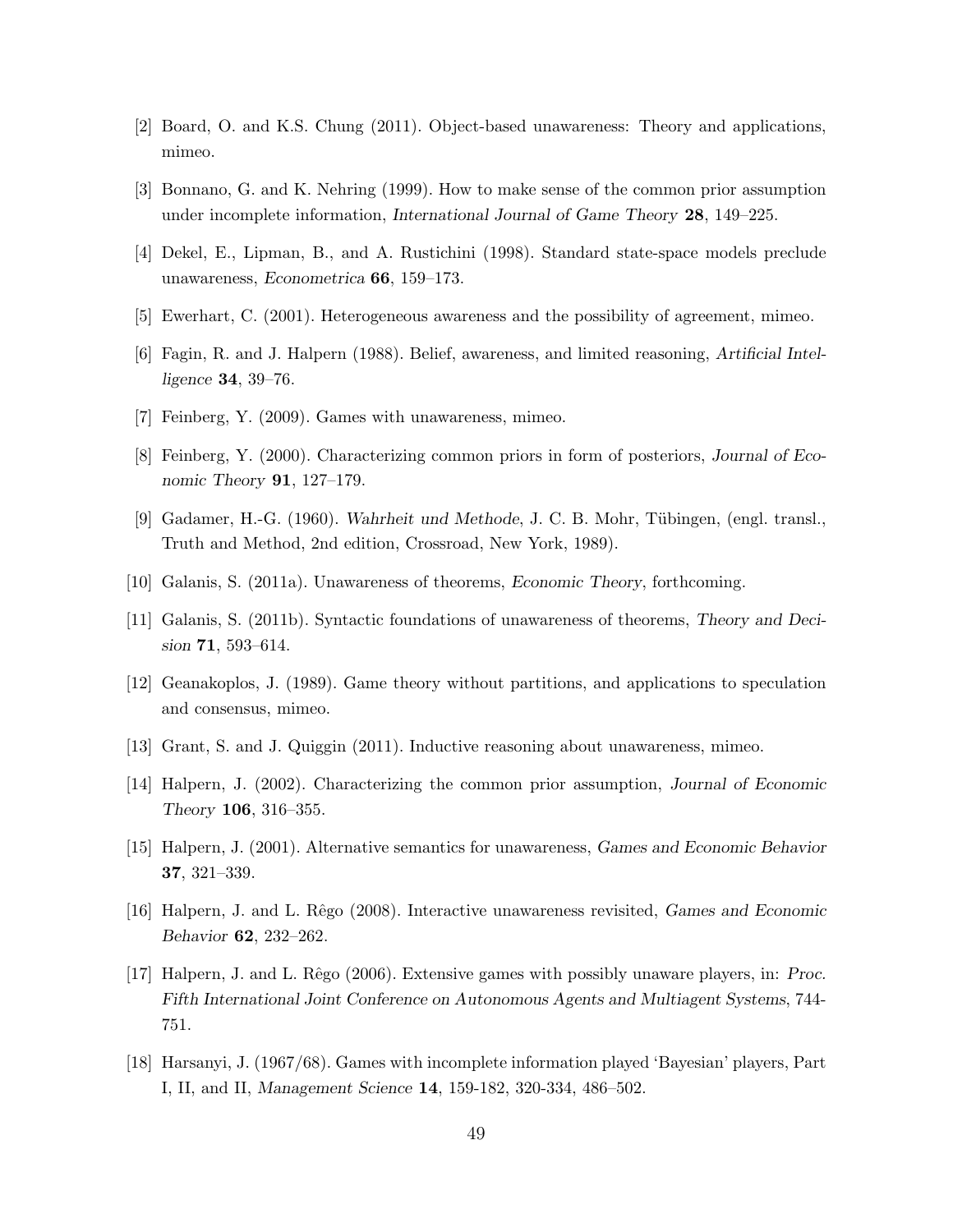- [19] Heifetz, A. (2006). The positive foundation of the common prior assumption, Games and Economic Behavior 56, 105–120.
- [20] Heifetz, A. (1993). The Bayesian formulation of incomplete information The non-compact case, International Journal of Game Theory 21, 329–338.
- [21] Heifetz, A., Meier, M., and B.C. Schipper (2011a). Dynamic unawareness and rationalizable behavior, mimeo.
- [22] Heifetz, A., Meier, M., and B.C. Schipper (2011b). Prudent rationalizability in generalized extensive-form games, mimeo.
- [23] Heifetz, A., Meier, M., and B.C. Schipper (2008). A canonical model for interactive unawareness, Games and Economic Behavior 62, 304–324.
- [24] Heifetz, A., Meier, M., and B.C. Schipper (2006). Interactive unawareness, Journal of Economic Theory 130, 78–94.
- [25] Heinsalu, S. (2011a). Equivalence of the information structure with unawareness to the logic of awareness, mimeo.
- [26] Heinsalu, S. (2011b). Universal type spaces with unawareness, mimeo.
- [27] Li, J. (2009). Information structures with unawareness, Journal of Economic Theory 144, 977–993.
- [28] Li, J. (2006). Dynamic games with perfect awareness information, mimeo.
- [29] Meier, M., and B.C. Schipper (2012a). Bayesian games with unawareness and unawareness perfection, mimeo.
- [30] Meier, M., and B.C. Schipper (2012b). Conditional dominance in games with unawareness, mimeo.
- [31] Meier, M. and B.C. Schipper (2010). Speculative trade under unawareness The infinite case, mimeo.
- [32] Mertens, J.F. and S. Zamir (1985). Formulation of Bayesian analysis for games with incomplete information, International Journal of Game Theory 14, 1-29.
- [33] Milgrom, P. and N. Stokey (1982). Information, trade and common knowledge, Journal of Economic Theory 26, 17–27.
- [34] Modica, S. (2008). Unawareness, priors and posteriors, Decisions in Economics and Finance 31, 81–94.